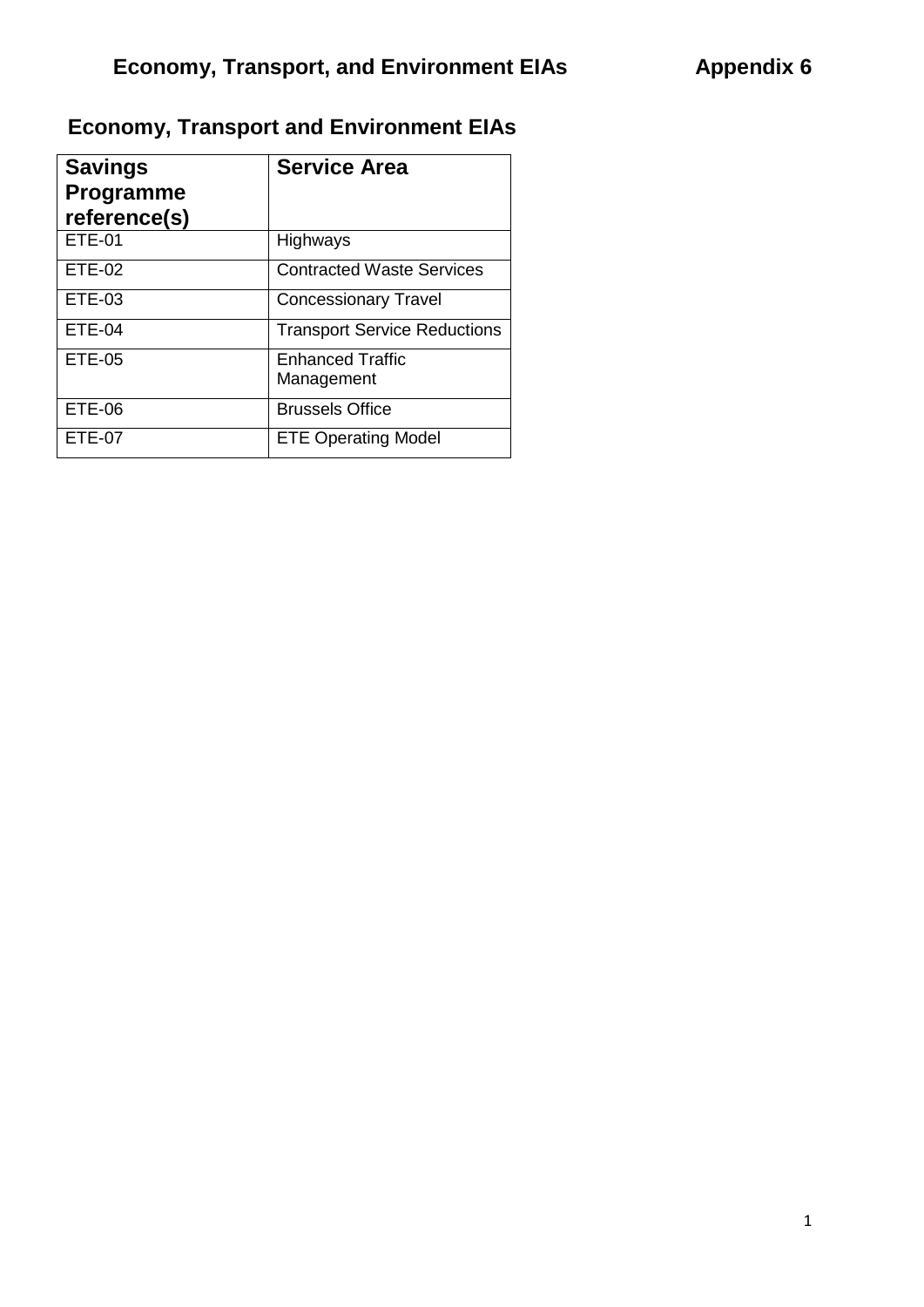| Name of SP23 proposal:       | <b>SP23 Opportunity Reference:</b><br>Please use this structure as a<br>reference for your EIA:<br>EIA-[Department]-[title]-<br>[year/month/day] |
|------------------------------|--------------------------------------------------------------------------------------------------------------------------------------------------|
| <b>Highways Efficiencies</b> | EIA-ETE-Highways<br>Efficiencies-2021-04-23                                                                                                      |

# **EIA writer(s) and authoriser**

| No.            |                  | <b>Name</b>               | <b>Department</b> | <b>Position</b>     | <b>Email address</b>         |                    |
|----------------|------------------|---------------------------|-------------------|---------------------|------------------------------|--------------------|
|                |                  |                           |                   |                     |                              | <b>Date</b>        |
|                | Report<br>Writer | <b>Stuart</b><br>Giddings | <b>ETE</b>        | Head of<br>Highways | Stuart.giddings@hants.gov.uk | 23rd April<br>2021 |
| $\overline{2}$ | <b>EIA</b>       | <b>Stuart</b>             | <b>ETE</b>        | Director of         | stuart.jarvis@hants.gov.uk   | 1 <sup>st</sup>    |
|                | authoriser       | Jarvis                    |                   | Economy,            |                              | September          |
|                |                  |                           |                   | Transport, and      |                              | 2021               |
|                |                  |                           |                   | Environment         |                              |                    |
| $\mathbf{3}$   | <b>EIA</b>       | <b>Patrick</b>            | <b>ETE</b>        | Transformation      | patrick.poyntz-              | 1 <sup>st</sup>    |
|                | Coordinator      | Poyntz-                   |                   | and Change          | wright@hants.gov.uk          | September          |
|                |                  | Wright                    |                   | Programme           |                              | 2021               |
|                |                  |                           |                   | Manager             |                              |                    |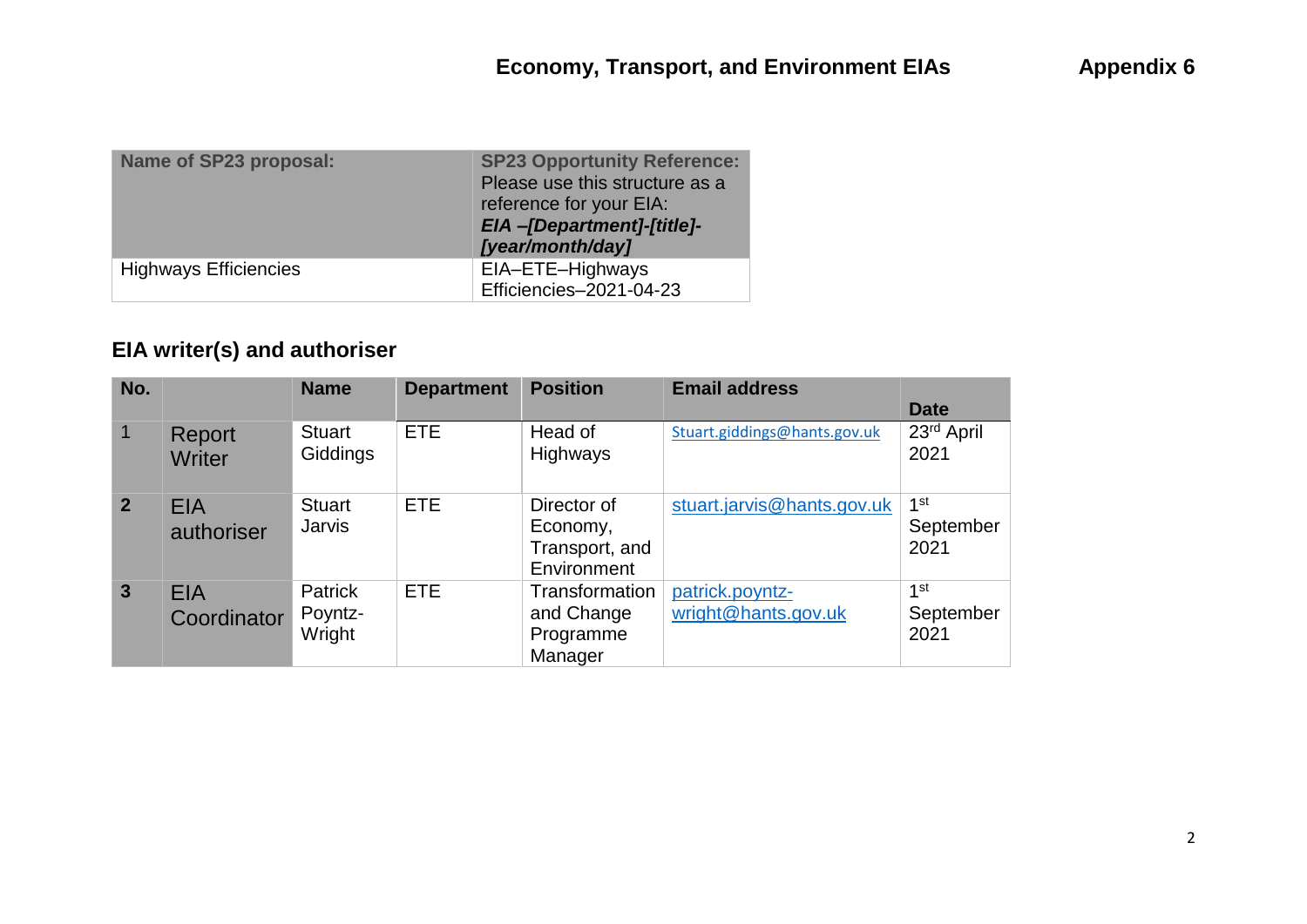# **Section one – information about the service and service change**

| <b>Service affected</b>                                                                | Highways                                                                                                                                                                                                                                                                                                                                                                                                                                                                                                                                                   |
|----------------------------------------------------------------------------------------|------------------------------------------------------------------------------------------------------------------------------------------------------------------------------------------------------------------------------------------------------------------------------------------------------------------------------------------------------------------------------------------------------------------------------------------------------------------------------------------------------------------------------------------------------------|
| Please provide a short description<br>of the service /<br>policy/project/project phase | The County Council is the Highway Authority for Hampshire and consequently has a<br>statutory duty to maintain, under Section 41 of the Highways Act 1980, 8500km of<br>publicly maintainable highway across the County. This excludes motorway and trunk<br>roads which are the responsibility of Highways England.<br>The core service provision includes routine, structural, environmental, and winter                                                                                                                                                 |
|                                                                                        | maintenance, as well as the associated regulatory, enforcement and asset management<br>functions.                                                                                                                                                                                                                                                                                                                                                                                                                                                          |
| Please explain the new/changed<br>service/policy/project                               | This project seeks to identify and deliver cashable efficiencies in the overall service<br>provision, essentially through changes to existing processes, procedures and contractual<br>mechanisms. The core statutory highways service will be unaffected and existing levels<br>of service are not expected to change.                                                                                                                                                                                                                                    |
|                                                                                        | The Parish Lengthsman (PL) service is a discretionary activity within the overall<br>highways service where funding is given to many local parish and town councils to<br>enable lower priority highway maintenance work to be prioritised and delivered through<br>locally commissioned service providers. As part of this project it is proposed that the<br>funding for PL is removed and, instead, the service offered to parish and town councils<br>on the basis of a self-funding model, either through local sponsorship or increased<br>precepts. |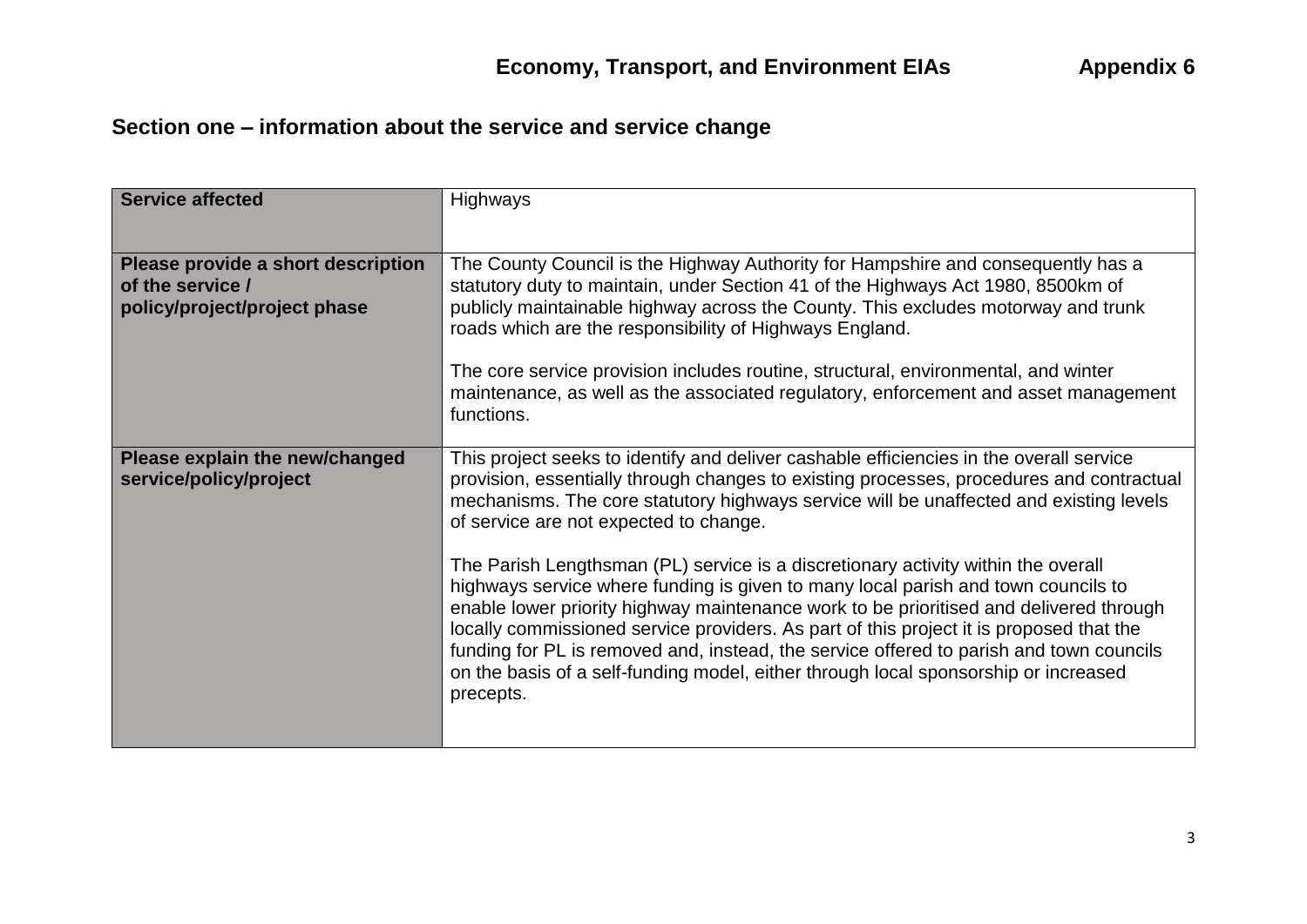## **Engagement and consultation**

The County Council's *Serving Hampshire Balancing the Budget* consultation (2021-2023) will seek residents' and stakeholders' views on strategic options for funding the Authority's budget gap. Where applicable, detailed proposals for making savings will be subject to further, more detailed 'stage two' consultation before any decisions on service specific changes are made.

**Has any pre-consultation engagement been carried out?** (Delete as appropriate)

**Describe the consultation or engagement you have performed or are intending to perform.**

No

Describe who was engaged or consulted. What was the outcome of the activity and how have the results influenced what you are doing? If no consultation or engagement is planned, please explain why.

The County Council will engage early with parish councils participating in the existing parish lengthsman scheme to set out detailed proposals and allow for a transitional period up to 2023/24 in order to maximise the opportunity for local continuation of the scheme as county council funding is withdrawn.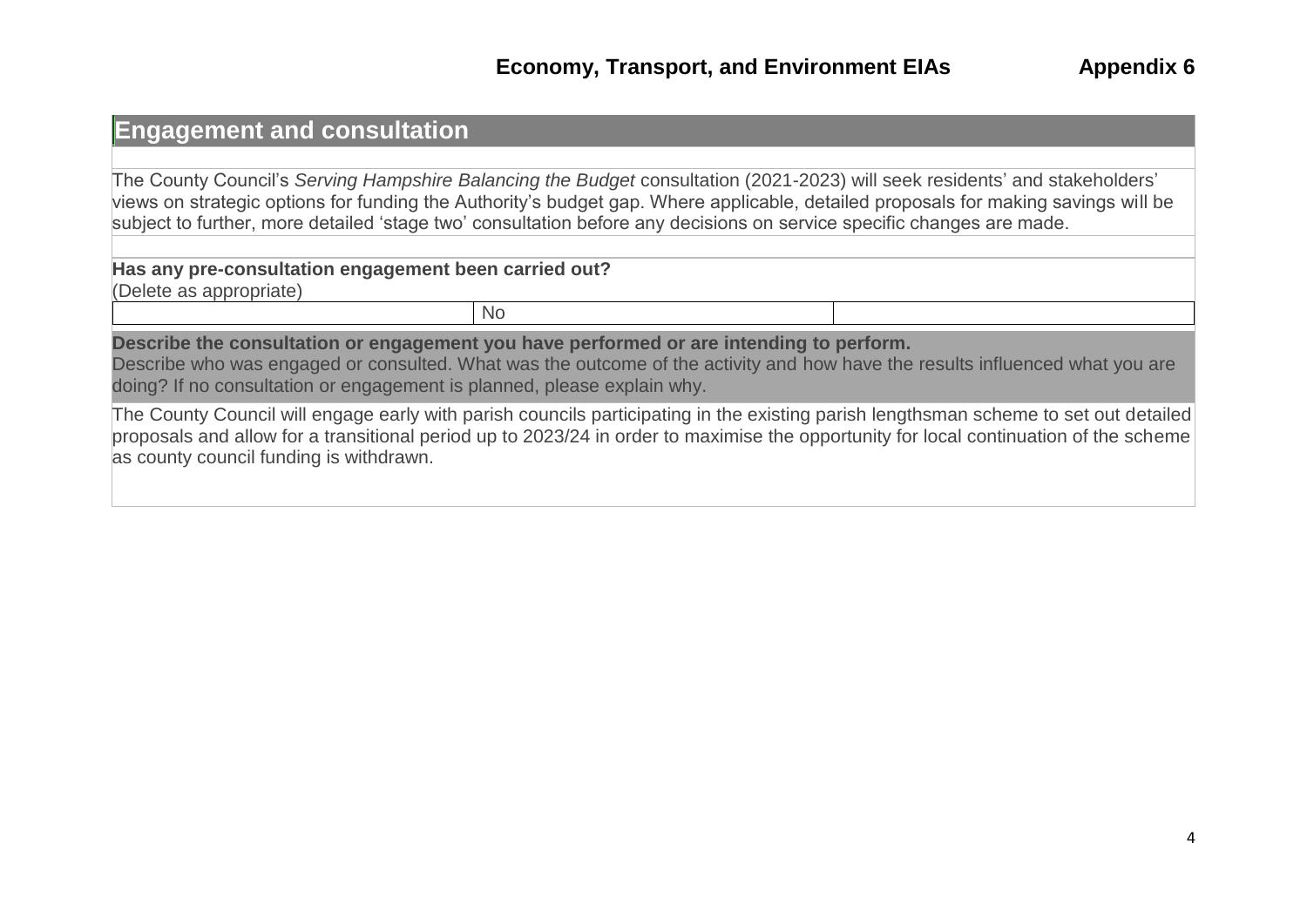#### **Section two: Assessment**

Carefully and consciously consider the impacts of the proposed change.

Consider at this point whether the assessment is of impacts on staff or service users. If it is both the impacts may be contradictory for each group (negative for staff but positive for customers, or vice versa). Consider completing two assessment tables (one for staff and one for customers) and providing one equality statement for both groups.

If the proposed change is expected to have a positive, neutral (no impact) or negative (low, medium or high) impact on people in the protected characteristics groups. Indicate the impact by entering the risk score in the relevant column in the table below, as shown in the example.

If an overview assessment of due regard is appropriate, please go to box 2.

| <b>Protected</b><br>characteristic<br>(see EIA<br><b>Guidance for</b><br>considerations) | <b>Positive</b> | <b>Neutral</b> | <b>Negative - low</b> | Negative -<br><b>Medium</b> | <b>Negative -</b><br><b>High</b> | Affects staff,<br>public or<br>both? |
|------------------------------------------------------------------------------------------|-----------------|----------------|-----------------------|-----------------------------|----------------------------------|--------------------------------------|
| Age                                                                                      |                 | $\checkmark$   |                       |                             |                                  | <b>Both</b>                          |
| <b>Disability</b>                                                                        |                 | $\checkmark$   |                       |                             |                                  | <b>Both</b>                          |
| <b>Gender</b><br>reassignment                                                            |                 | $\checkmark$   |                       |                             |                                  | <b>Both</b>                          |
| <b>Pregnancy</b><br>and maternity                                                        |                 | $\checkmark$   |                       |                             |                                  | <b>Both</b>                          |
| Race                                                                                     |                 | $\checkmark$   |                       |                             |                                  | <b>Both</b>                          |
| <b>Religion or</b><br>belief                                                             |                 | $\checkmark$   |                       |                             |                                  | <b>Both</b>                          |

T**able 1 Impact Assessment**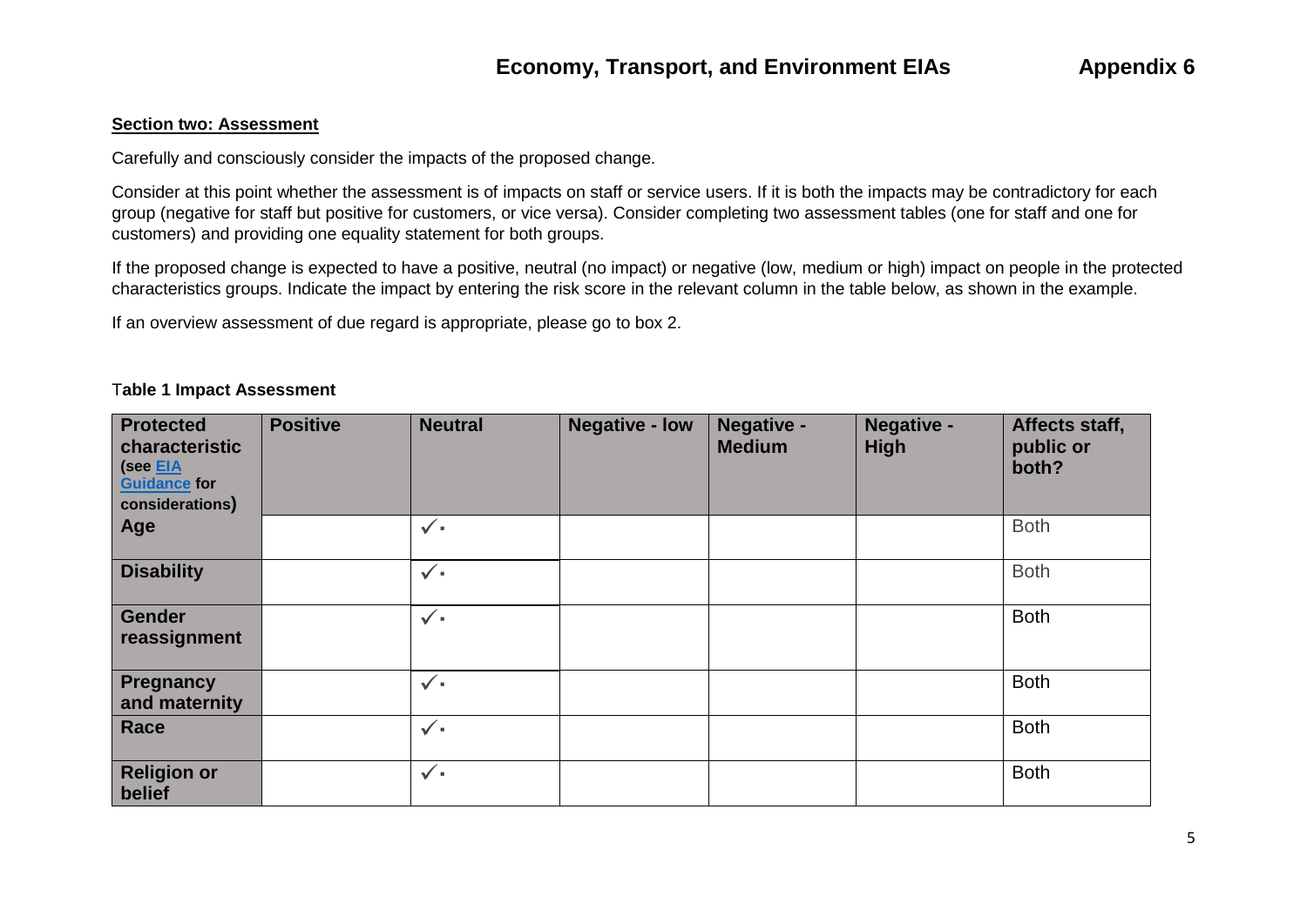| <b>Sex</b>                                    | $\checkmark$ |              |  | <b>Both</b> |
|-----------------------------------------------|--------------|--------------|--|-------------|
| <b>Sexual</b><br>orientation                  | $\checkmark$ |              |  | <b>Both</b> |
| <b>Marriage &amp;</b><br>civil<br>partnership | $\checkmark$ |              |  | <b>Both</b> |
| <b>Poverty</b>                                | $\checkmark$ |              |  | <b>Both</b> |
| Rurality                                      |              | $\checkmark$ |  | Public      |

## **Table 2 Geographical impact**

Does the proposal impact on a specific area? Consider the **demographic data** of the locations.

| Area                         | Yes / no |
|------------------------------|----------|
| <b>All Hampshire</b>         | Yes      |
| <b>Basingstoke and Deane</b> |          |
| <b>East Hampshire</b>        |          |
| Eastleigh                    |          |
| Fareham                      |          |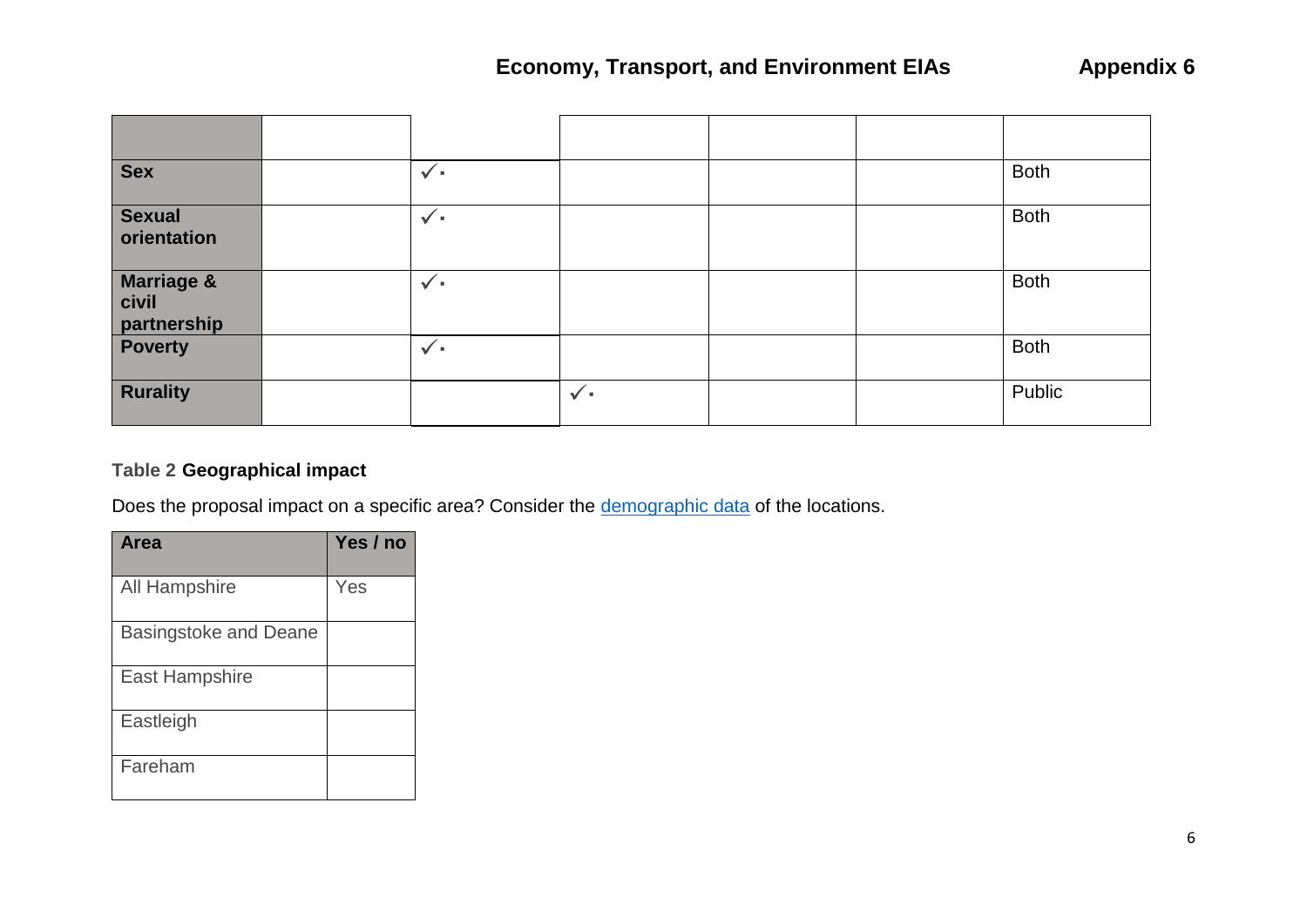| Gosport            |  |
|--------------------|--|
| Hart               |  |
| Havant             |  |
| <b>New Forest</b>  |  |
| Rushmoor           |  |
| <b>Test Valley</b> |  |
| Winchester         |  |

#### **Section three: Equality Statement**

**For all characteristics marked as either having a neutral or low negative impact, challenge your assessment - carefully consider the protected characteristics, if necessary, review the Inclusion and Diversity eLearning, discuss with an EIA co-ordinator.** 

**Table 3 Consideration of and explanation for neutral or low negative impacts**

|                         | <b>Protected characteristic</b>                                               | Brief explanation of why this has been assessed as having<br>neutral or low negative impact |  |
|-------------------------|-------------------------------------------------------------------------------|---------------------------------------------------------------------------------------------|--|
| Age                     |                                                                               | This change is not anticipated to specifically impact on this characteristic.               |  |
| <b>Disability</b>       | This change is not anticipated to specifically impact on this characteristic. |                                                                                             |  |
| Gender reassignment     | This change is not anticipated to specifically impact on this characteristic. |                                                                                             |  |
| Pregnancy and maternity |                                                                               | This change is not anticipated to specifically impact on this characteristic.               |  |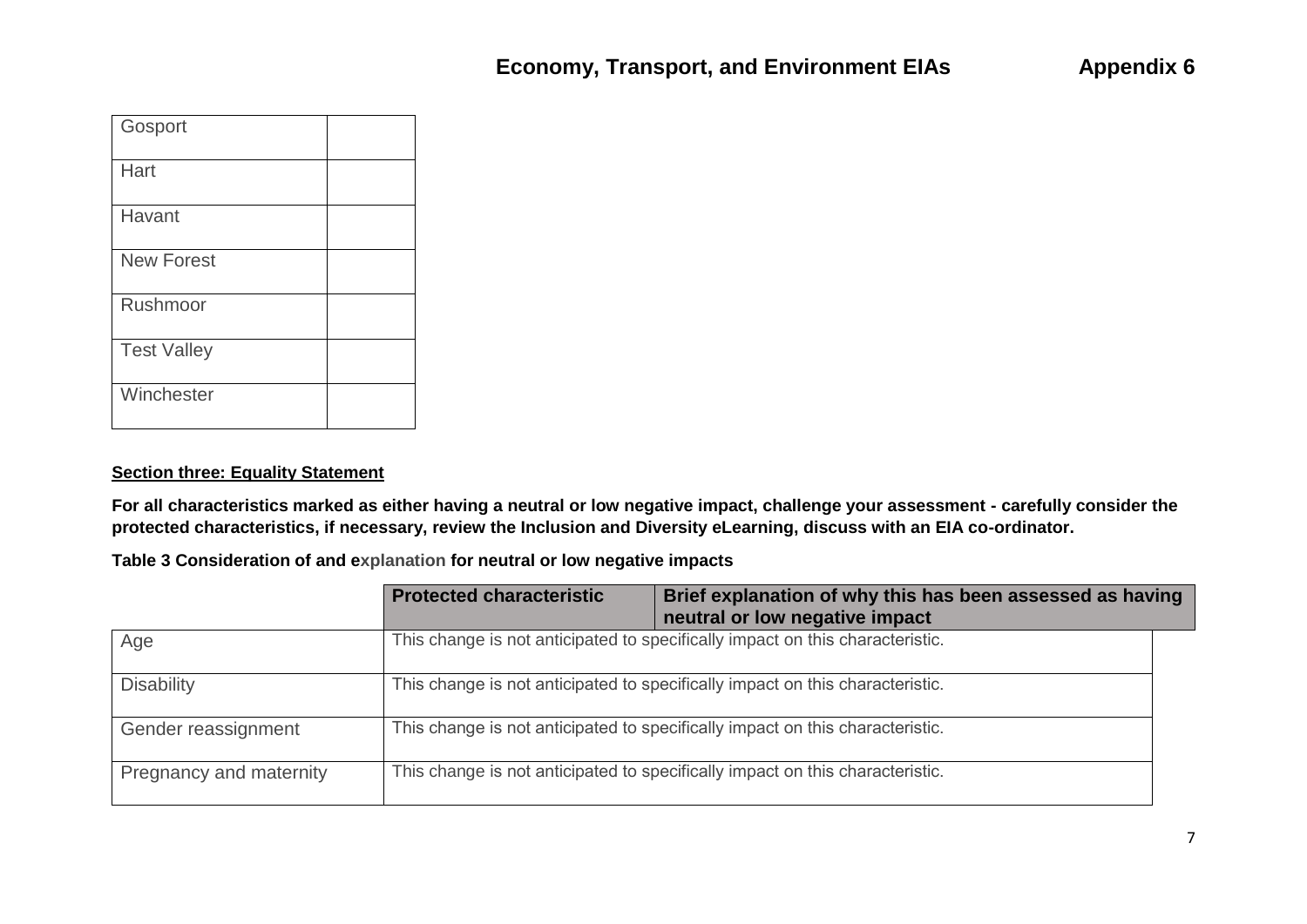| Race                         | This change is not anticipated to specifically impact on this characteristic.                                                                                                                                                                                                                                                                                                                                                                                                                     |
|------------------------------|---------------------------------------------------------------------------------------------------------------------------------------------------------------------------------------------------------------------------------------------------------------------------------------------------------------------------------------------------------------------------------------------------------------------------------------------------------------------------------------------------|
| Religion or belief           | This change is not anticipated to specifically impact on this characteristic.                                                                                                                                                                                                                                                                                                                                                                                                                     |
| <b>Sex</b>                   | This change is not anticipated to specifically impact on this characteristic.                                                                                                                                                                                                                                                                                                                                                                                                                     |
| Sexual orientation           | This change is not anticipated to specifically impact on this characteristic.                                                                                                                                                                                                                                                                                                                                                                                                                     |
| Marriage & civil partnership | This change is not anticipated to specifically impact on this characteristic.                                                                                                                                                                                                                                                                                                                                                                                                                     |
| Poverty                      | This change is not anticipated to specifically impact on this characteristic.                                                                                                                                                                                                                                                                                                                                                                                                                     |
| Rurality                     | Should Parishes and Town Councils, particularly smaller rural parishes with low precepts<br>or limited scope for sponsorship, choose not to provide their own funding to continue the<br>Parish Lengthsman scheme then it is likely that some lower priority maintenance activity<br>may cease in these areas. However, it is considered this will have a low impact overall as<br>all highway maintenance activity that is required to meet the County Councils statutory duty<br>will continue. |

### **For all characteristics marked as either having a 'medium negative' or 'high negative', please complete the following table:**

**Table 4 Explanation and mitigation for medium and high impacts**

| <b>Protected characteristic</b> | Brief explanation of why this<br>has been assessed as having<br>medium or high negative<br>impact | <b>Is there a Geographical</b><br>impact? If so, please<br>explain -use list below to<br>identify geographical<br>area(s) | <b>Short explanation of</b><br>mitigating actions |
|---------------------------------|---------------------------------------------------------------------------------------------------|---------------------------------------------------------------------------------------------------------------------------|---------------------------------------------------|
|                                 |                                                                                                   |                                                                                                                           |                                                   |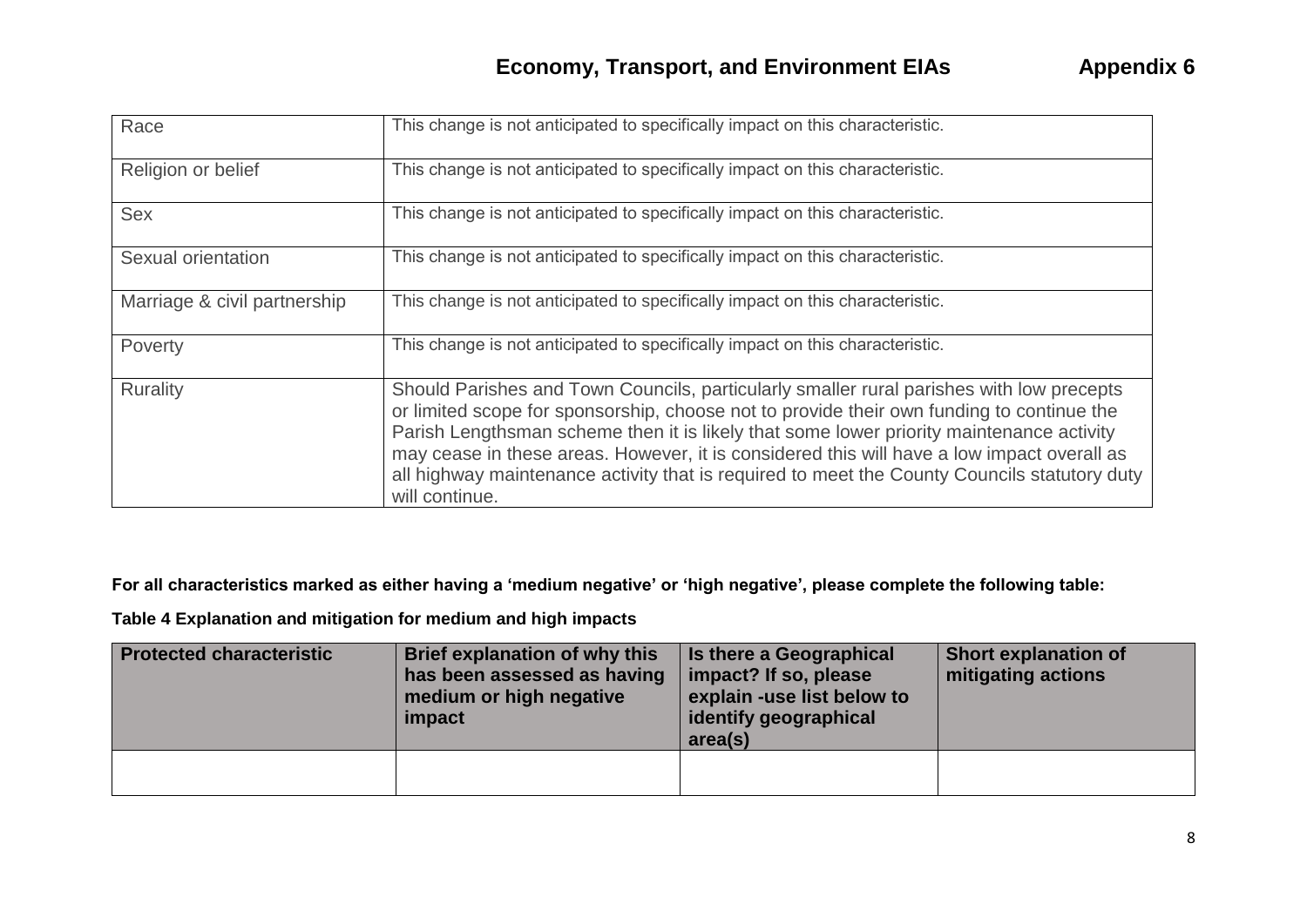**If you have specified mitigations as part of the assessment, now consider reviewing the impact severity/risk assessment.** 

**For all characteristics marked as either having a positive impact please explain why here.** 

**Table 5 Consideration of and explanation for positive impacts**

| <b>Protected characteristic</b> | Brief explanation of why this has been assessed as having positive impact |  |  |
|---------------------------------|---------------------------------------------------------------------------|--|--|
|                                 |                                                                           |  |  |
|                                 |                                                                           |  |  |
|                                 |                                                                           |  |  |
|                                 |                                                                           |  |  |

### **Further actions and recommendations to consider:**

- If neutral or low negative impacts have been carefully considered and identified correctly, the activity is likely to proceed.
- If medium negative or high negative have been identified:
	- o The policy, service review, scheme or practice may be paused or stopped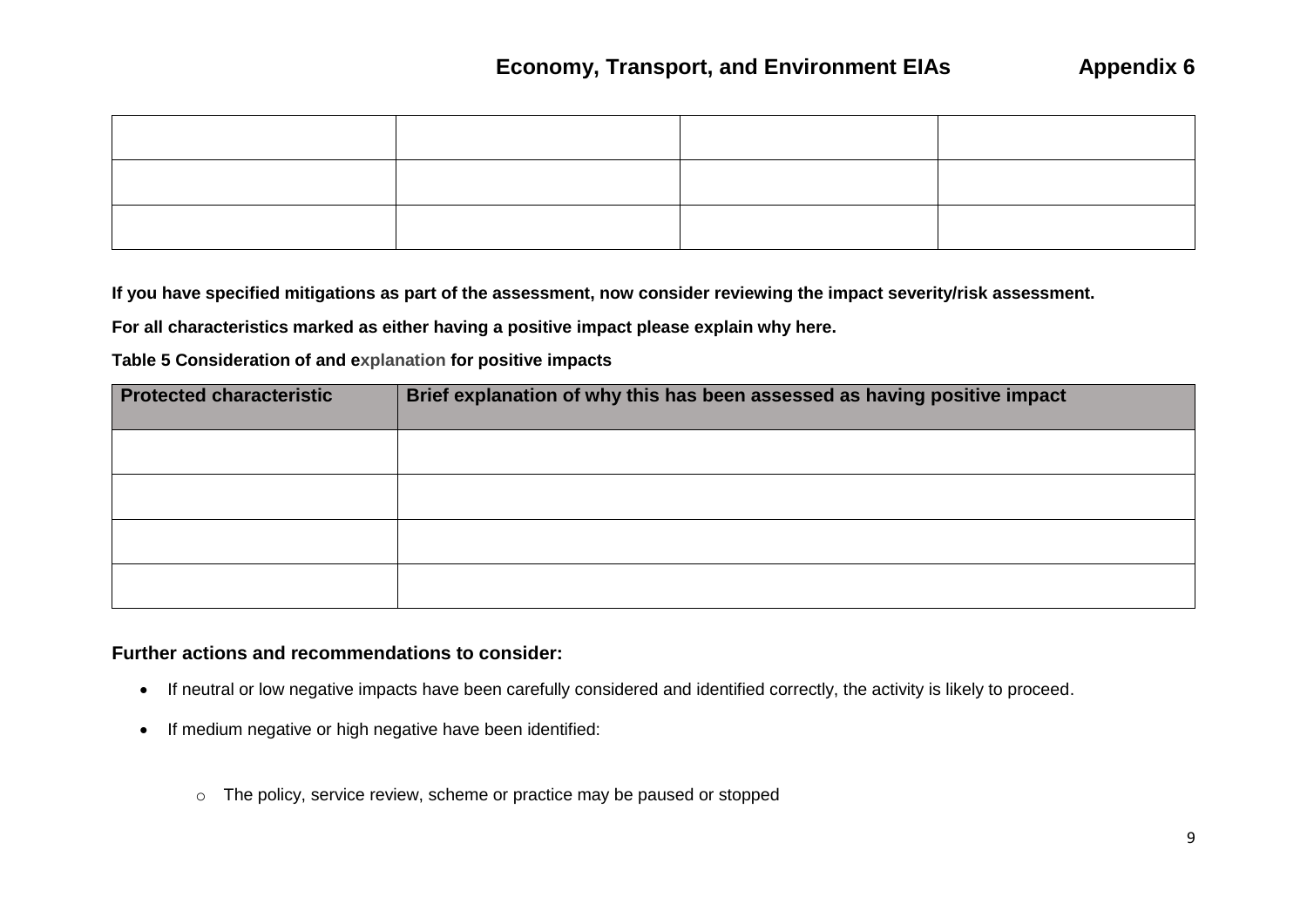- o The policy, service review, scheme or practice can be changed to remove, reduce or mitigate against the negative impacts.
- o Consider undertaking consultation/re-consulting<sup>1</sup>.
- o If all options have been considered carefully and there are no other proportionate ways to remove, reduce, or mitigate explain and justify reasons why in the assessment.
- o Carry out a subsequent impact severity assessment following mitigating actions.

**Box 1 Please set out any additional information which you think is relevant to this impact assessment:**

Service levels (excluding Parish Lengthsman, which is a discretionary service) are not expected to change as a consequence of this proposal.

### **Box 2**

 $\overline{\phantom{a}}$ 

**If appropriate, (i.e., it is immediately evident that a full EIA is not necessary) please provide a short succinct assessment to show that due regard has been given and that there is no requirement for a full EIA:**

Service levels (excluding Parish Lengthsman, which is a discretionary service) are not expected to change as a consequence of this proposal.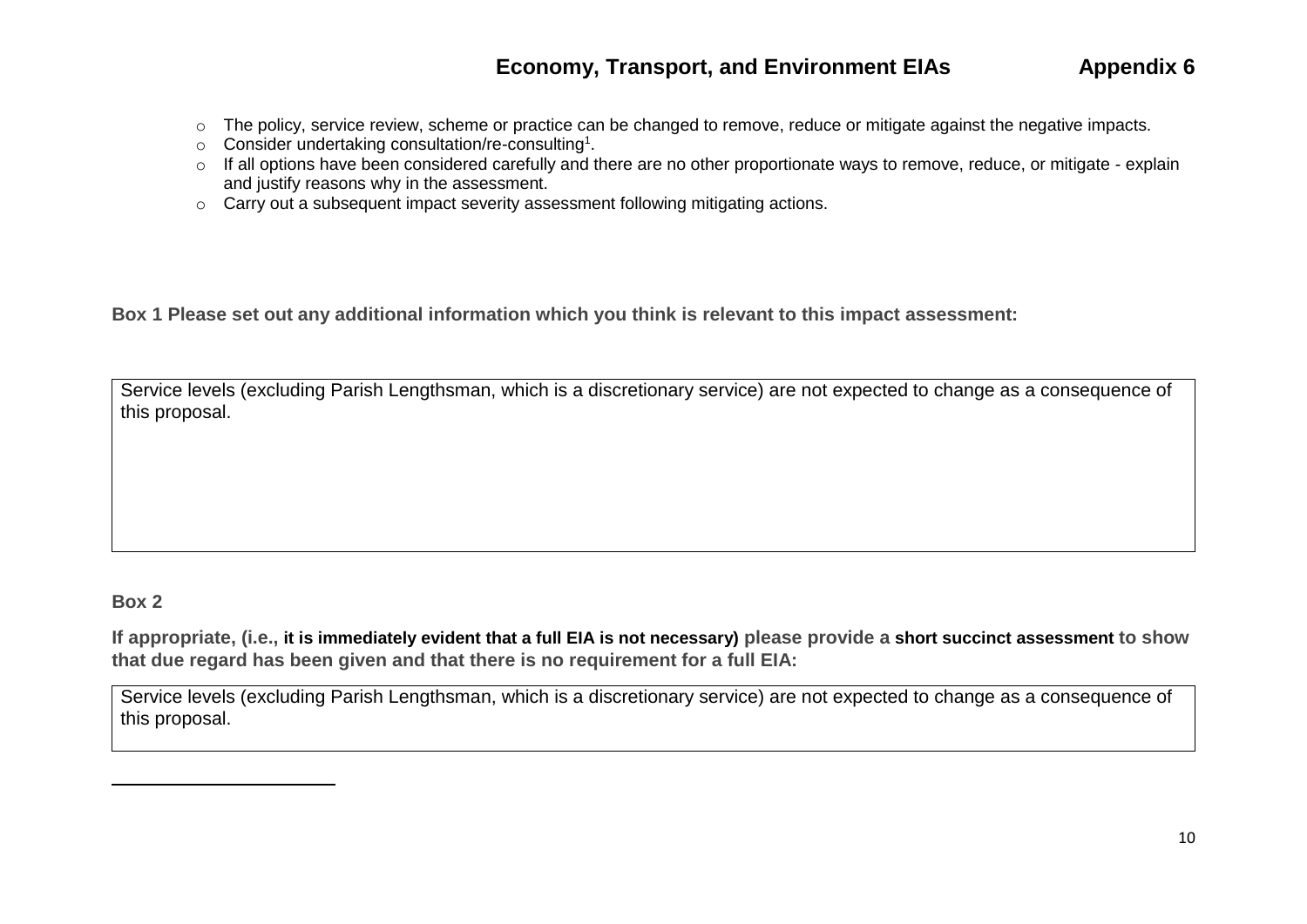| Name of SP23 proposal:          | <b>SP23 Opportunity Reference:</b><br>Please use this structure as a<br>reference for your EIA:<br>EIA-[Department]-[title]-<br>[year/month/day] |  |
|---------------------------------|--------------------------------------------------------------------------------------------------------------------------------------------------|--|
| <b>Contracted Waste Sevices</b> | <b>EIA-ETE-Waste Services-</b><br>2021-04-08                                                                                                     |  |

# **EIA writer(s) and authoriser**

| No.            |                           | <b>Name</b>                         | <b>Department</b>                      | <b>Position</b>                                          | <b>Email address</b>                   | <b>Phone</b><br>number | <b>Date</b>                          |
|----------------|---------------------------|-------------------------------------|----------------------------------------|----------------------------------------------------------|----------------------------------------|------------------------|--------------------------------------|
| $\mathbf{1}$   | Report<br>Writer(s)       | Sam<br>Horne                        | Economy,<br>Transport &<br>Environment | Strategic<br>Manager,<br>Waste &<br><b>Resources</b>     | sam.horne@hants.gov.uk                 | 07823<br>401118        | 8 <sup>th</sup> April<br>2021        |
| 2 <sup>2</sup> | <b>EIA</b><br>authoriser  | <b>Stuart</b><br><b>Jarvis</b>      | <b>ETE</b>                             | Director of<br>Economy,<br>Transport, and<br>Environment | stuart.jarvis@hants.gov.uk             |                        | 1 <sup>st</sup><br>September<br>2021 |
| $\mathbf{3}$   | <b>EIA</b><br>Coordinator | <b>Patrick</b><br>Poyntz-<br>Wright | <b>ETE</b>                             | Transformation<br>and Change<br>Programme<br>Manager     | patrick.poyntz-<br>wright@hants.gov.uk |                        | 1 <sup>st</sup><br>September<br>2021 |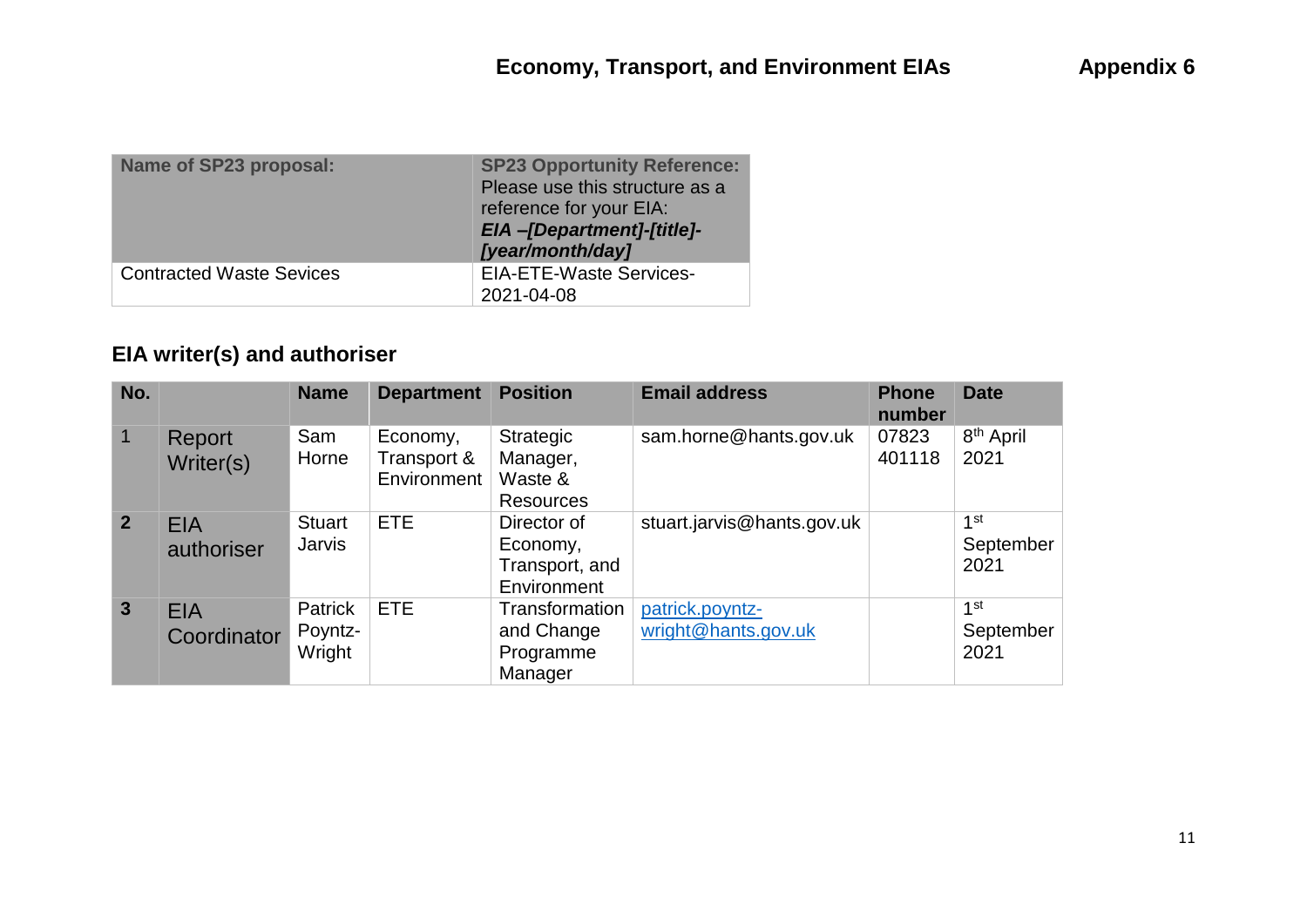# **Section one – information about the service and service change**

| <b>Service affected</b>                                                                      | <b>Contracted Waste Services</b>                                                                                                                                                                                                                       |
|----------------------------------------------------------------------------------------------|--------------------------------------------------------------------------------------------------------------------------------------------------------------------------------------------------------------------------------------------------------|
| Please provide a<br>short description of<br>the service /<br>policy/project/project<br>phase | Waste disposal is a statutory responsibility of the County Council that entails the Disposal of Residual<br>Households Waste, processing of collected dry recyclables, and the provision of the Household Waste<br><b>Recycling Centres.</b>           |
| <b>Please explain the</b><br>new/changed<br>service/policy/project                           | Re-setting the County Council's assumptions around levels of future waste growth and reducing<br>٠<br>the waste contingency by £2.8m                                                                                                                   |
|                                                                                              | • A new requirement for residents to split any bagged waste on arrival at HWRCs, to ensure that<br>reuse and recycling is maximised, reducing the cost of managing waste and increasing<br>performance.                                                |
|                                                                                              | Working with the County Council's contractor, Veolia, and partner Local Authorities to lift the wastes<br>it receives up through the waste hierarchy by seeking to prevent waste from arising in the first place<br>through its Smart living campaign; |
|                                                                                              | Increasing the reuse of bulky and other wastes sent for disposal;                                                                                                                                                                                      |
|                                                                                              | Seeking recycling solutions for currently disposed of wastes and alternatives to landfill such as<br>energy recovery in order to derive savings;                                                                                                       |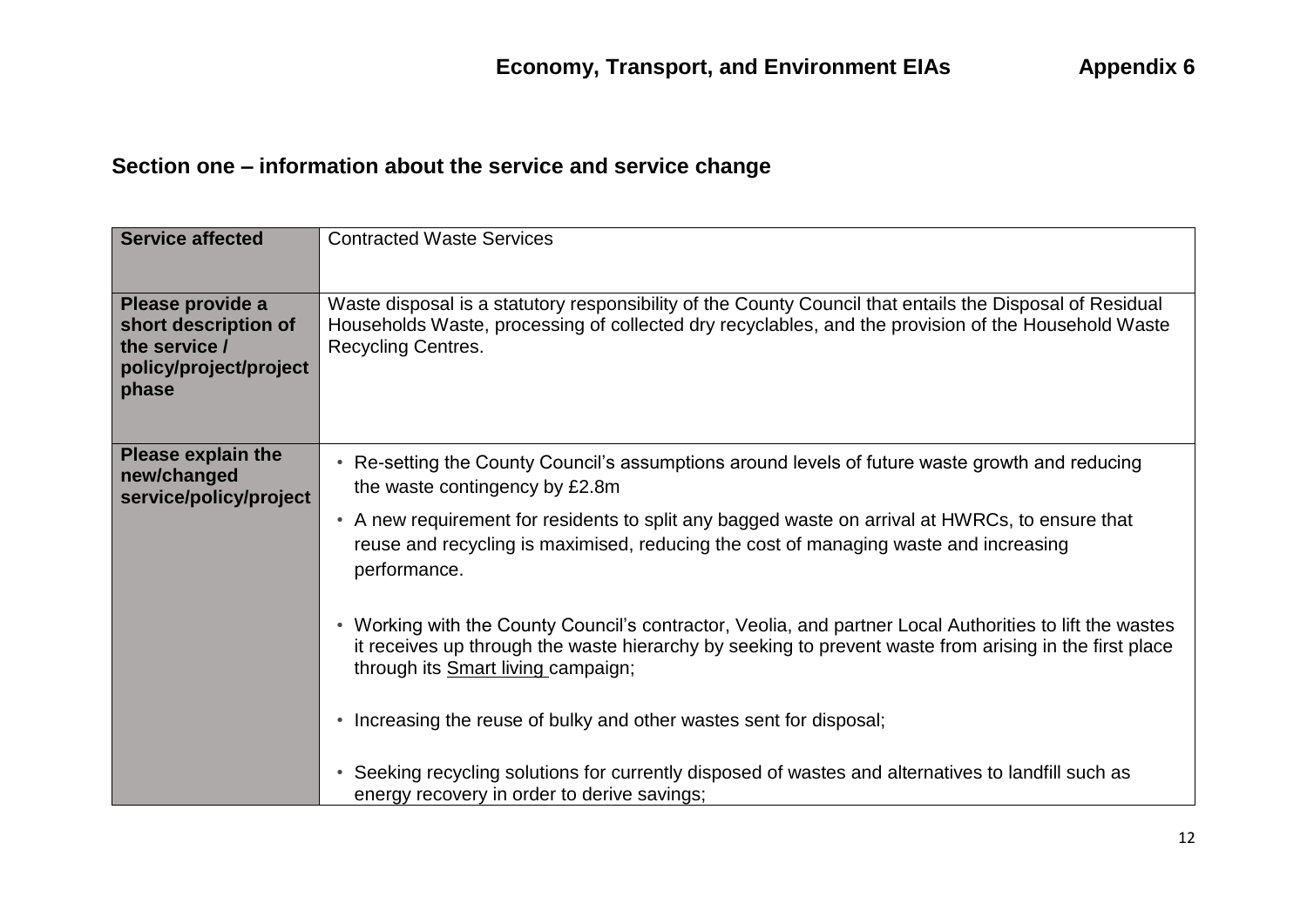| Redressing some historical imbalances in the income sharing arrangements in existing agreements<br>such that each partner receives an income share proportionate to the investment in the<br>infrastructure, this is with particular reference to the income share resulting from sale of spare<br>capacity at the 3 Energy Recover Facilities (ERFs). |
|--------------------------------------------------------------------------------------------------------------------------------------------------------------------------------------------------------------------------------------------------------------------------------------------------------------------------------------------------------|
|                                                                                                                                                                                                                                                                                                                                                        |

## **Engagement and consultation**

The County Council's *Serving Hampshire Balancing the Budget* consultation (2021-2023) will seek residents' and stakeholders' views on strategic options for funding the Authority's budget gap. Where applicable, detailed proposals for making savings will be subject to further, more detailed 'stage two' consultation before any decisions on service specific changes are made. Appropriate HR consultation would be required where proposals to reduce service provision may affect working conditions of site operatives (not HCC employed).

### **Has any pre-consultation engagement been carried out?**

(Delete as appropriate)

No

**Describe the consultation or engagement you have performed or are intending to perform.**

Describe who was engaged or consulted. What was the outcome of the activity and how have the results influenced what you are doing? If no consultation or engagement is planned, please explain why.

Some of these proposals may require secondary consultation depending on details currently under consideration.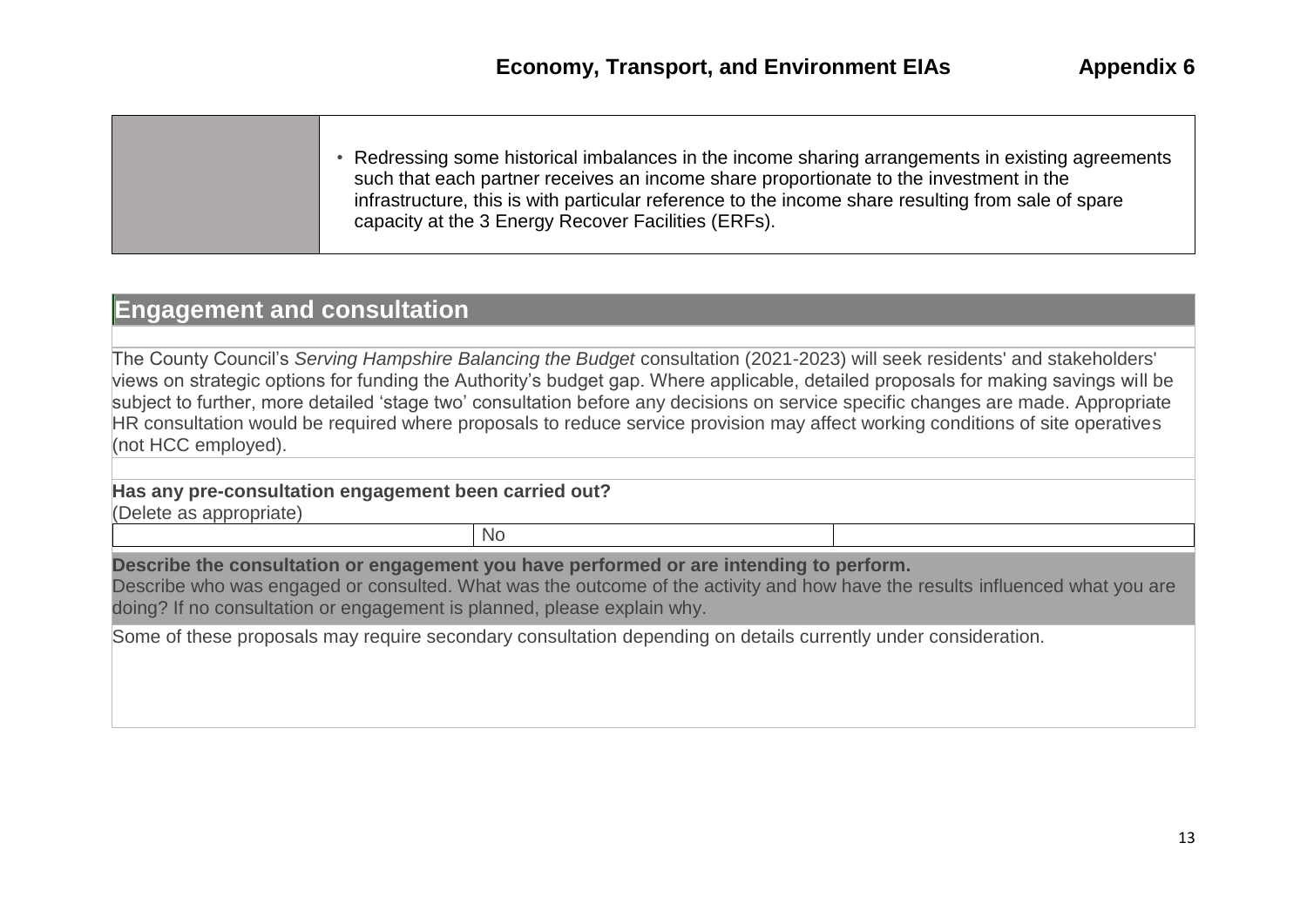#### **Section two: Assessment**

Carefully and consciously consider the impacts of the proposed change.

Consider at this point whether the assessment is of impacts on staff or service users. If it is both the impacts may be contradictory for each group (negative for staff but positive for customers, or vice versa). Consider completing two assessment tables (one for staff and one for customers) and providing one equality statement for both groups.

If the proposed change is expected to have a positive, neutral (no impact) or negative (low, medium or high) impact on people in the protected characteristics groups. Indicate the impact by entering the risk score in the relevant column in the table below, as shown in the example.

If an overview assessment of due regard is appropriate, please go to box 2.

| <b>Protected</b><br>characteristic<br>(see EIA<br><b>Guidance for</b><br>considerations) | <b>Positive</b> | <b>Neutral</b> | <b>Negative - low</b> | <b>Negative -</b><br><b>Medium</b> | Negative -<br><b>High</b> | Affects staff,<br>public or<br>both? |
|------------------------------------------------------------------------------------------|-----------------|----------------|-----------------------|------------------------------------|---------------------------|--------------------------------------|
| Age                                                                                      |                 |                | $\checkmark$          |                                    |                           | Public                               |
| <b>Disability</b>                                                                        |                 |                | $\checkmark$          |                                    |                           | Public                               |
| <b>Gender</b><br>reassignment                                                            |                 | $\checkmark$   |                       |                                    |                           | Public                               |
| <b>Pregnancy</b><br>and maternity                                                        |                 | $\checkmark$   |                       |                                    |                           | Public                               |
| Race                                                                                     |                 | $\checkmark$   |                       |                                    |                           | Public                               |
| <b>Religion or</b><br>belief                                                             |                 | $\checkmark$   |                       |                                    |                           | Public                               |

#### T**able 1 Impact Assessment**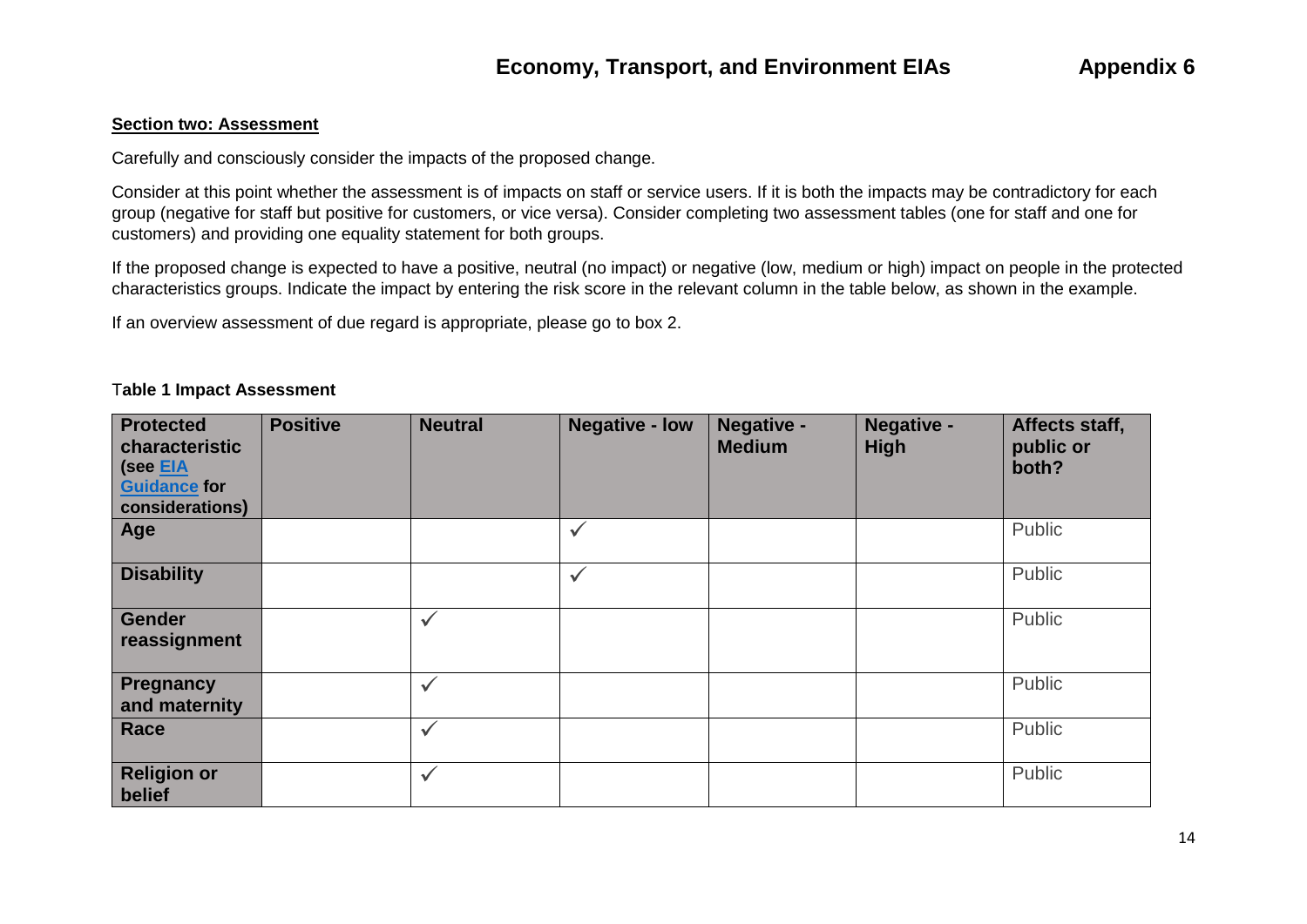| <b>Sex</b>                                    |              | v            |  | Public |
|-----------------------------------------------|--------------|--------------|--|--------|
| <b>Sexual</b><br>orientation                  |              | $\checkmark$ |  | Public |
| <b>Marriage &amp;</b><br>civil<br>partnership |              | $\checkmark$ |  | Public |
| <b>Poverty</b>                                | $\checkmark$ |              |  | Public |
| <b>Rurality</b>                               |              | $\checkmark$ |  | Public |

## **Table 2 Geographical impact**

Does the proposal impact on a specific area? Consider the **demographic data** of the locations.

| <b>Area</b>                  | Yes / no |
|------------------------------|----------|
| All Hampshire                |          |
| <b>Basingstoke and Deane</b> |          |
| <b>East Hampshire</b>        |          |
| Eastleigh                    |          |
| Fareham                      |          |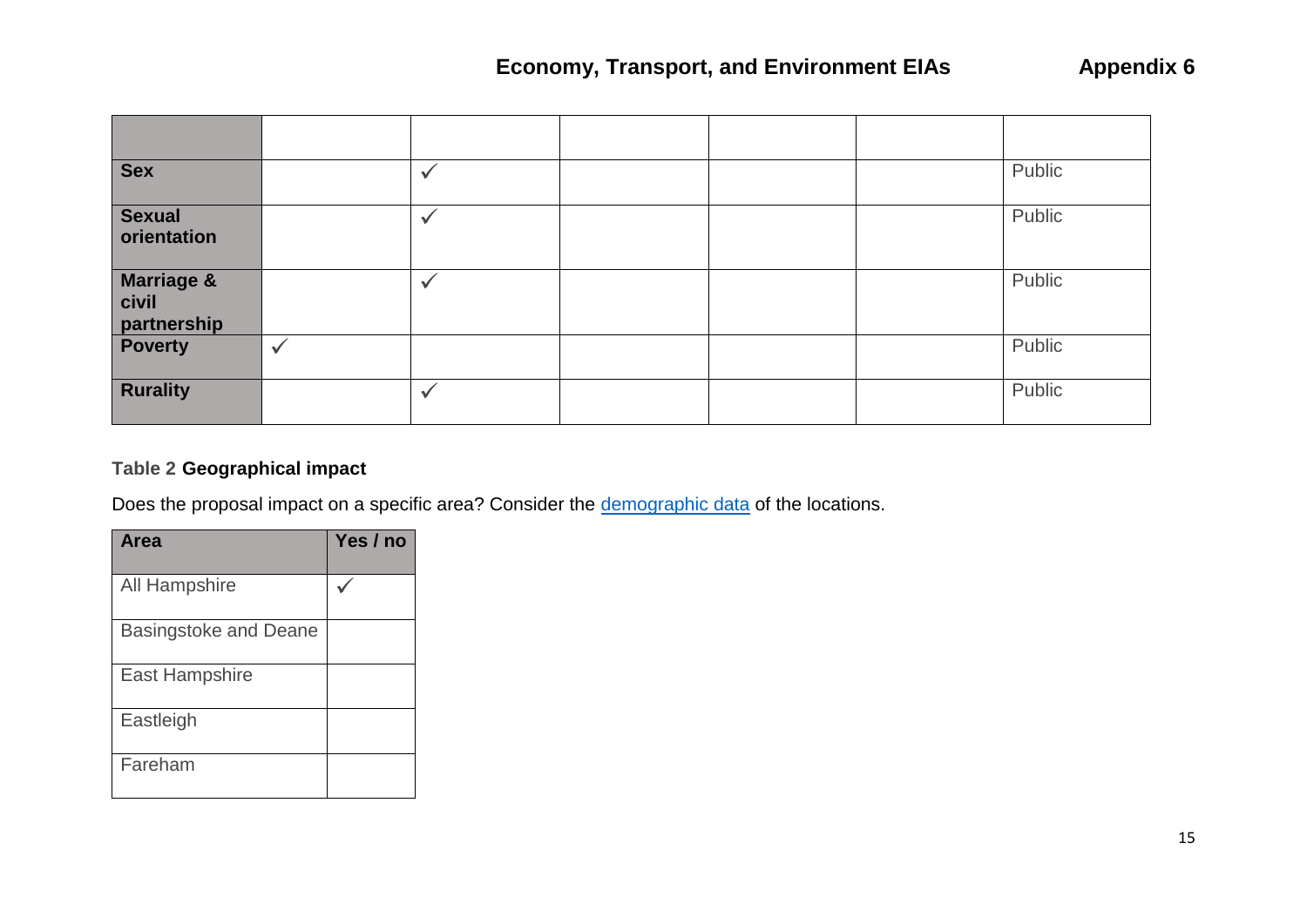| Gosport            |  |
|--------------------|--|
| Hart               |  |
| Havant             |  |
| <b>New Forest</b>  |  |
| Rushmoor           |  |
| <b>Test Valley</b> |  |
| Winchester         |  |

#### **Section three: Equality Statement**

**For all characteristics marked as either having a neutral or low negative impact, challenge your assessment - carefully consider the protected characteristics, if necessary, review the Inclusion and Diversity eLearning, discuss with an EIA co-ordinator.** 

**Table 3 Consideration of and explanation for neutral or low negative impacts**

| <b>Protected characteristic</b> | Brief explanation of why this has been assessed as having neutral or low negative<br>impact                                                                                                                                                                                                                                                                                        |
|---------------------------------|------------------------------------------------------------------------------------------------------------------------------------------------------------------------------------------------------------------------------------------------------------------------------------------------------------------------------------------------------------------------------------|
| Age                             | LOW NEGATIVE: Possible requirement for site users to open bags of waste to separate<br>materials for disposal in the correct container if not pre-sorted before arrival at site. This could<br>potentially be more demanding for some residents, e.g. older people and people with<br>disabilities. Site staff will be directed to help where appropriate to mitigate this impact. |
| <b>Disability</b>               | LOW NEGATIVE: Possible requirement for site users to open bags of waste to separate<br>materials for disposal in the correct container if not pre-sorted before arrival at site. This could<br>potentially be more demanding for some residents, e.g. older people and people with<br>disabilities. Site staff will be directed to help where appropriate to mitigate this impact. |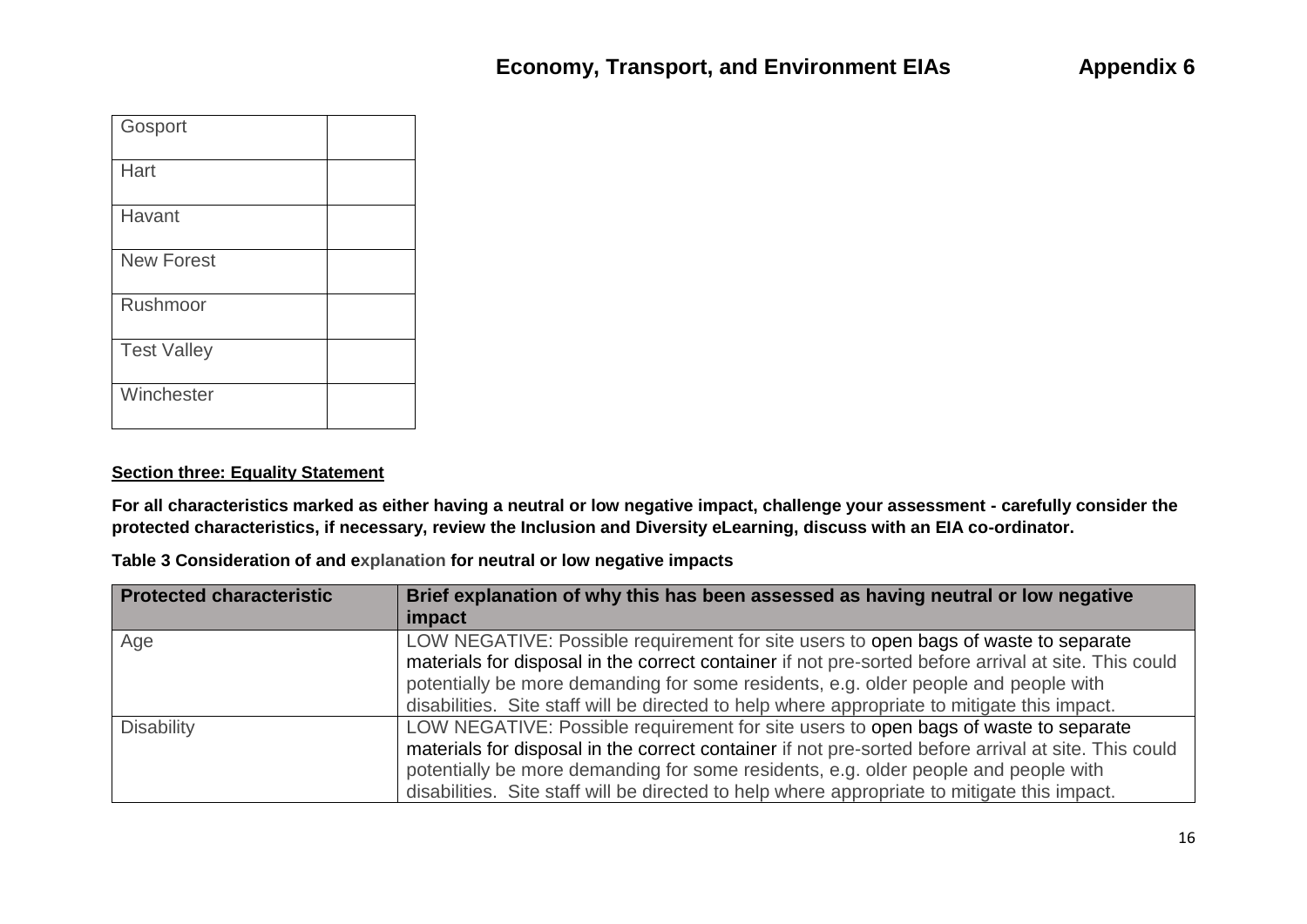| Gender reassignment            | NEUTRAL: No discernible impact identified as a result of any proposed changes. |
|--------------------------------|--------------------------------------------------------------------------------|
| Pregnancy and maternity        | NEUTRAL: No discernible impact identified as a result of any proposed changes. |
| Race                           | NEUTRAL: No discernible impact identified as a result of any proposed changes. |
| Religion and belief            | NEUTRAL: No discernible impact identified as a result of any proposed changes. |
| <b>Sex</b>                     | NEUTRAL: No discernible impact identified as a result of any proposed changes. |
| Sexual orientation             | NEUTRAL: No discernible impact identified as a result of any proposed changes. |
| Marriage and civil partnership | NEUTRAL: No discernible impact identified as a result of any proposed changes. |
| Rurality                       | NEUTRAL: No discernible impact identified as a result of any proposed changes. |

**For all characteristics marked as either having a 'medium negative' or 'high negative', please complete the following table:**

**Table 4 Explanation and mitigation for medium and high impacts**

| <b>Protected</b> | Brief explanation of why this has been assessed as having medium or high | Is there a    | <b>Short</b> |
|------------------|--------------------------------------------------------------------------|---------------|--------------|
| characteristic   | negative impact                                                          | Geographical  | explanation  |
|                  |                                                                          | impact? If    | <b>of</b>    |
|                  |                                                                          | so, please    | mitigating   |
|                  |                                                                          | explain -use  | actions      |
|                  |                                                                          | list below to |              |
|                  |                                                                          | identify      |              |
|                  |                                                                          | geographical  |              |
|                  |                                                                          | area(s)       |              |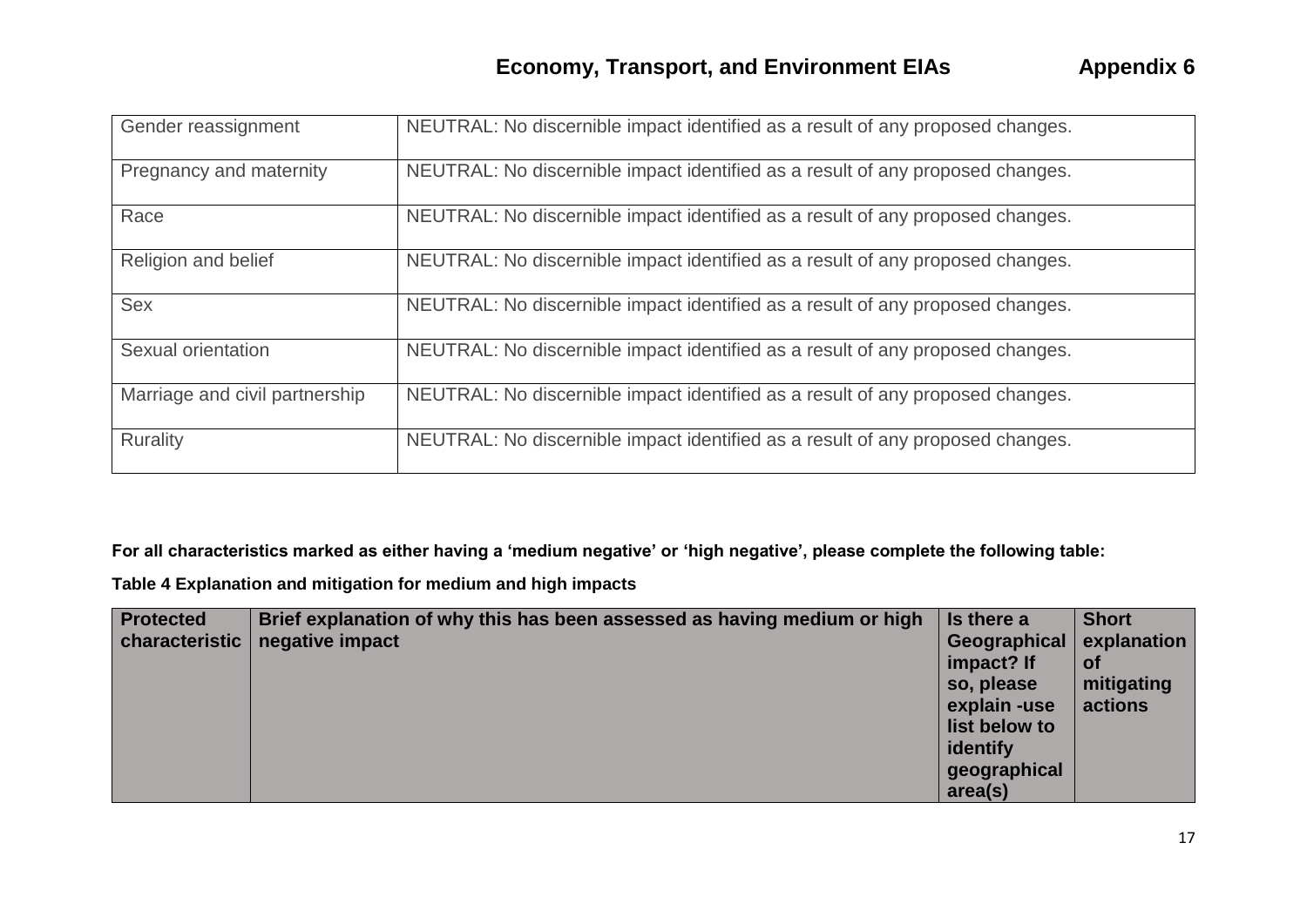**If you have specified mitigations as part of the assessment, now consider reviewing the impact severity/risk assessment.** 

**For all characteristics marked as either having a positive impact please explain why here.** 

| Table 5 Consideration of and explanation for positive impacts |  |
|---------------------------------------------------------------|--|
|---------------------------------------------------------------|--|

| <b>Protected</b><br>characteristic | Brief explanation of why this has been assessed as having positive impact                                                                                                                                         |
|------------------------------------|-------------------------------------------------------------------------------------------------------------------------------------------------------------------------------------------------------------------|
| <b>Poverty</b>                     | Positive impact on poverty as one of the outcomes of people engaging with the waste prevention<br>scheme is to reduce the cost of living, in part by increasing the availability of re-useable/recycled<br>goods. |
|                                    |                                                                                                                                                                                                                   |
|                                    |                                                                                                                                                                                                                   |
|                                    |                                                                                                                                                                                                                   |

### **Further actions and recommendations to consider:**

- If neutral or low negative impacts have been carefully considered and identified correctly, the activity is likely to proceed.
- If medium negative or high negative have been identified: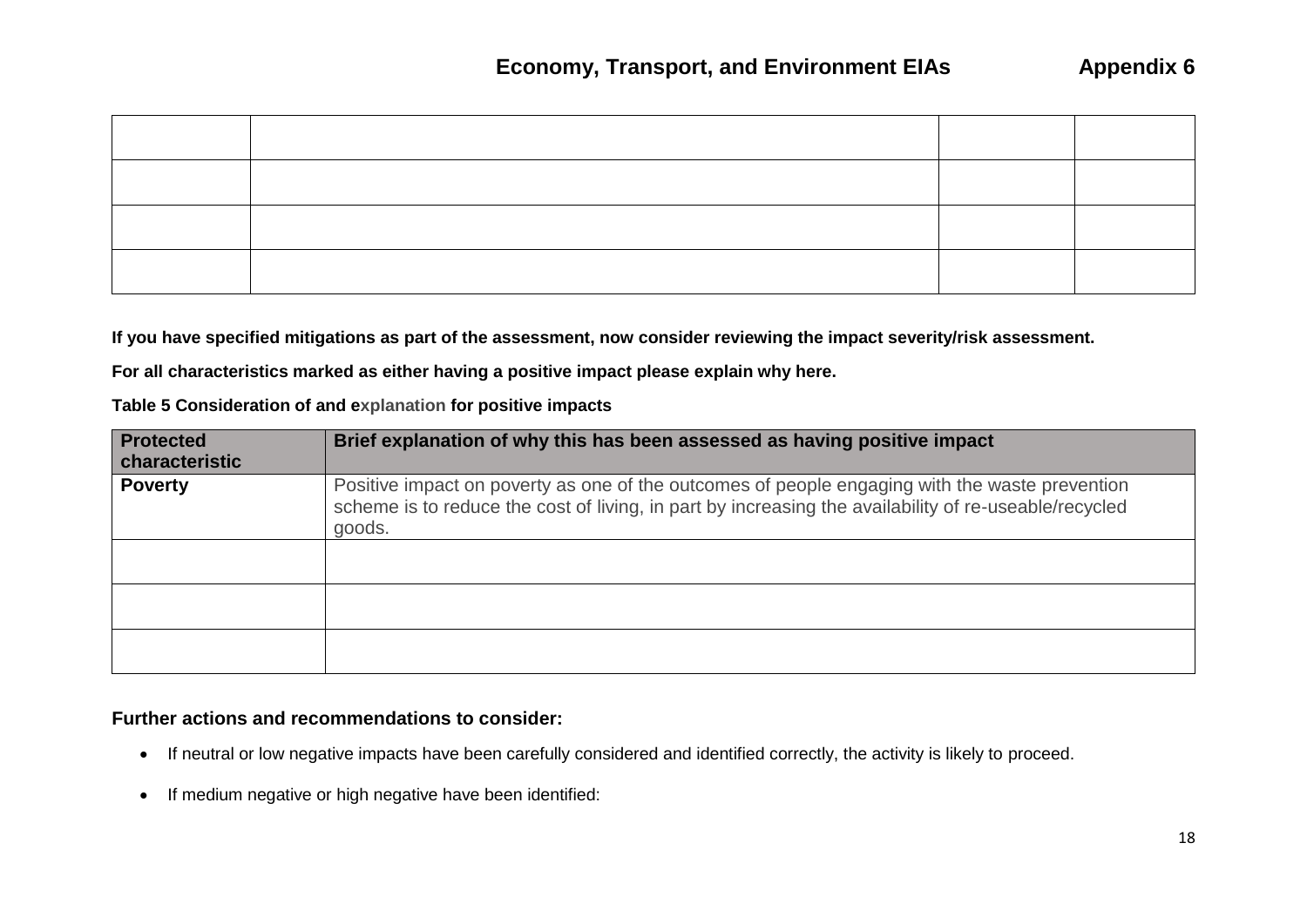- o The policy, service review, scheme or practice may be paused or stopped
- o The policy, service review, scheme or practice can be changed to remove, reduce or mitigate against the negative impacts.
- $\circ$  Consider undertaking consultation/re-consulting<sup>2</sup>.
- o If all options have been considered carefully and there are no other proportionate ways to remove, reduce, or mitigate explain and justify reasons why in the assessment.
- $\circ$  Carry out a subsequent impact severity assessment following mitigating actions.

**Box 1 Please set out any additional information which you think is relevant to this impact assessment:**

### **Box 2**

 $\overline{\phantom{a}}$ 

**If appropriate, (i.e., it is immediately evident that a full EIA is not necessary) please provide a short succinct assessment to show that due regard has been given and that there is no requirement for a full EIA:**

The impact of the service changes have been considered and has either a low negative; neutral or, in the case of poverty, a positive impact on those with protected characteristics. There is potential for a positive impact to be felt by all protected groups through the outcomes of a successful waste prevention programme which will improve the overall environment for all Hampshire residents both now and in the future and protect our natural resources. There is the possibility of a low negative impact on the characteristics of Age and Disability should residents choose not to pre-sort their waste ahead of their HWRC visit, but this will be mitigated as far as possible, e.g. by directing site staff to assist where appropriate.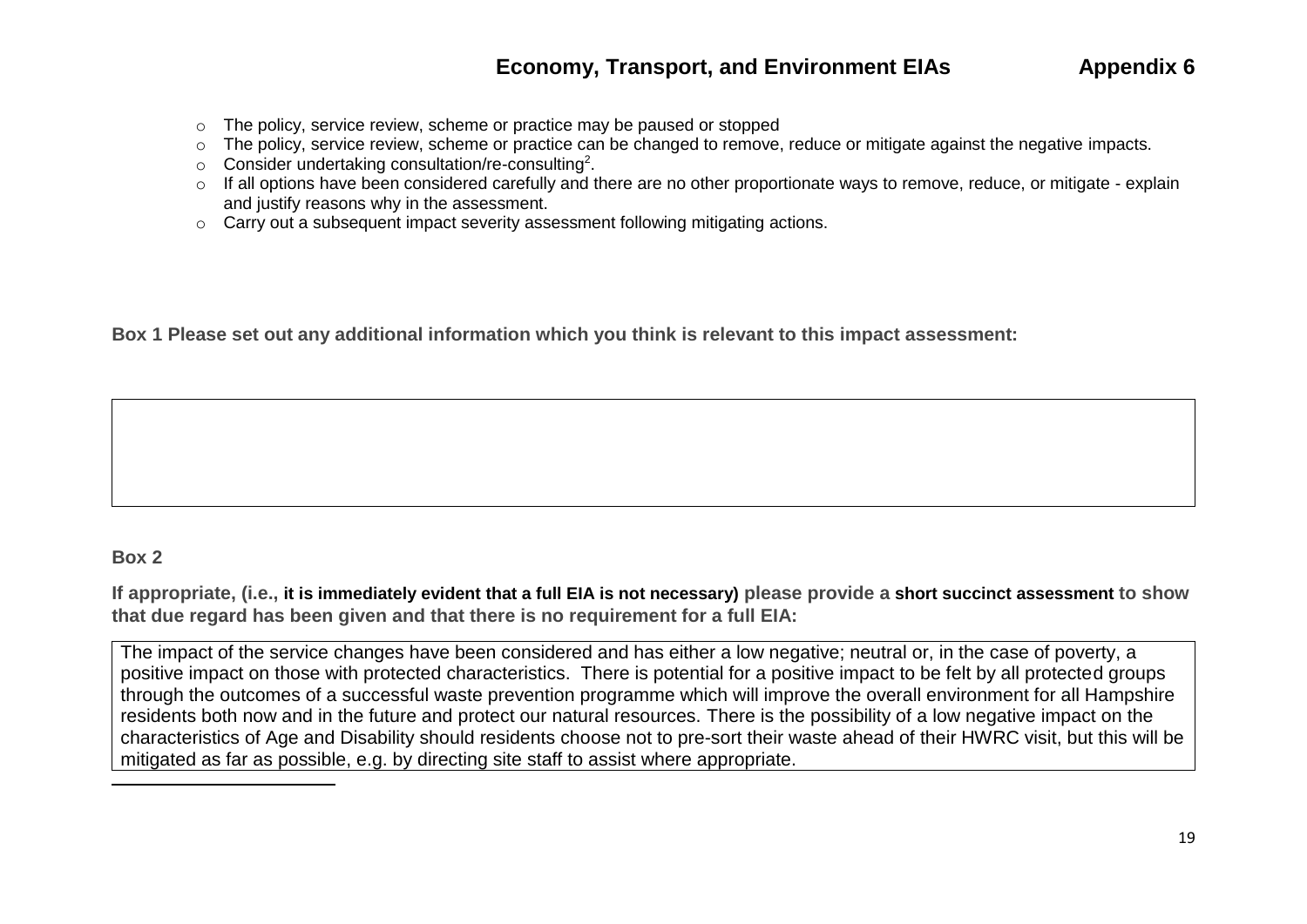| Name of SP23 proposal:      | <b>SP23 Opportunity Reference:</b>                        |
|-----------------------------|-----------------------------------------------------------|
|                             | Please use this structure as a<br>reference for your EIA: |
|                             | EIA-[Department]-[title]-<br>[year/month/day]             |
| <b>Concessionary Travel</b> | EIE-ETE-Concessionary<br>Travel-2021/04/06                |

# **EIA writer(s) and authoriser**

| No.            |                           | <b>Name</b>                    | <b>Department</b> | <b>Position</b>                                          | <b>Email address</b>                   | <b>Phone</b><br>number | <b>Date</b>                          |
|----------------|---------------------------|--------------------------------|-------------------|----------------------------------------------------------|----------------------------------------|------------------------|--------------------------------------|
|                | Report<br>Writer(s)       | Frank<br><b>Baxter</b>         | <b>ETE</b>        | Head of<br>Integrated<br>Transport                       | Frank.baxter2@hants.gov.uk             | 0370 779<br>6361       | 6 <sup>th</sup> April<br>2021        |
| 2 <sup>2</sup> | <b>EIA</b><br>authoriser  | <b>Stuart</b><br><b>Jarvis</b> | <b>ETE</b>        | Director of<br>Economy,<br>Transport, and<br>Environment | stuart.jarvis@hants.gov.uk             |                        | 1 <sup>st</sup><br>September<br>2021 |
| $3\phantom{a}$ | <b>EIA</b><br>Coordinator | Patrick<br>Poyntz-<br>Wright   | <b>ETE</b>        | Transformation<br>and Change<br>Programme<br>Manager     | patrick.poyntz-<br>wright@hants.gov.uk |                        | 1st<br>September<br>2021             |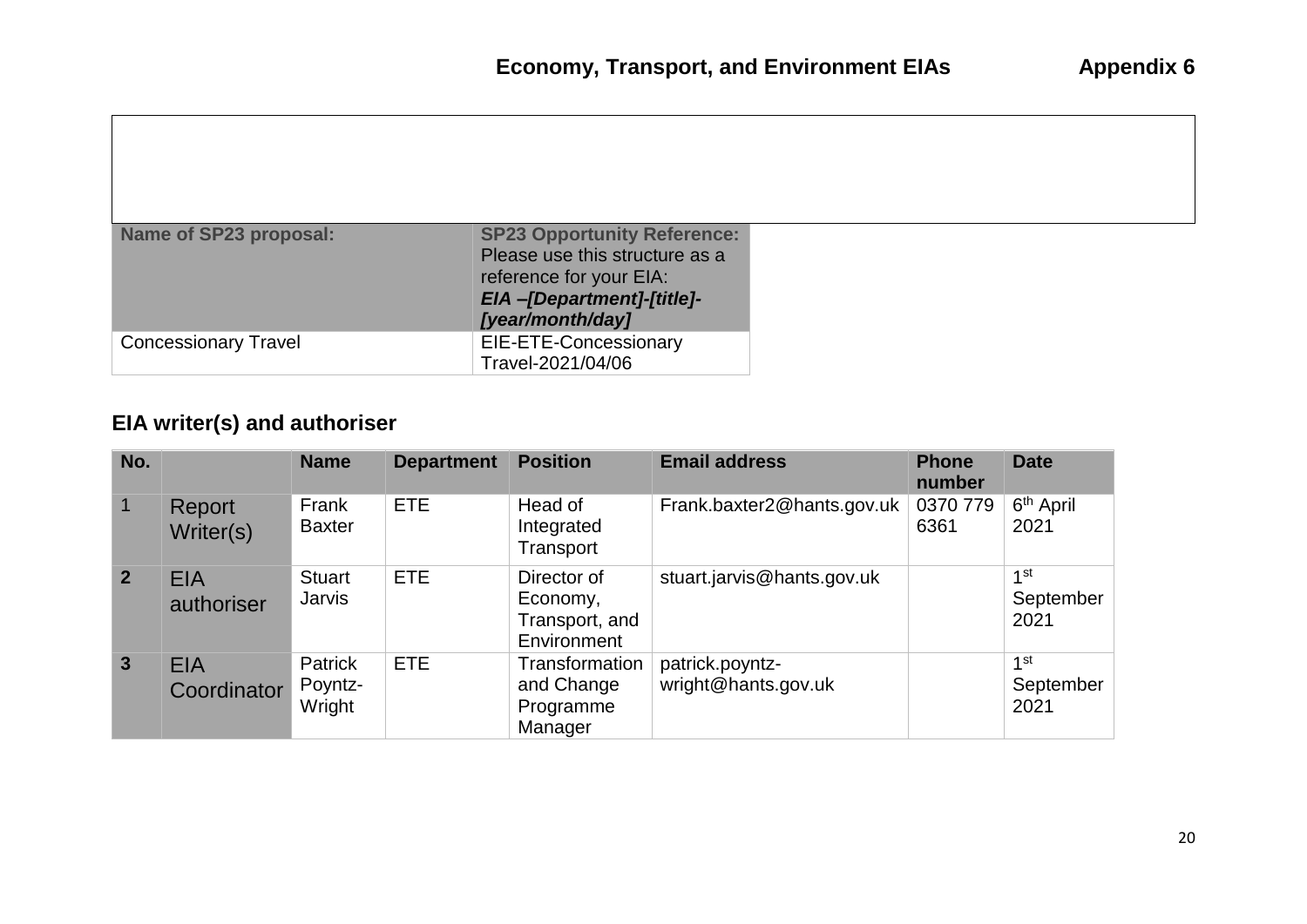# **Section one – information about the service and service change**

| <b>Service affected</b>                                                                | Hampshire Concessionary Fares Scheme                                                                                                                                                                                                                                                                                                                                                                                                                                               |
|----------------------------------------------------------------------------------------|------------------------------------------------------------------------------------------------------------------------------------------------------------------------------------------------------------------------------------------------------------------------------------------------------------------------------------------------------------------------------------------------------------------------------------------------------------------------------------|
| Please provide a short description<br>of the service /<br>policy/project/project phase | The service is to administer the National Concessionary Fares scheme locally. This<br>means issuing concessionary travel passes to eligible members of the public and<br>reimbursing bus operators who are required to accept the passes for free travel.                                                                                                                                                                                                                          |
| Please explain the new/changed<br>service/policy/project                               | The proposal is to reset the budget to reflect a reduction in future demand. A reduction is<br>forecast as a result of a trend in reducing demand that started before the pandemic. It is<br>anticipated by the industry at large that demand for concessionary pass use will decline<br>by 20%. This means reducing the Circa £13m annual budget by £2m.<br>This is not a service reduction proposal but a budget change reflecting a trend of reduced<br>demand in recent years. |
|                                                                                        | The duty to administer the Concessionary Fares Scheme remains with the County<br>Council as a demand led budget, which means if the reduction in demand does not<br>continue then the County Council is still obliged to pay the full cost of the scheme.                                                                                                                                                                                                                          |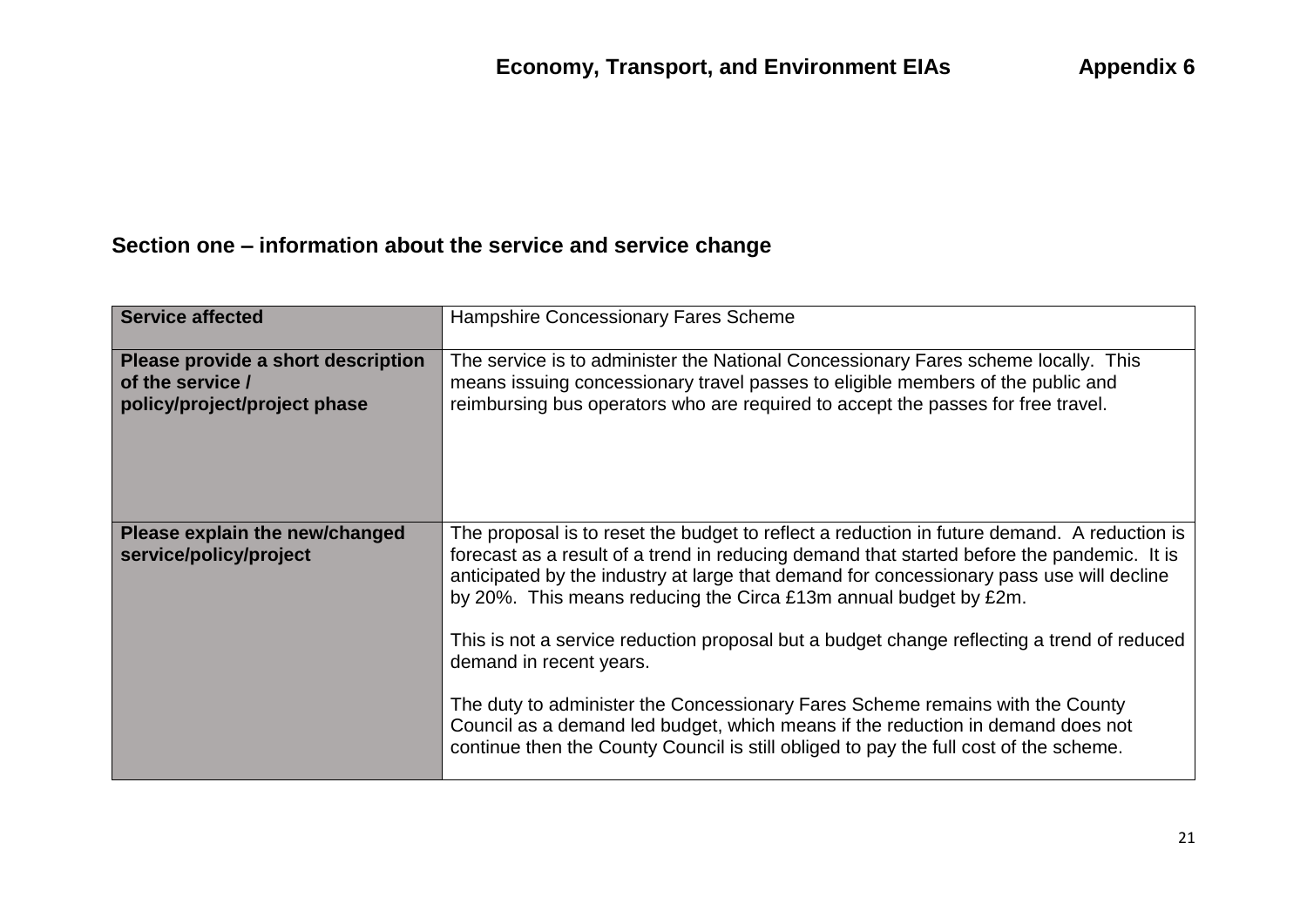## **Engagement and consultation**

The County Council's *Serving Hampshire Balancing the Budget* consultation (2021-2023) will seek residents' and stakeholders' views on strategic options for funding the Authority's budget gap. Where applicable, detailed proposals for making savings will be subject to further, more detailed 'stage two' consultation before any decisions on service specific changes are made.

**Has any pre-consultation engagement been carried out?** (Delete as appropriate)

**Describe the consultation or engagement you have performed or are intending to perform.** Describe who was engaged or consulted. What was the outcome of the activity and how have the results influenced what you are doing? If no consultation or engagement is planned, please explain why.

No consultation is planned or needed as this is simply a reflection of reduced demand and a budget reset to reflect it.

No

#### **Section two: Assessment**

Carefully and consciously consider the impacts of the proposed change.

Consider at this point whether the assessment is of impacts on staff or service users. If it is both the impacts may be contradictory for each group (negative for staff but positive for customers, or vice versa). Consider completing two assessment tables (one for staff and one for customers) and providing one equality statement for both groups.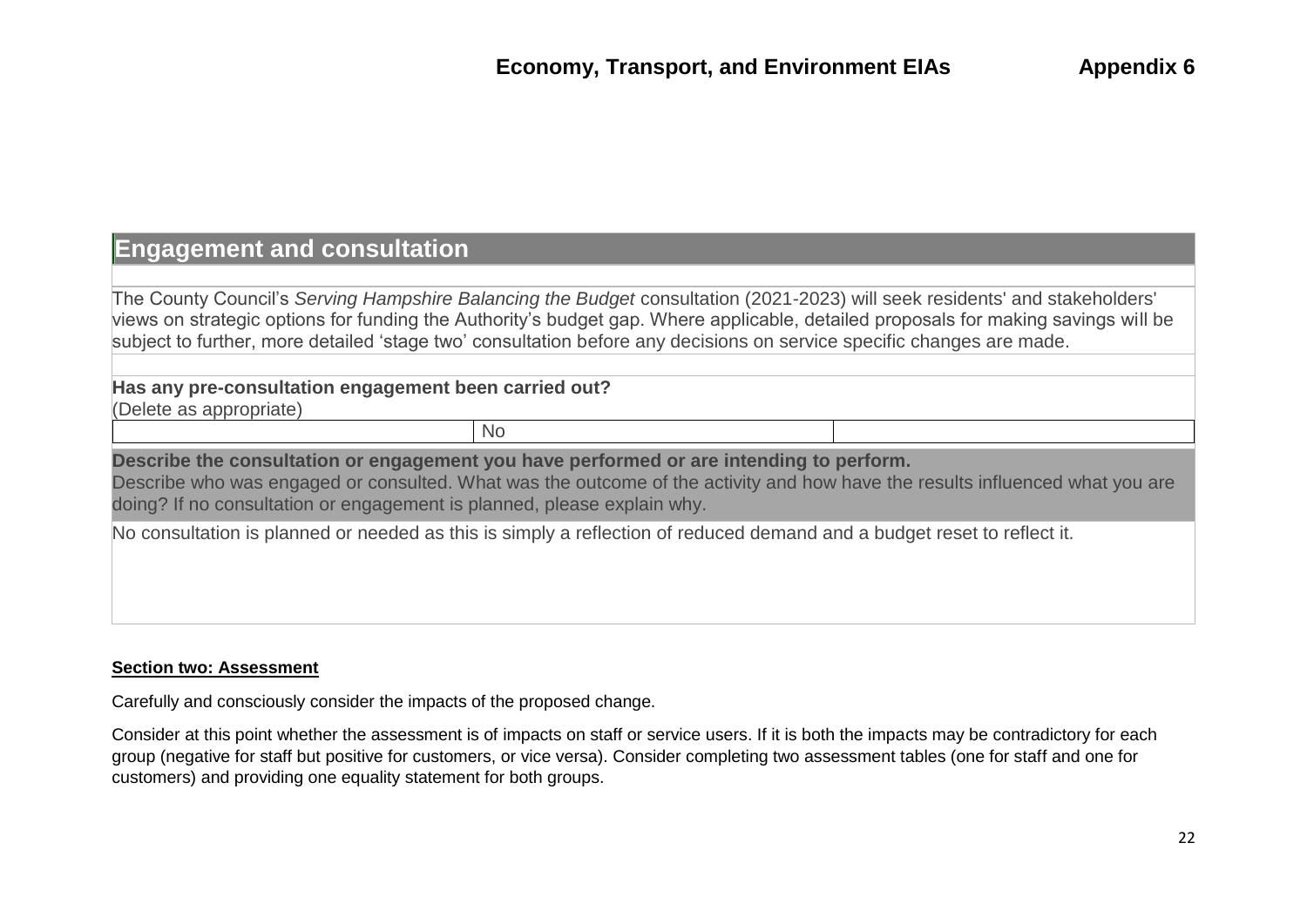If the proposed change is expected to have a positive, neutral (no impact) or negative (low, medium or high) impact on people in the protected characteristics groups. Indicate the impact by entering the risk score in the relevant column in the table below, as shown in the example.

If an overview assessment of due regard is appropriate, please go to box 2.

### T**able 1 Impact Assessment**

| <b>Protected</b><br>characteristic<br>(see EIA<br><b>Guidance for</b><br>considerations) | <b>Positive</b> | <b>Neutral</b> | <b>Negative - low</b> | <b>Negative -</b><br><b>Medium</b> | Negative -<br><b>High</b> | Affects staff,<br>public or<br>both? |
|------------------------------------------------------------------------------------------|-----------------|----------------|-----------------------|------------------------------------|---------------------------|--------------------------------------|
| Age                                                                                      |                 | $\checkmark$   |                       |                                    |                           |                                      |
| <b>Disability</b>                                                                        |                 | $\checkmark$   |                       |                                    |                           |                                      |
| <b>Gender</b><br>reassignment                                                            |                 | $\checkmark$   |                       |                                    |                           |                                      |
| <b>Pregnancy</b><br>and maternity                                                        |                 | $\checkmark$   |                       |                                    |                           |                                      |
| Race                                                                                     |                 | $\checkmark$   |                       |                                    |                           |                                      |
| <b>Religion or</b><br>belief                                                             |                 | $\checkmark$   |                       |                                    |                           |                                      |
| <b>Sex</b>                                                                               |                 | $\checkmark$   |                       |                                    |                           |                                      |
| <b>Sexual</b><br>orientation                                                             |                 | $\checkmark$   |                       |                                    |                           |                                      |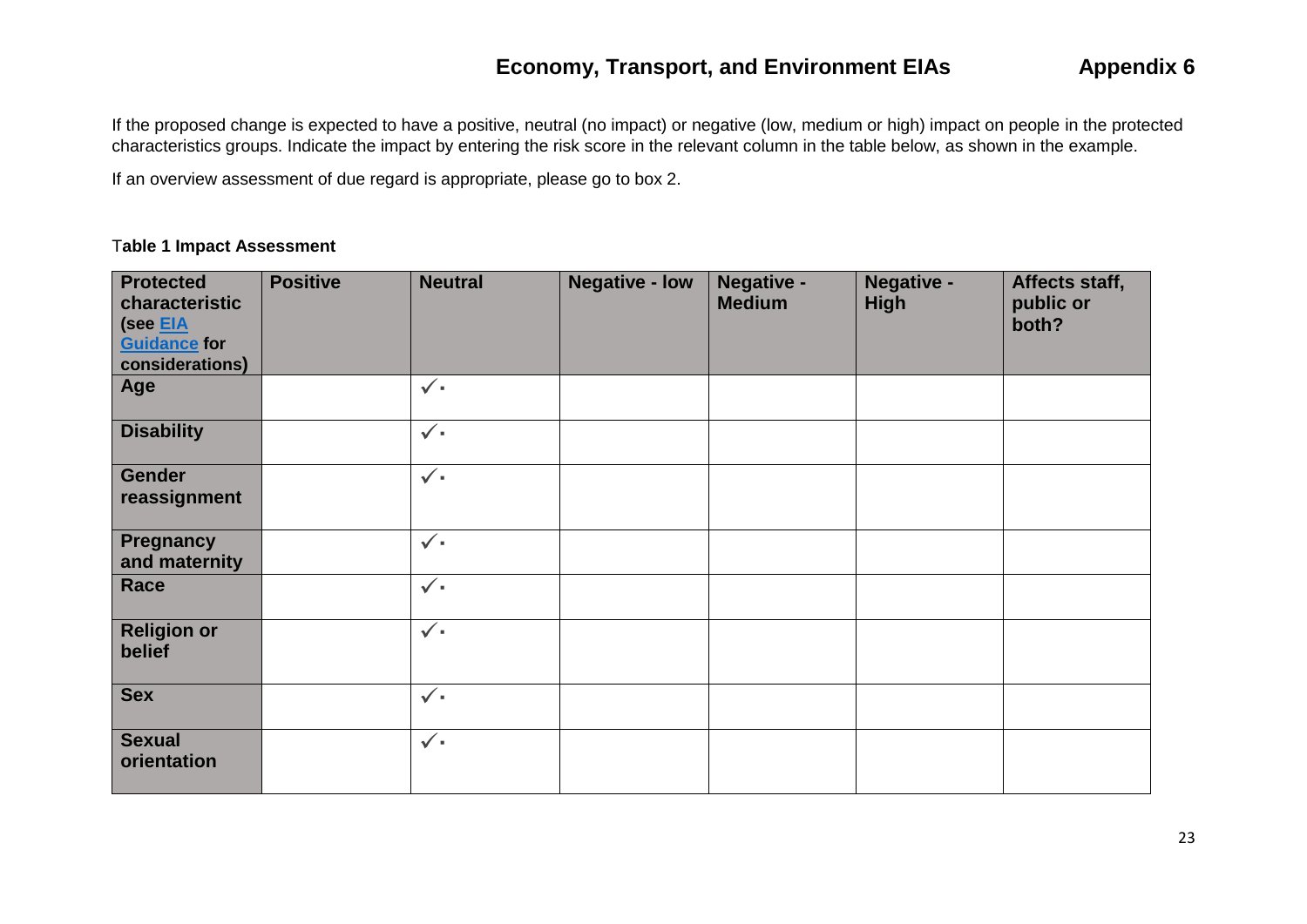| Marriage &<br>civil    |  |  |  |
|------------------------|--|--|--|
|                        |  |  |  |
| partnership<br>Poverty |  |  |  |
| Rurality               |  |  |  |

## **Table 2 Geographical impact**

Does the proposal impact on a specific area? Consider the **demographic data** of the locations.

| Area                         | Yes / no  |
|------------------------------|-----------|
| All Hampshire                | No        |
| <b>Basingstoke and Deane</b> | No        |
| <b>East Hampshire</b>        | No        |
| Eastleigh                    | No        |
| Fareham                      | No        |
| Gosport                      | No        |
| Hart                         | <b>No</b> |
| Havant                       | No        |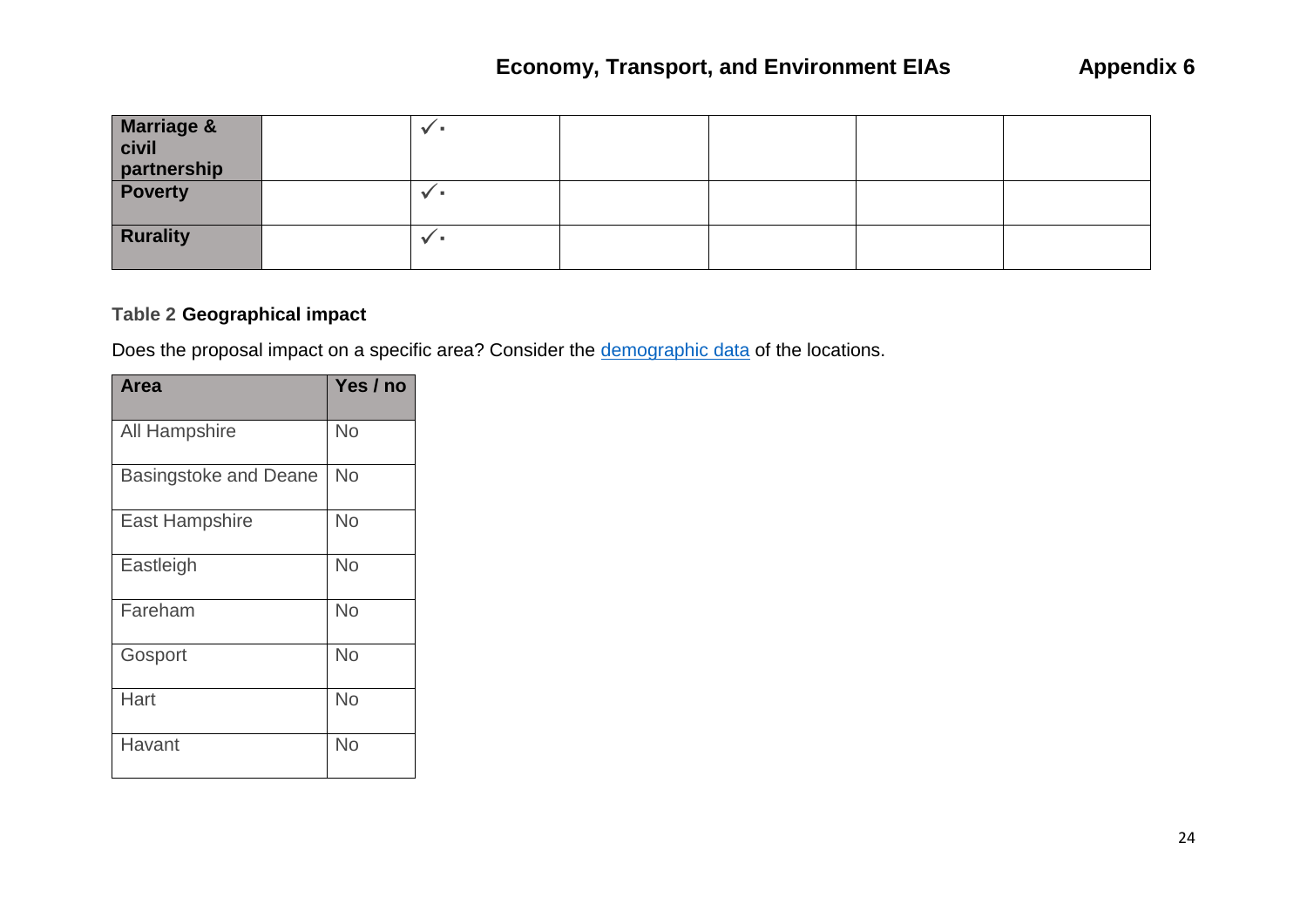| <b>New Forest</b>  | <b>No</b> |
|--------------------|-----------|
| Rushmoor           | No        |
| <b>Test Valley</b> | No        |
| Winchester         | No        |

#### **Section three: Equality Statement**

**For all characteristics marked as either having a neutral or low negative impact, challenge your assessment - carefully consider the protected characteristics, if necessary, review the Inclusion and Diversity eLearning, discuss with an EIA co-ordinator.** 

| Table 3 Consideration of and explanation for neutral or low negative impacts |  |  |
|------------------------------------------------------------------------------|--|--|
|------------------------------------------------------------------------------|--|--|

| <b>Protected characteristic</b> | Brief explanation of why this has been assessed as having neutral or low negative<br><i>impact</i>                                                                                                                        |
|---------------------------------|---------------------------------------------------------------------------------------------------------------------------------------------------------------------------------------------------------------------------|
| All                             | No impact is anticipated for any protected characteristics as uptake of the service is expected<br>to naturally fall in line with national trends, thus enabling the budget reduction without affecting<br>service users. |
|                                 |                                                                                                                                                                                                                           |
|                                 |                                                                                                                                                                                                                           |
|                                 |                                                                                                                                                                                                                           |

**For all characteristics marked as either having a 'medium negative' or 'high negative', please complete the following table:**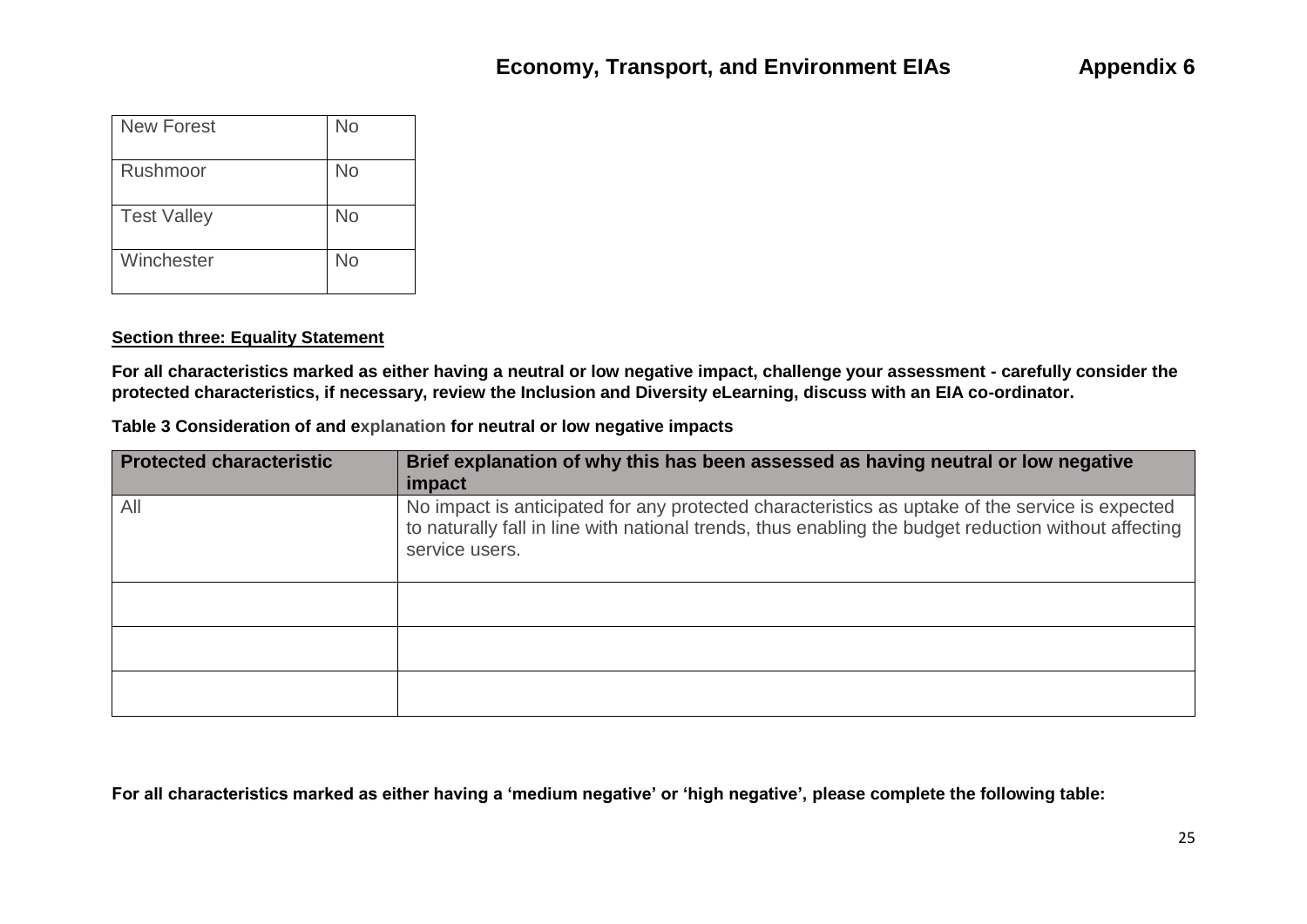**Table 4 Explanation and mitigation for medium and high impacts**

| <b>Protected characteristic</b> | <b>Brief explanation of why this</b><br>has been assessed as having<br>medium or high negative<br>impact | Is there a Geographical<br>impact? If so, please<br>explain -use list below to<br>identify geographical<br>area(s) | <b>Short explanation of</b><br>mitigating actions |
|---------------------------------|----------------------------------------------------------------------------------------------------------|--------------------------------------------------------------------------------------------------------------------|---------------------------------------------------|
| None                            |                                                                                                          |                                                                                                                    |                                                   |
|                                 |                                                                                                          |                                                                                                                    |                                                   |
|                                 |                                                                                                          |                                                                                                                    |                                                   |
|                                 |                                                                                                          |                                                                                                                    |                                                   |

**If you have specified mitigations as part of the assessment, now consider reviewing the impact severity/risk assessment.** 

**For all characteristics marked as either having a positive impact please explain why here.** 

**Table 5 Consideration of and explanation for positive impacts**

| <b>Protected characteristic</b> | Brief explanation of why this has been assessed as having positive impact |
|---------------------------------|---------------------------------------------------------------------------|
| None                            |                                                                           |
|                                 |                                                                           |
|                                 |                                                                           |
|                                 |                                                                           |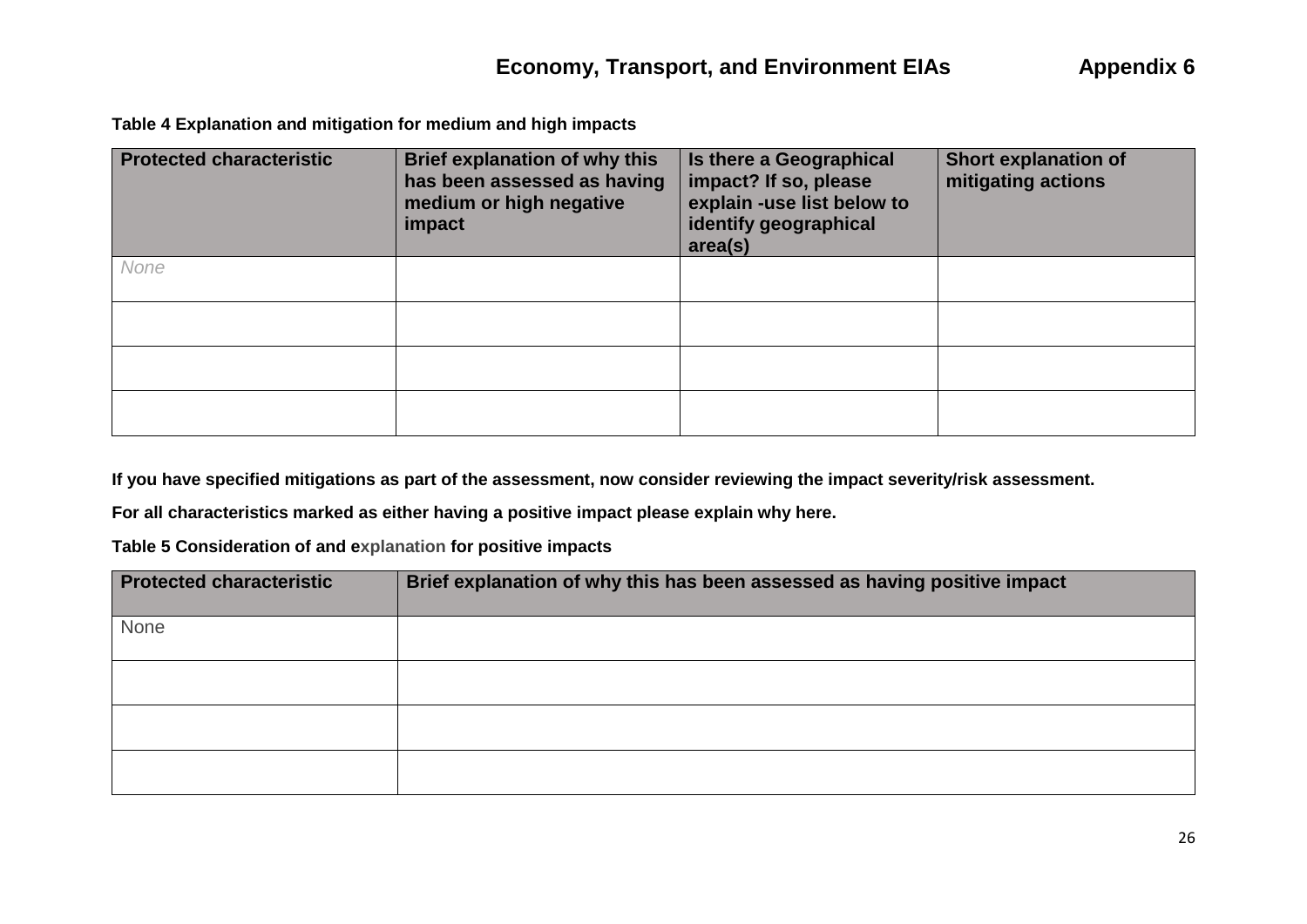#### **Further actions and recommendations to consider:**

 $\overline{\phantom{a}}$ 

- If neutral or low negative impacts have been carefully considered and identified correctly, the activity is likely to proceed.
- If medium negative or high negative have been identified:
	- o The policy, service review, scheme or practice may be paused or stopped
	- o The policy, service review, scheme or practice can be changed to remove, reduce or mitigate against the negative impacts.
	- $\circ$  Consider undertaking consultation/re-consulting<sup>3</sup>.
	- o If all options have been considered carefully and there are no other proportionate ways to remove, reduce, or mitigate explain and justify reasons why in the assessment.
	- $\circ$  Carry out a subsequent impact severity assessment following mitigating actions.

**Box 1 Please set out any additional information which you think is relevant to this impact assessment:**

This is not a service reduction proposal but a budget change reflecting a trend of reduced demand in recent years.

The duty to administer the Concessionary Fares Scheme remains with the County Council as a demand led budget, which means if the reduction in demand does not continue then the County Council is still obliged to pay the full cost of the scheme.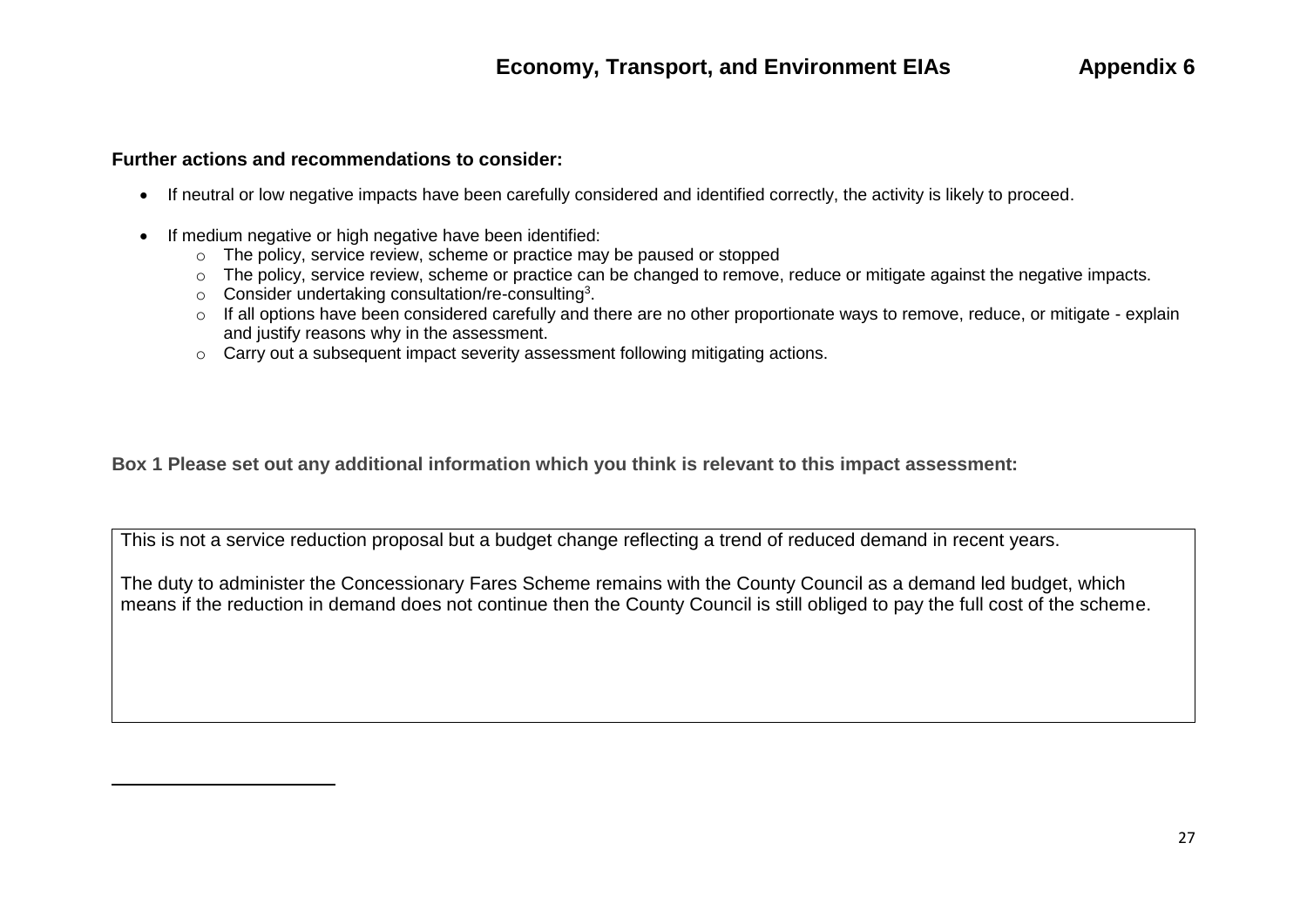## **Box 2**

**If appropriate, (i.e., it is immediately evident that a full EIA is not necessary) please provide a short succinct assessment to show that due regard has been given and that there is no requirement for a full EIA:**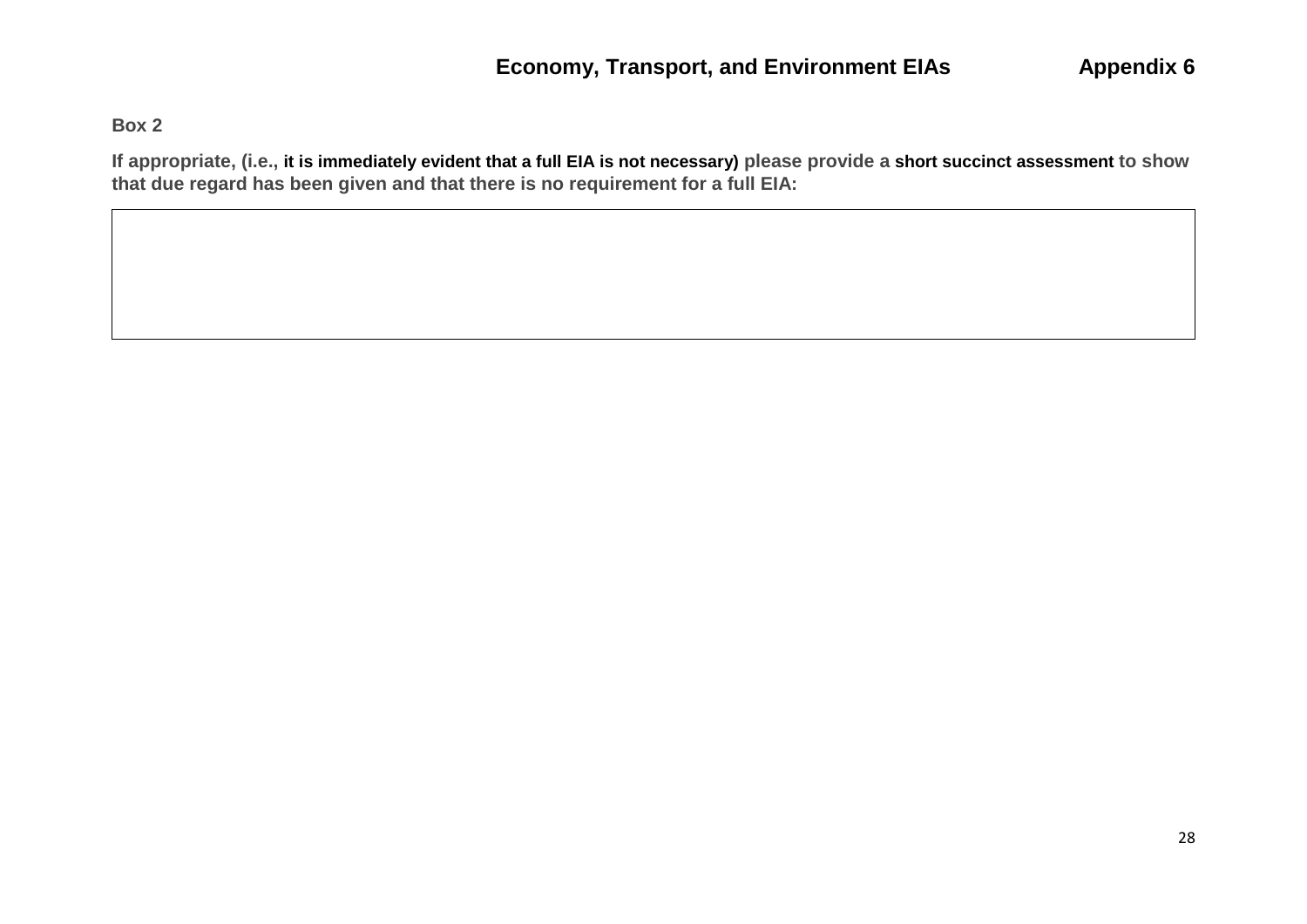| Name of SP23 proposal:              | <b>SP23 Opportunity Reference:</b><br>Please use this structure as a<br>reference for your EIA:<br>EIA-[Department]-[title]-<br>[year/month/day] |
|-------------------------------------|--------------------------------------------------------------------------------------------------------------------------------------------------|
| <b>Transport Service Reductions</b> | <b>EIA-ETE-Transport Service</b><br>Reductions-2021/04/19                                                                                        |

# **EIA writer(s) and authoriser**

| No.            |                           | <b>Name</b>                    | <b>Department</b> | <b>Position</b>                                                              | <b>Email address</b>                              | <b>Phone</b><br>number               | <b>Date</b>                          |
|----------------|---------------------------|--------------------------------|-------------------|------------------------------------------------------------------------------|---------------------------------------------------|--------------------------------------|--------------------------------------|
|                | Report<br>Writer(s)       | Lisa Cook<br>and Kevin<br>Ings | <b>ETE</b>        | Local Bus<br>Manager and<br>Community<br>Transport &<br>Contracts<br>Manager | Lisa.cook@hants.gov.uk<br>Kevin.ings@hants.gov.uk | 0370 779<br>7925<br>0370 779<br>2621 | 19 <sup>th</sup> April<br>2021       |
| 2 <sup>1</sup> | <b>EIA</b><br>authoriser  | <b>Stuart</b><br><b>Jarvis</b> | <b>ETE</b>        | Director of<br>Economy,<br>Transport, and<br>Environment                     | stuart.jarvis@hants.gov.uk                        | $??\mathsf{?}$                       | 1 <sup>st</sup><br>September<br>2021 |
| $\mathbf{3}$   | <b>EIA</b><br>Coordinator | Patrick<br>Poyntz-<br>Wright   | <b>ETE</b>        | Transformation<br>and Change<br>Programme<br>Manager                         | patrick.poyntz-<br>wright@hants.gov.uk            | ?????                                | 1 <sup>st</sup><br>September<br>2021 |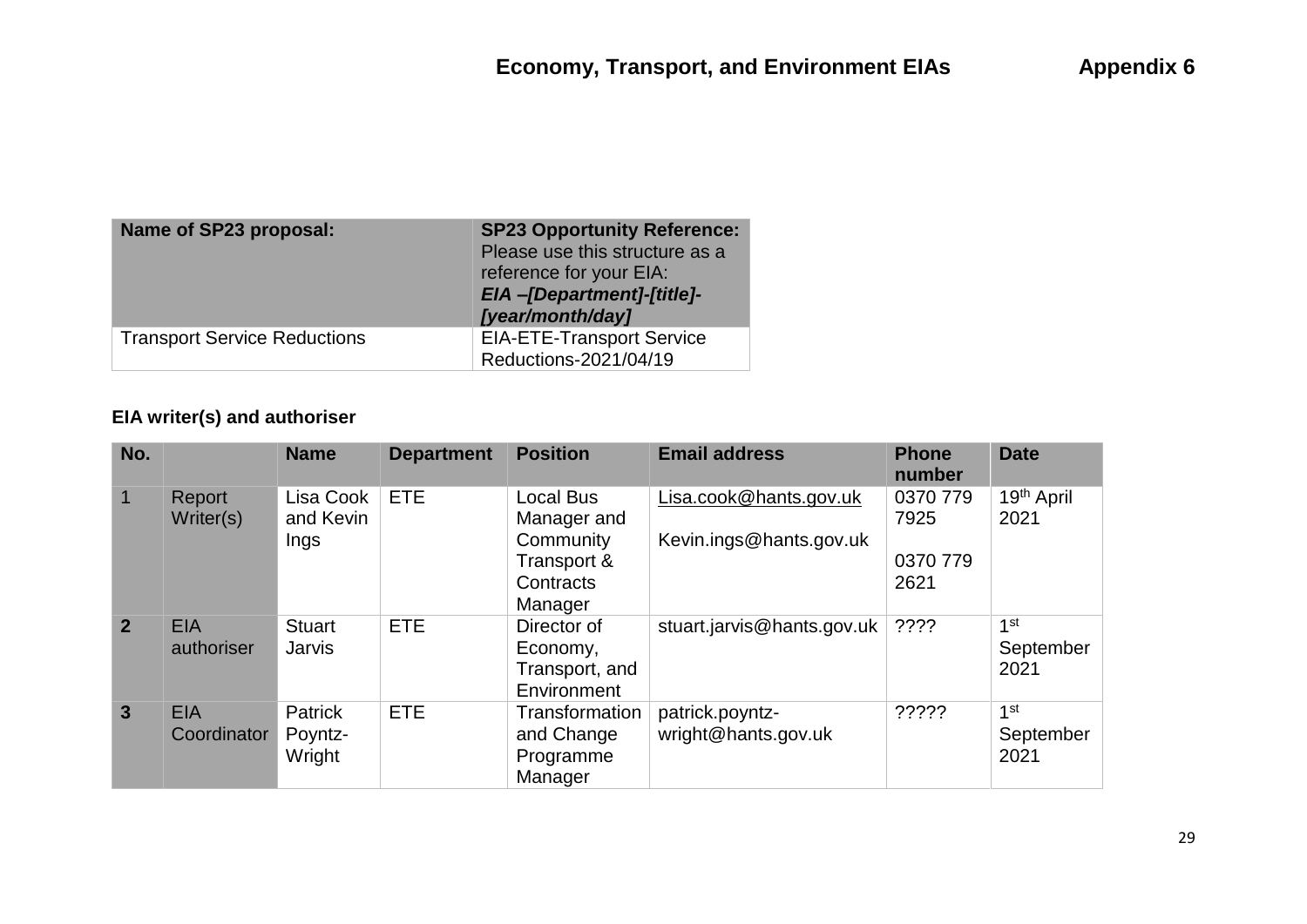## **Section one – information about the service and service change**

| <b>Service affected</b>                                                                | Subsidised local bus services and community transport (including adjustments to the<br>concessionary fares scheme) in Hampshire                                                                                                                                                                                                                                                                                                                                                                                                                                                                                                                                                                                                                                                                                                                                                                                                                                               |
|----------------------------------------------------------------------------------------|-------------------------------------------------------------------------------------------------------------------------------------------------------------------------------------------------------------------------------------------------------------------------------------------------------------------------------------------------------------------------------------------------------------------------------------------------------------------------------------------------------------------------------------------------------------------------------------------------------------------------------------------------------------------------------------------------------------------------------------------------------------------------------------------------------------------------------------------------------------------------------------------------------------------------------------------------------------------------------|
| Please provide a short description<br>of the service /<br>policy/project/project phase | The County Council currently spends £4.6m per annum supporting local bus and<br><b>Community Transport services.</b><br>Approximately £700k of this is for Community Transport services like Dial-a-Ride<br>and Call & Go:<br>A further £500k is contributed to Community Transport services by district<br>$\bullet$<br>councils;<br>The remaining £3.9m pays for bus services that would not be viable without<br>$\bullet$<br>Council funding. The majority of these services operate in rural and semi-rural<br>locations where it is not currently possible to run commercially-viable services. Of<br>this £3.9 million, £1.4m is funded by Hampshire County Council and the rest is<br>either specific grant funding from Government or external contributions.<br>The County Council also spend circa £13m on administering the Concessionary Fares<br>Scheme. This enables over 250,000 eligible residents of Hampshire to travel on local<br>bus services for free. |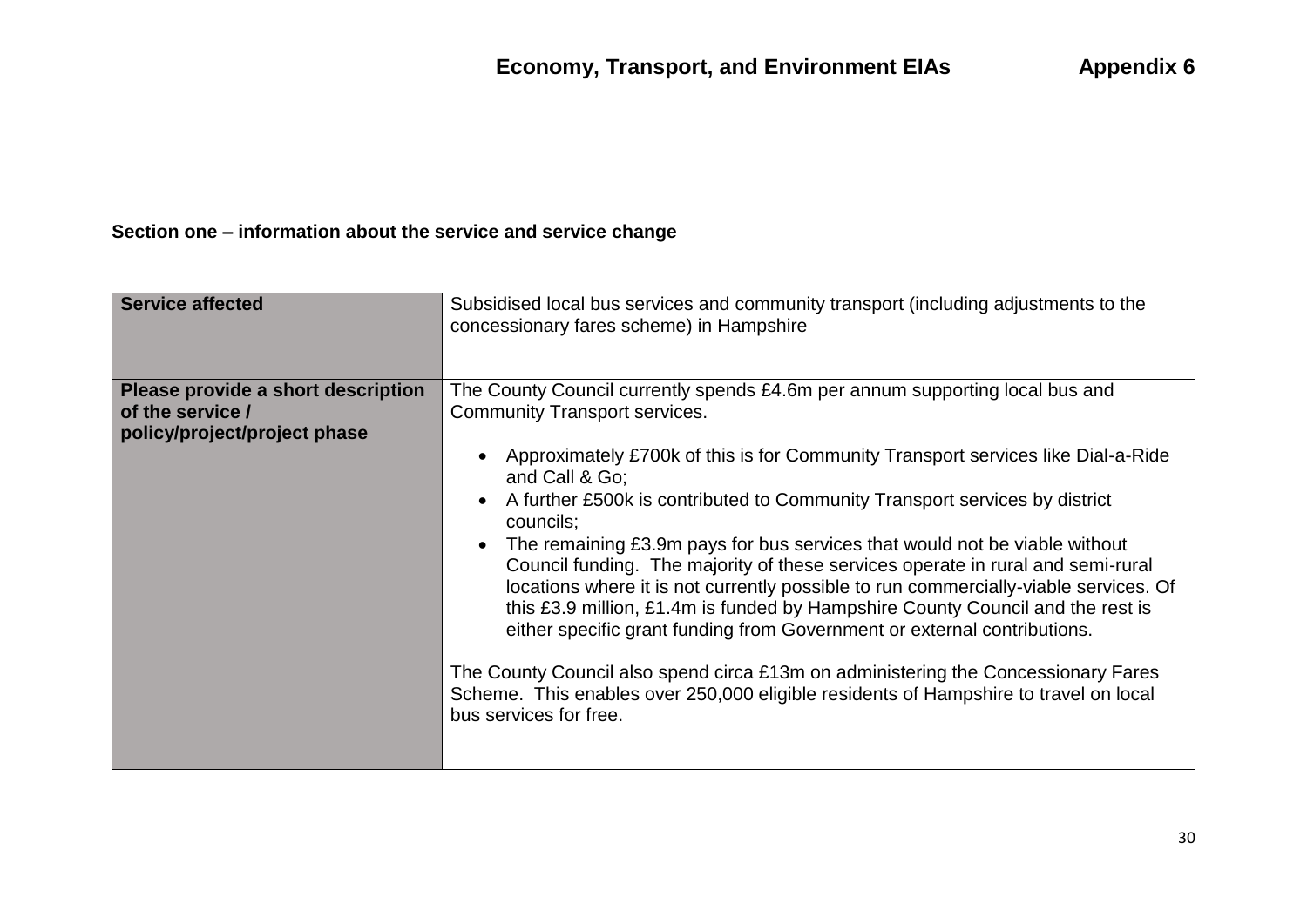| Please explain the new/changed<br>service/policy/project | Savings could be realised by reducing subsidy payments to bus operators and<br>community transport operators, as well as through a range of increases to fees and<br>charges for such services that would see a greater share of costs being incurred by<br>service users.                                                                                                                                           |
|----------------------------------------------------------|----------------------------------------------------------------------------------------------------------------------------------------------------------------------------------------------------------------------------------------------------------------------------------------------------------------------------------------------------------------------------------------------------------------------|
|                                                          | Changes to the service levels, fees and charges could include:<br>• Removing use of older persons and disabled persons bus passes on taxi-shares<br>and all Community Transport services – i.e. the user pays;<br>• Reducing the Hampshire Concessionary Fares Scheme to the minimum national<br>requirement:<br>• Restructuring all Community Transport fares with the user paying a higher<br>proportion of costs; |
|                                                          | • Offering a chargeable premium application service for blue badge and older<br>persons and disabled persons' bus pass applications                                                                                                                                                                                                                                                                                  |

### **Engagement and consultation**

The County Council's *Serving Hampshire Balancing the Budget* consultation (2021-2023) will seek residents' and stakeholders' views on strategic options for funding the Authority's budget gap. Where applicable, detailed proposals for making savings will be subject to further, more detailed 'stage two' consultation before any decisions on service specific changes are made.

#### **Has any pre-consultation engagement been carried out?**

(Delete as appropriate)

No

**Describe the consultation or engagement you have performed or are intending to perform.**

Describe who was engaged or consulted. What was the outcome of the activity and how have the results influenced what you are doing? If no consultation or engagement is planned, please explain why.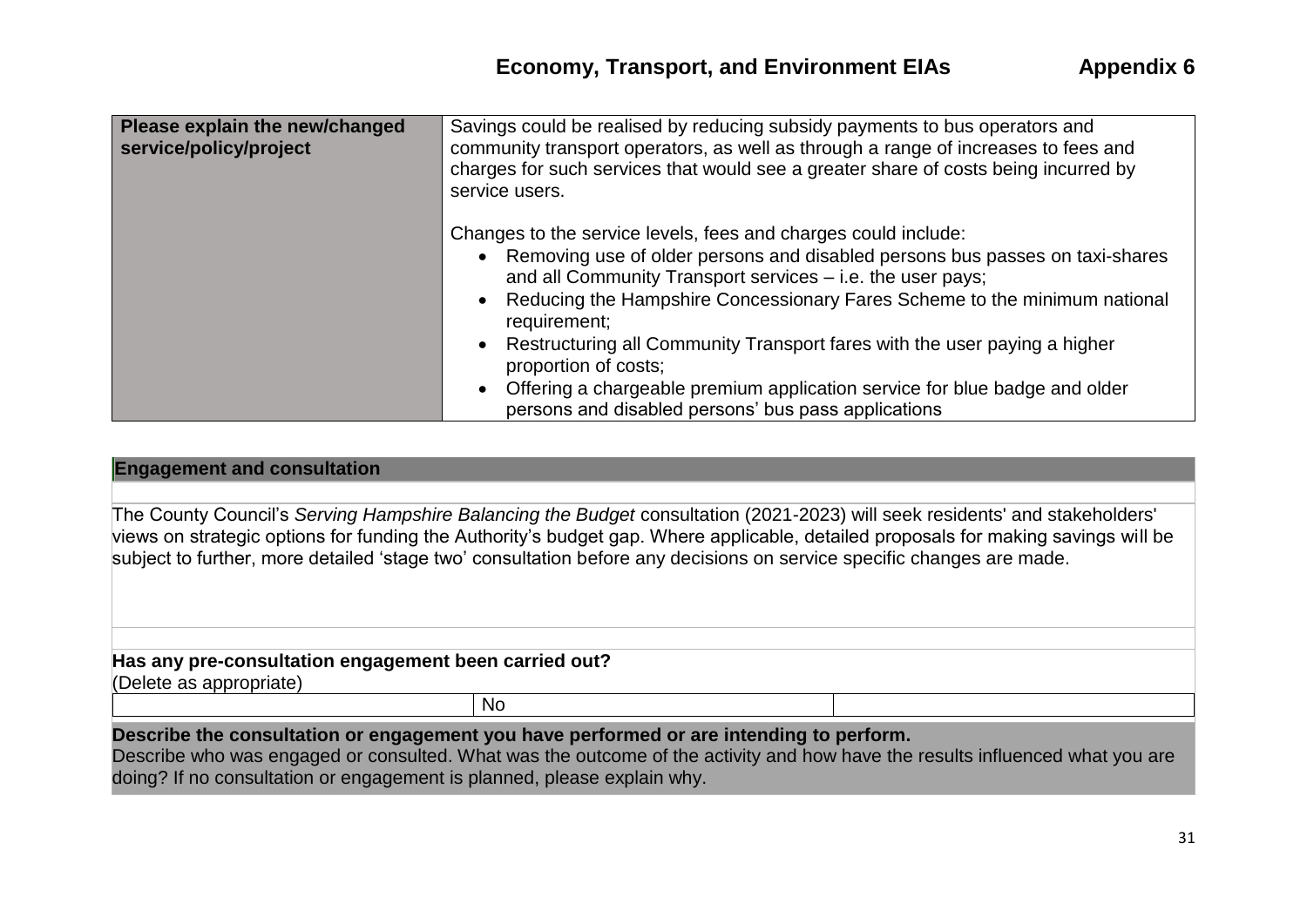Consultation will be carried out once detailed options have been reviewed and a preferred approach assembled for approval. There would be engagement with the local communities through Passenger Transport forums and passenger surveys.

### **Section two: Assessment**

Carefully and consciously consider the impacts of the proposed change.

Consider at this point whether the assessment is of impacts on staff or service users. If it is both the impacts may be contradictory for each group (negative for staff but positive for customers, or vice versa). Consider completing two assessment tables (one for staff and one for customers) and providing one equality statement for both groups.

If the proposed change is expected to have a positive, neutral (no impact) or negative (low, medium or high) impact on people in the protected characteristics groups. Indicate the impact by entering the risk score in the relevant column in the table below, as shown in the example.

If an overview assessment of due regard is appropriate, please go to box 2.

### T**able 1 Impact Assessment**

| <b>Protected</b><br>characteristic<br>(see EIA<br><b>Guidance for</b><br>considerations) | <b>Positive</b> | <b>Neutral</b> | <b>Negative - low</b> | Negative -<br><b>Medium</b> | Negative -<br><b>High</b> | Affects staff,<br>public or<br>both? |
|------------------------------------------------------------------------------------------|-----------------|----------------|-----------------------|-----------------------------|---------------------------|--------------------------------------|
| Age                                                                                      |                 |                |                       |                             | $\sqrt{ }$                | Public                               |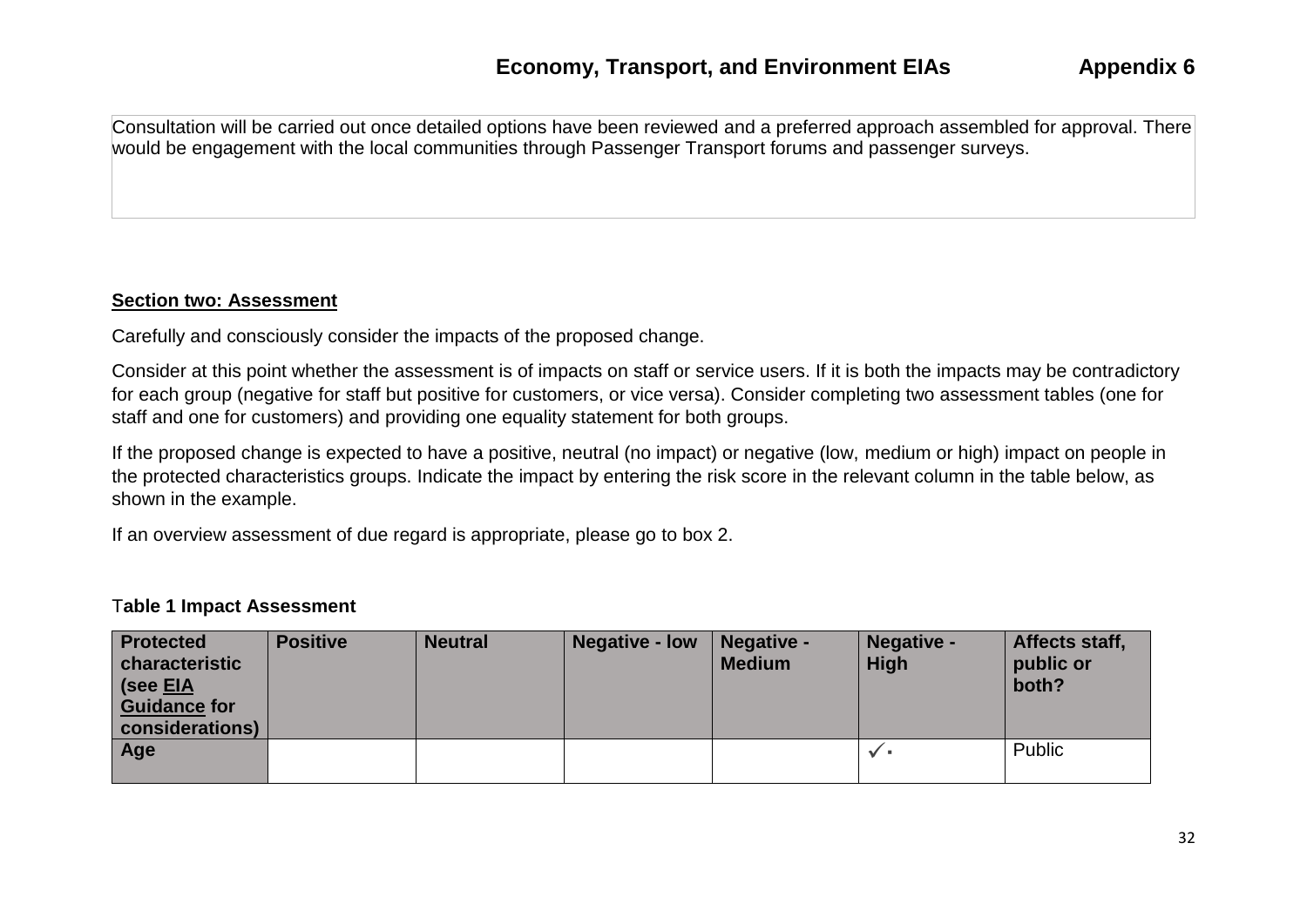| <b>Disability</b>                          |              |              | $\checkmark$ | Public        |
|--------------------------------------------|--------------|--------------|--------------|---------------|
| <b>Gender</b><br>reassignment              | $\checkmark$ |              |              | <b>Public</b> |
| <b>Pregnancy and</b><br>maternity          |              | $\checkmark$ |              | Public        |
| Race                                       |              | $\checkmark$ |              | Public        |
| <b>Religion or</b><br>belief               |              | $\checkmark$ |              | Public        |
| <b>Sex</b>                                 |              |              | $\checkmark$ | Public        |
| <b>Sexual</b><br>orientation               | $\checkmark$ |              |              | Public        |
| <b>Marriage &amp; civil</b><br>partnership | $\checkmark$ |              |              | Public        |
| <b>Poverty</b>                             |              |              | $\checkmark$ | Public        |
| <b>Rurality</b>                            |              |              | $\checkmark$ | Public        |

## **Table 2 Geographical impact**

Does the proposal impact on a specific area? Consider the [demographic data](https://www.hants.gov.uk/landplanningandenvironment/facts-figures) of the locations.

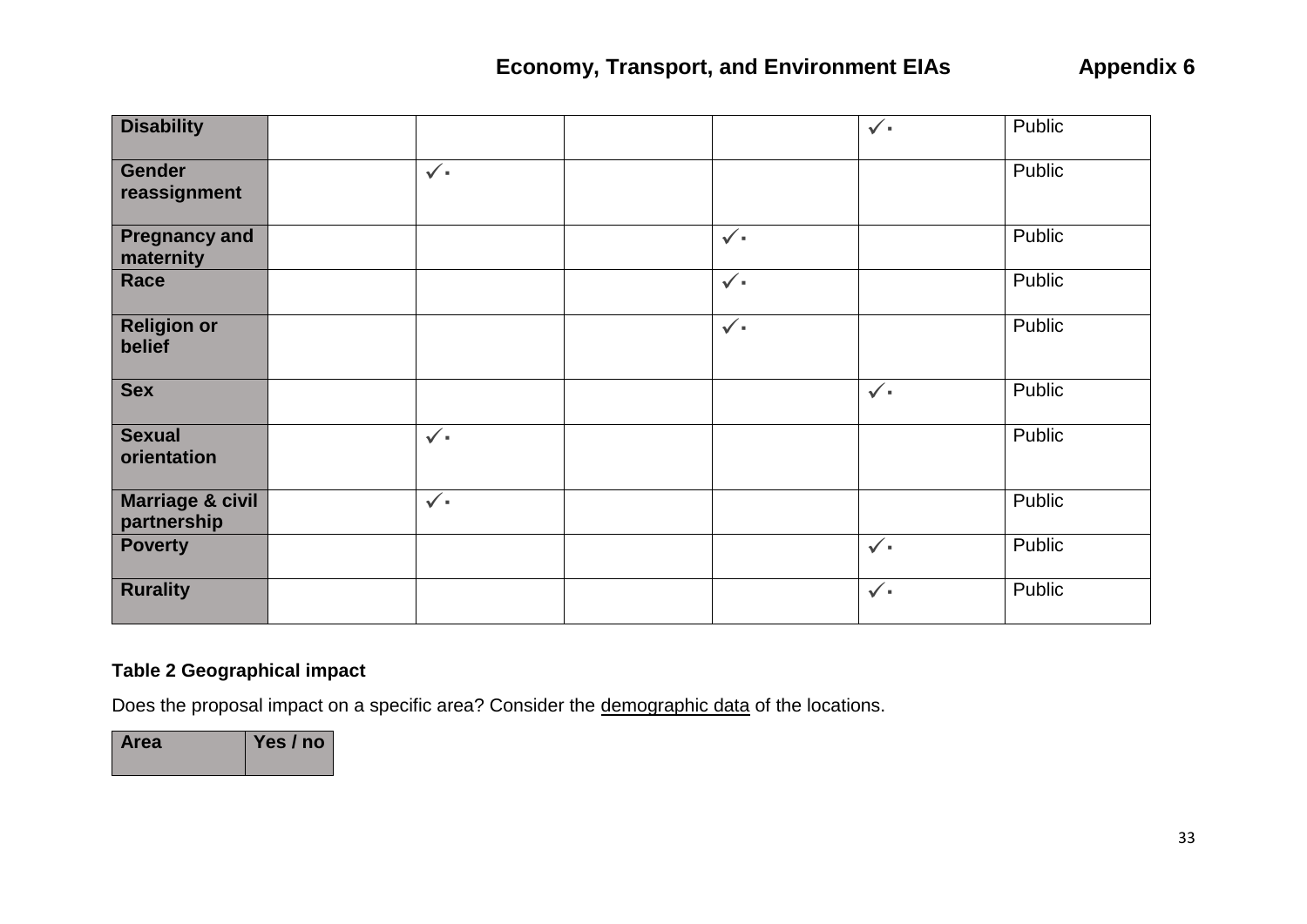| All Hampshire V |  |
|-----------------|--|
|                 |  |

### **Section three: Equality Statement**

**For all characteristics marked as either having a neutral or low negative impact, challenge your assessment - carefully consider the protected characteristics, if necessary, review the Inclusion and Diversity eLearning, discuss with an EIA coordinator.** 

**Table 3 Consideration of and explanation for neutral or low negative impacts**

| <b>Protected characteristic</b>                                             | Brief explanation of why this has been assessed as having neutral or low negative                                                                                                                                                                                                                                                                |  |  |
|-----------------------------------------------------------------------------|--------------------------------------------------------------------------------------------------------------------------------------------------------------------------------------------------------------------------------------------------------------------------------------------------------------------------------------------------|--|--|
|                                                                             | impact                                                                                                                                                                                                                                                                                                                                           |  |  |
| Gender reassignment<br>Sexual orientation<br>Marriage and civil partnership | There is no evidence to suggest that people who have any of these protected characteristics<br>are any more likely to use public transport/community transport or hold a concessionary bus<br>pass in Hampshire than those without them. Therefore there will be the same impact on these<br>people as there will be for the general population. |  |  |

**For all characteristics marked as either having a 'medium negative' or 'high negative', please complete the following table:**

**Table 4 Explanation and mitigation for medium and high impacts**

| <b>Protected characteristic</b> | Brief explanation of why this<br>has been assessed as having<br>medium or high negative<br>impact | <b>Is there a Geographical</b><br>impact? If so, please<br>explain -use list below to<br>identify geographical<br>area(s) | <b>Short explanation of</b><br>mitigating actions |
|---------------------------------|---------------------------------------------------------------------------------------------------|---------------------------------------------------------------------------------------------------------------------------|---------------------------------------------------|
|---------------------------------|---------------------------------------------------------------------------------------------------|---------------------------------------------------------------------------------------------------------------------------|---------------------------------------------------|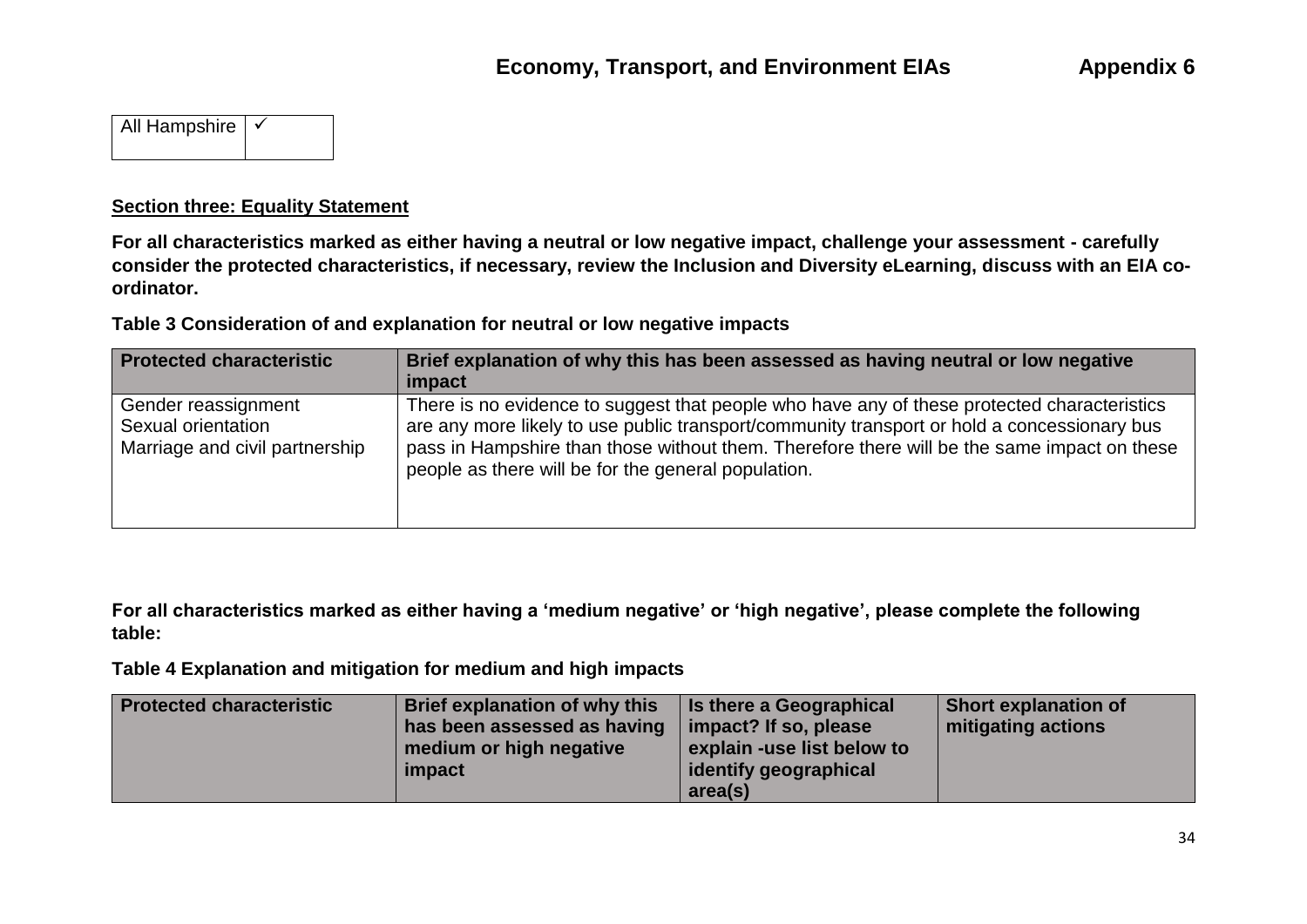| Age               | <b>High Negative</b>               | Changes to the                 | People who no longer have      |
|-------------------|------------------------------------|--------------------------------|--------------------------------|
|                   |                                    | concessionary bus pass         | access to local bus services   |
| <b>Disability</b> | Two thirds of all journeys on      | arrangements and user          | are likely to depend on the    |
|                   | Hampshire's supported bus          | contribution to community      | remaining community            |
|                   | network are undertaken by          | transport services will impact | transport services which the   |
|                   | holders of a concessionary bus     | people across the County.      | Council supports. These will   |
|                   | pass; whether that be a            | Reductions in public bus are   | provide a more limited         |
|                   | disabled or older persons pass.    | more likely to impact the      | service which is likely not to |
|                   | The vast majority of journeys      | rural areas of Hampshire.      | fully meet their needs. In the |
|                   | undertaken on Community            |                                | total absence of these         |
|                   | Transport services serve the       |                                | services, the only other       |
|                   | needs of older and disabled        |                                | option people would have is    |
|                   | people. Most journeys on door      |                                | to use the voluntary           |
|                   | to door services are undertaken    |                                | transport network which the    |
|                   | by people with a concessionary     |                                | County Council does not        |
|                   | bus pass. People with these        |                                | support. Therefore this        |
|                   | characteristics are less likely to |                                | would increase the demand      |
|                   | have access to a car or van and    |                                | on these services which the    |
|                   | therefore have no alternative to   |                                | voluntary transport network    |
|                   | bus/community transport use.       |                                | (i.e. car schemes) would not   |
|                   | Within these groups, these         |                                | be able to meet. In addition,  |
|                   | services are used as a means       |                                | these services are             |
|                   | to remain independent. A           |                                | inaccessible for those with a  |
|                   | reduction of service, the          |                                | wheelchair / complex           |
|                   | removal of the use of the          |                                | mobility needs and therefore   |
|                   | concessionary bus pass on          |                                | these people would need to     |
|                   | community transport and            |                                | rely on taxis.                 |
|                   | taxishare services, and an         |                                |                                |
|                   | increased user contribution        |                                |                                |
|                   | towards community transport        |                                |                                |
|                   | services would have a              |                                |                                |
|                   | disproportionate impact on         |                                |                                |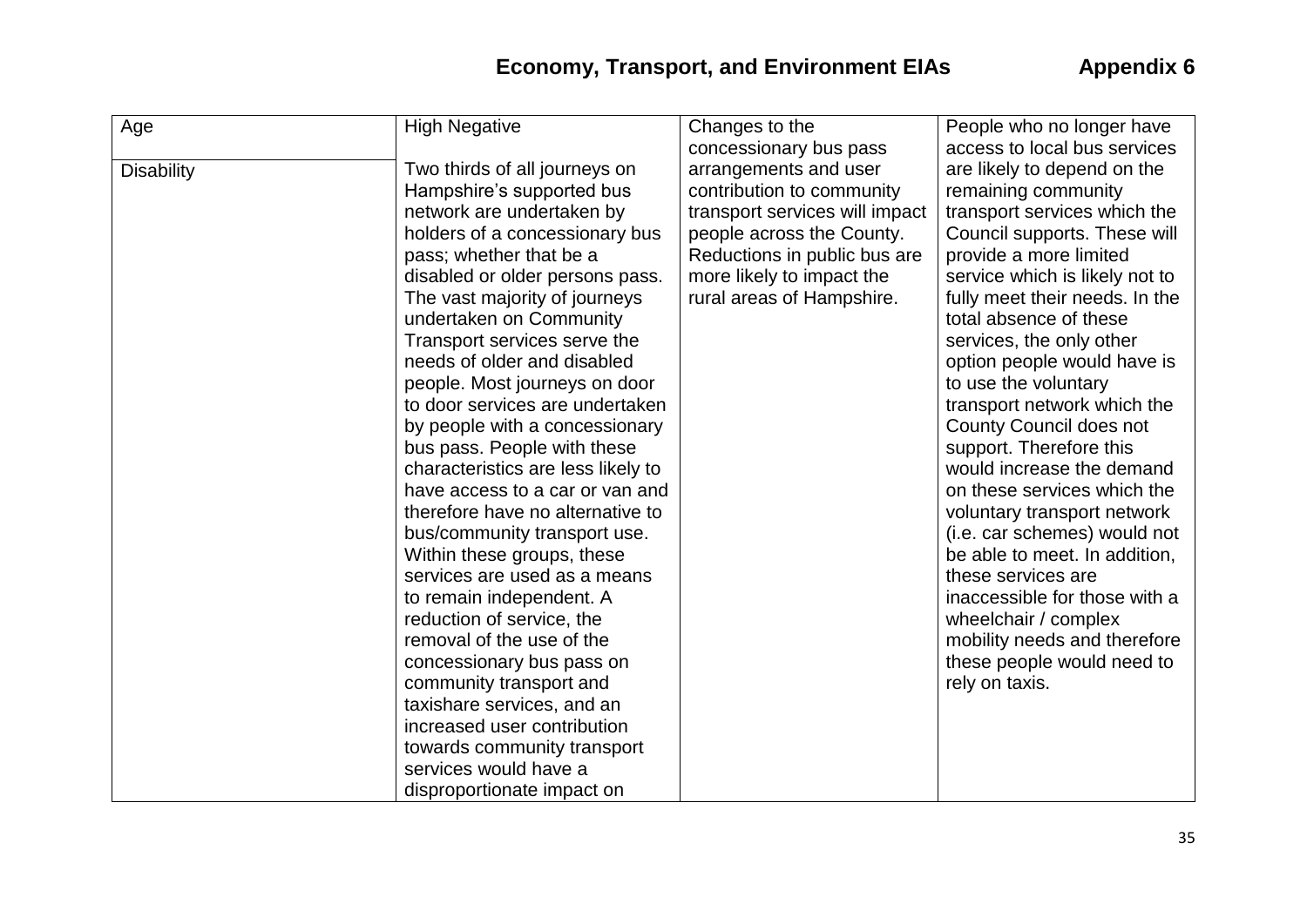# **Economy, Transport, and Environment EIAs Appendix 6**

|                                | people with these<br>characteristics.<br>With regards to younger people,<br>around 15% of all journeys<br>undertaken on the Council's<br>supported services are for<br>educational purposes. This<br>equates to around 250,000 trips<br>per year across the whole<br>supported network. A reduction<br>in service would mean a<br>proportion of these journeys<br>would not be able to take place,<br>resulting in a negative impact |                                                                                                                                                                                                                                                         |           |
|--------------------------------|--------------------------------------------------------------------------------------------------------------------------------------------------------------------------------------------------------------------------------------------------------------------------------------------------------------------------------------------------------------------------------------------------------------------------------------|---------------------------------------------------------------------------------------------------------------------------------------------------------------------------------------------------------------------------------------------------------|-----------|
|                                | for younger people.                                                                                                                                                                                                                                                                                                                                                                                                                  |                                                                                                                                                                                                                                                         |           |
| <b>Pregnancy and Maternity</b> | <b>Medium Negative</b><br>During pregnancy and<br>maternity, people have greater<br>accessibility needs e.g. to<br>attend midwife / Health Visitor<br>appointments. People on<br>maternity / paternity have a<br>lower income than their in-work<br>counterparts. The link between<br>low income / poverty and bus<br>use is explored below. Both<br>these factors mean that a<br>reduction in service will                          | Changes to the<br>concessionary bus pass<br>arrangements and user<br>contribution to community<br>transport services will impact<br>people across the County.<br>Reductions in public bus are<br>more likely to impact the<br>rural areas of Hampshire. | See above |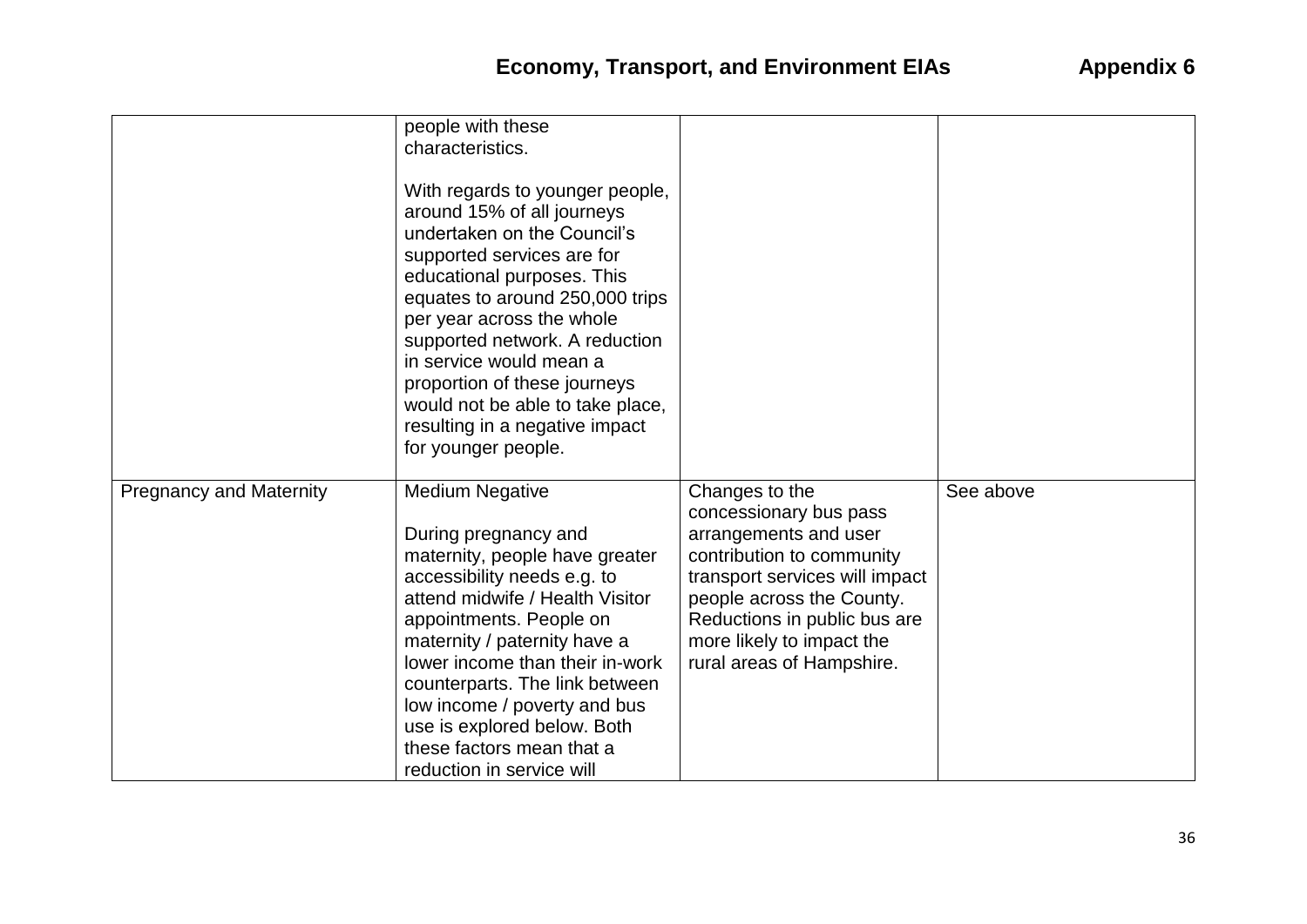|      | disproportionately impact                                                                                                                                                                                                                                                                                                                                                                                                                                                                                                                                                                                                                                                                                                                                                                                                                             |                                                                                                                                                                                                                                                         |           |
|------|-------------------------------------------------------------------------------------------------------------------------------------------------------------------------------------------------------------------------------------------------------------------------------------------------------------------------------------------------------------------------------------------------------------------------------------------------------------------------------------------------------------------------------------------------------------------------------------------------------------------------------------------------------------------------------------------------------------------------------------------------------------------------------------------------------------------------------------------------------|---------------------------------------------------------------------------------------------------------------------------------------------------------------------------------------------------------------------------------------------------------|-----------|
|      | people with this characteristic.                                                                                                                                                                                                                                                                                                                                                                                                                                                                                                                                                                                                                                                                                                                                                                                                                      |                                                                                                                                                                                                                                                         |           |
| Race | <b>Medium Negative</b><br>Nationally, government figures<br>show that outside London a<br>black person makes on average<br>55 trips by bus per year in<br>contrast with 36 made by a<br>white person. The same is true<br>for people from other ethnic<br>backgrounds. There is also a<br>link between poverty and race<br>which is explored further below.<br>33 per cent of Asian or Asian<br>British pensioners and 30 per<br>cent of Black or Black British,<br>are in poverty compared to 15<br>per cent of white pensioners.<br>Below, there is a further<br>explanation of the link between<br>poverty and bus use. These<br>factors mean that a reduction in<br>local bus services or an<br>increase in the cost of transport<br>services will disproportionately<br>affect people from BAME<br>backgrounds in comparison to<br>white people. | Changes to the<br>concessionary bus pass<br>arrangements and user<br>contribution to community<br>transport services will impact<br>people across the County.<br>Reductions in public bus are<br>more likely to impact the<br>rural areas of Hampshire. | See above |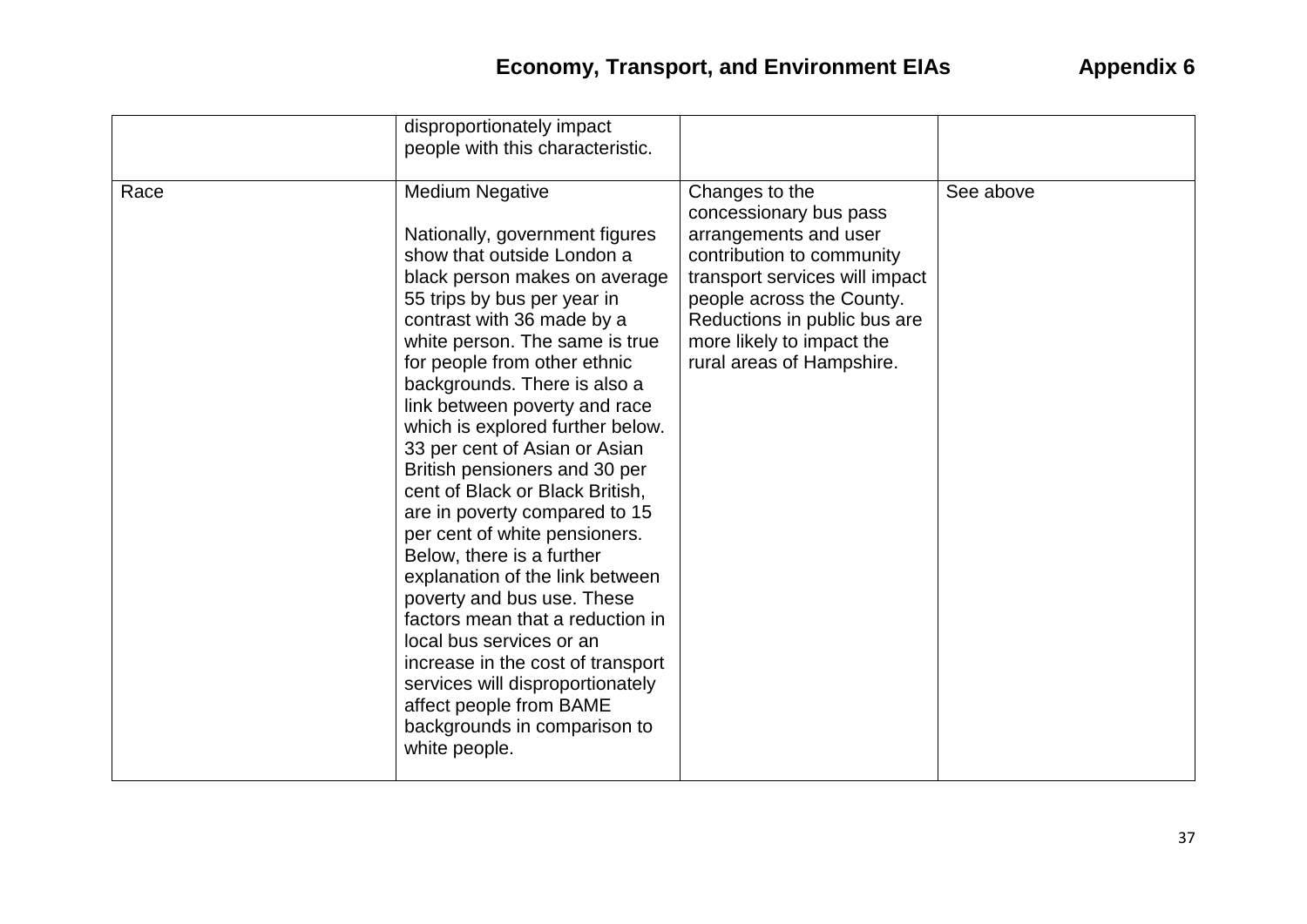# **Economy, Transport, and Environment EIAs Appendix 6**

| Religion or belief | <b>Medium Negative</b><br>Reductions in availability of<br>transport services, in addition to<br>increased costs of travel for<br>those with a concessionary bus<br>pass could result in people<br>having poorer access to<br>activities relating to their<br>religion.                                                                                                                                                                                                                            | Changes to the<br>concessionary bus pass<br>arrangements and user<br>contribution to community<br>transport services will impact<br>people across the County.<br>Reductions in public bus are<br>more likely to impact the<br>rural areas of Hampshire. | See above |
|--------------------|----------------------------------------------------------------------------------------------------------------------------------------------------------------------------------------------------------------------------------------------------------------------------------------------------------------------------------------------------------------------------------------------------------------------------------------------------------------------------------------------------|---------------------------------------------------------------------------------------------------------------------------------------------------------------------------------------------------------------------------------------------------------|-----------|
| <b>Sex</b>         | High negative<br>Nationally more women than<br>men do not have access to a<br>private car / van and thus more<br>use bus and community<br>transport services. Within<br>Hampshire 60% of passengers<br>who travel with a concessionary<br>bus pass on the supported local<br>bus network are female. This<br>means that any reduction to<br>service or increase to cost will<br>disproportionately affect<br>women. This is compounded by<br>the pregnancy and maternity<br>impact detailed above. | Changes to the<br>concessionary bus pass<br>arrangements and user<br>contribution to community<br>transport services will impact<br>people across the County.<br>Reductions in public bus are<br>more likely to impact the<br>rural areas of Hampshire. | See above |
| Poverty            | <b>High Negative</b>                                                                                                                                                                                                                                                                                                                                                                                                                                                                               | Changes to the<br>concessionary bus pass<br>arrangements and user                                                                                                                                                                                       | See above |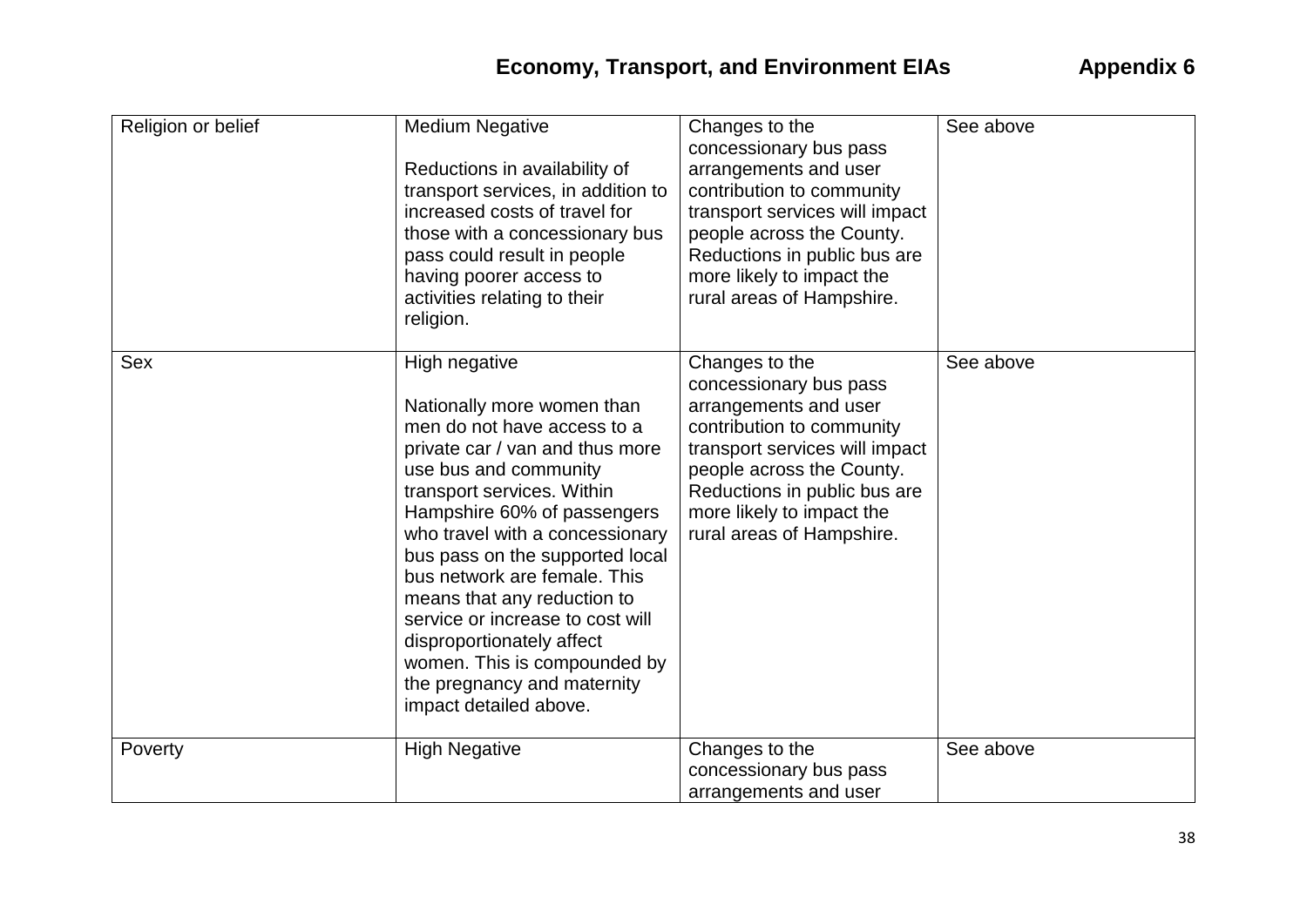| There is a relationship between   | contribution to community      |  |
|-----------------------------------|--------------------------------|--|
| income and type of transport      | transport services will impact |  |
| used. Those on lower incomes      | people across the County.      |  |
| use buses more than those on      | Reductions in public bus are   |  |
| higher incomes, and those on      | more likely to impact the      |  |
| higher incomes use cars and       | rural areas of Hampshire.      |  |
| trains more than those on lower   |                                |  |
| incomes (Department for           |                                |  |
| Transport 2017). People with      |                                |  |
| more money have more options      |                                |  |
| in both where to live and how to  |                                |  |
| travel, and transport links are a |                                |  |
| key component of land value       |                                |  |
| and housing costs. Poverty        |                                |  |
| rates for all groups of women     |                                |  |
| are higher than those of White    |                                |  |
| British men. Among women,         |                                |  |
| they are lowest for White British |                                |  |
| women, followed by Chinese,       |                                |  |
| Indian, Black Caribbean and       |                                |  |
| Black African women. Pakistani    |                                |  |
| and Bangladeshi women have        |                                |  |
| extremely high poverty rates of   |                                |  |
| around 50 per cent. The           |                                |  |
| proportion of people who          |                                |  |
| currently use the disabled        |                                |  |
| persons concessionary bus         |                                |  |
| pass to access employment will    |                                |  |
| see their costs for remaining in  |                                |  |
| employment increase.              |                                |  |
| Dependency on public transport    |                                |  |
| and poverty are interlinked,      |                                |  |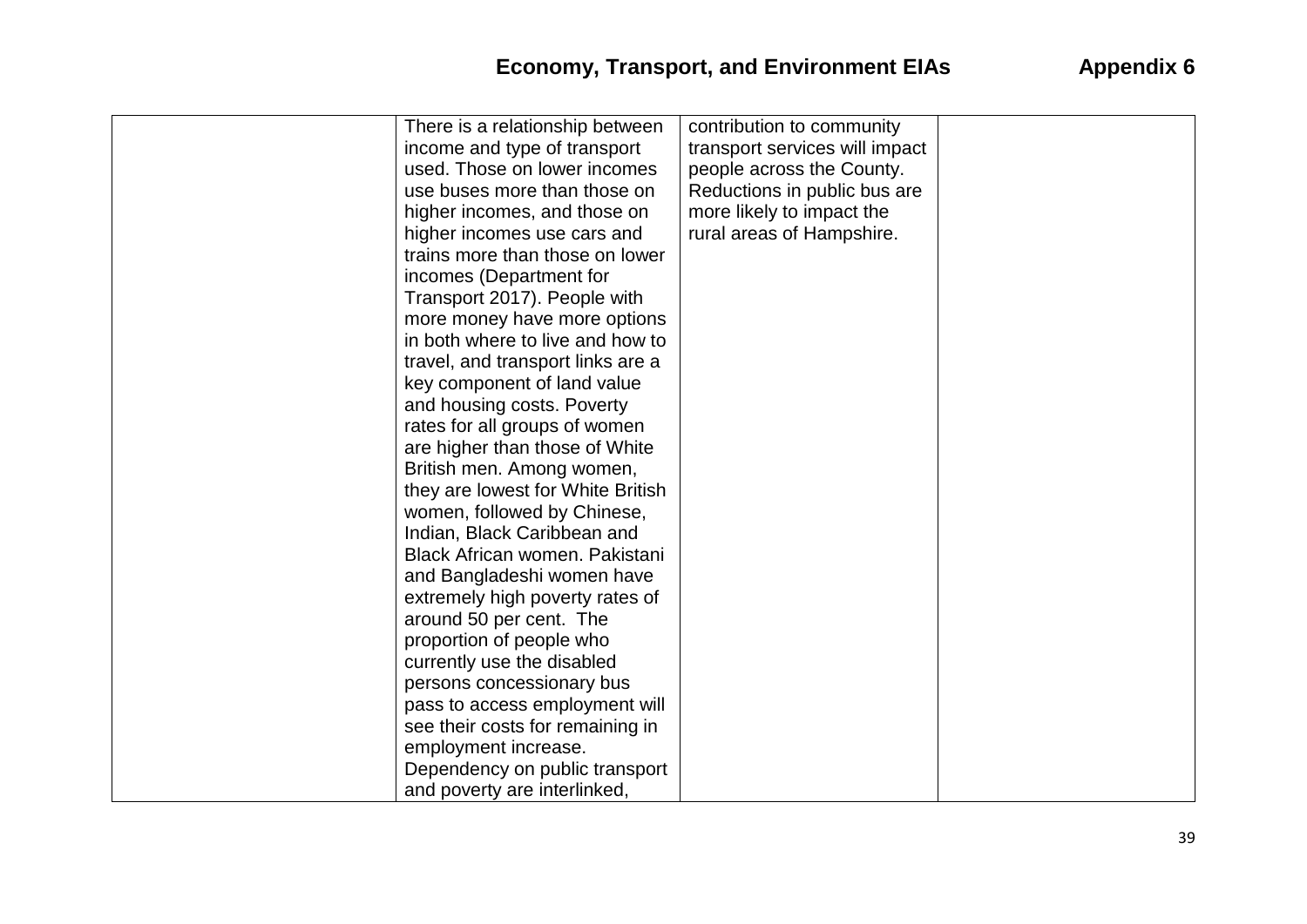|          | resulting in a reduction to bus<br>services or affordable<br>community transport services<br>having a disproportionate<br>impact on people living in<br>poverty.<br>The increased cost to<br><b>Community Transport users will</b><br>have an impact on particular<br>groups, namely those on a<br>reduced income. However, the<br>alternative is to remove<br>services. Based on analysis,<br>retaining these services at<br>increased cost for users would<br>have less of an impact for those<br>on reduced income compared<br>with removing the services all<br>together (leaving no transport<br>option for any users). This<br>preference has previously been<br>expressed by service users<br>within previous consultations.<br>This may result in low income |                                                                   |           |
|----------|----------------------------------------------------------------------------------------------------------------------------------------------------------------------------------------------------------------------------------------------------------------------------------------------------------------------------------------------------------------------------------------------------------------------------------------------------------------------------------------------------------------------------------------------------------------------------------------------------------------------------------------------------------------------------------------------------------------------------------------------------------------------|-------------------------------------------------------------------|-----------|
|          | users using the services less<br>frequently.                                                                                                                                                                                                                                                                                                                                                                                                                                                                                                                                                                                                                                                                                                                         |                                                                   |           |
| Rurality | <b>High Negative</b>                                                                                                                                                                                                                                                                                                                                                                                                                                                                                                                                                                                                                                                                                                                                                 | Changes to the<br>concessionary bus pass<br>arrangements and user | See above |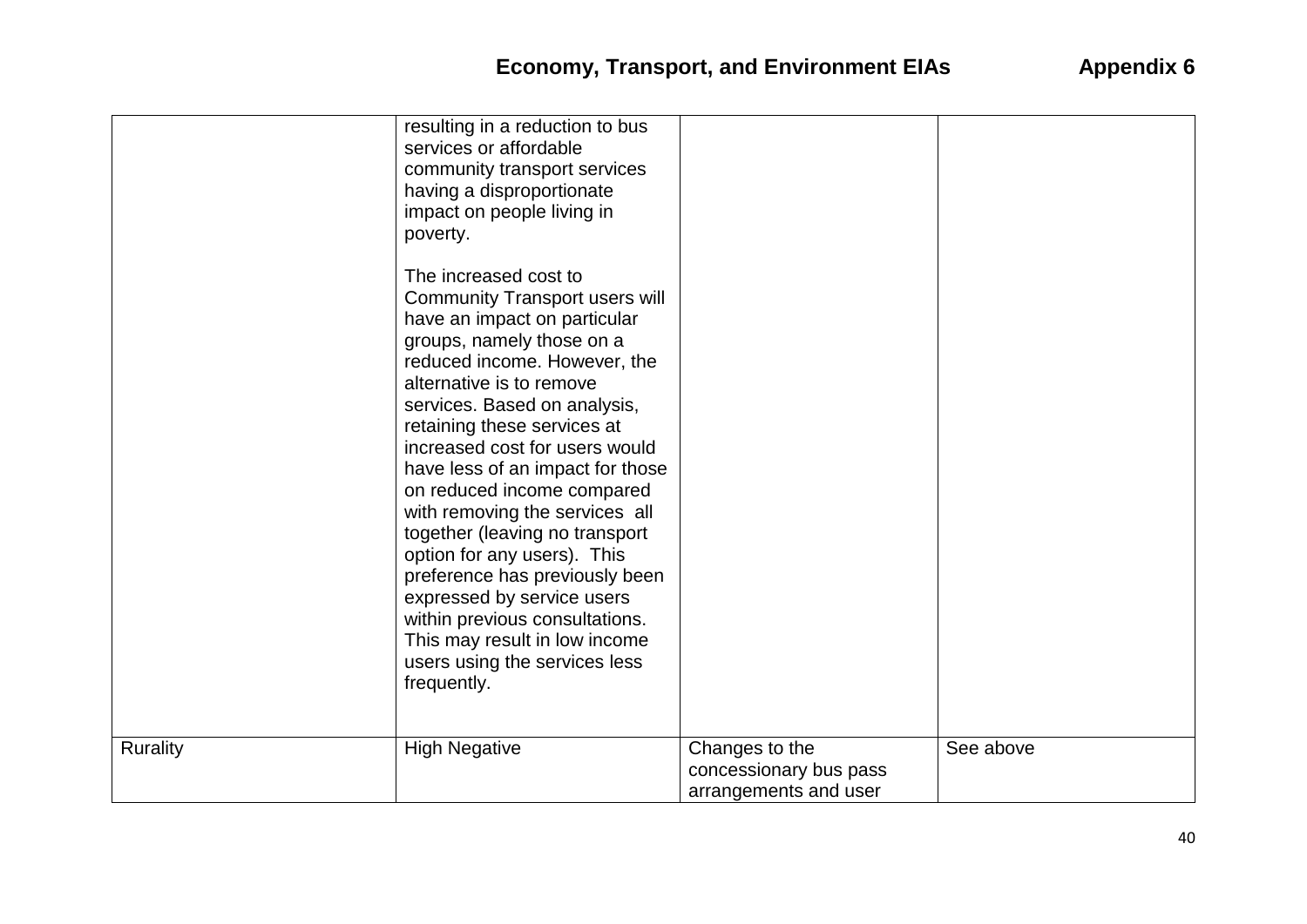| The vast majority of              | contribution to community      |  |
|-----------------------------------|--------------------------------|--|
| Hampshire's supported bus         | transport services will impact |  |
| network provide accessibility for | people across the County.      |  |
| people within rural areas to      | Reductions in public bus are   |  |
| access towns for employment       | more likely to impact the      |  |
| and essential services. Rural     | rural areas of Hampshire.      |  |
| areas are also currently served   |                                |  |
| by Community Transport            |                                |  |
| services.                         |                                |  |
|                                   |                                |  |
| As well as providing access to    |                                |  |
| towns from rural areas,           |                                |  |
| supported bus services play a     |                                |  |
| crucial role bringing people into |                                |  |
| rural areas, improving their      |                                |  |
| health and wellbeing, and         |                                |  |
| supporting the economy of rural   |                                |  |
| communities.                      |                                |  |
|                                   |                                |  |
| Rural areas are notoriously       |                                |  |
| difficult to serve by public      |                                |  |
| transport and make a profit, this |                                |  |
| is because the number of          |                                |  |
| passengers who need to travel     |                                |  |
| are lower. This means that        |                                |  |
| where Council support is          |                                |  |
| withdrawn in these areas, it is   |                                |  |
| far less likely than in an urban  |                                |  |
| area that a bus operator would    |                                |  |
| provide an alternative on a       |                                |  |
| commercial basis.                 |                                |  |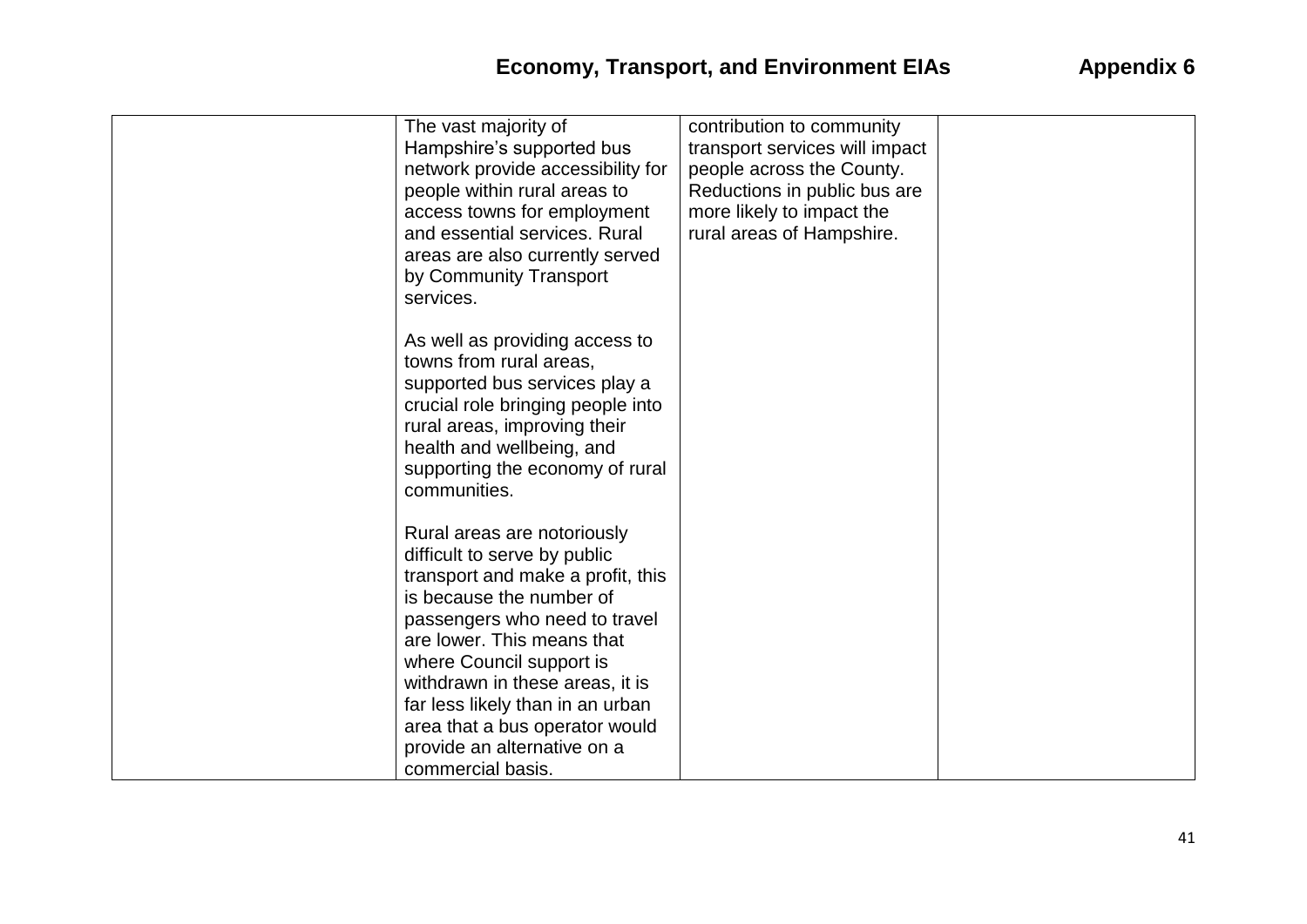**If you have specified mitigations as part of the assessment, now consider reviewing the impact severity/risk assessment. For all characteristics marked as either having a positive impact please explain why here.** 

**Table 5 Consideration of and explanation for positive impacts**

| <b>Protected characteristic</b> | Brief explanation of why this has been assessed as having positive impact |
|---------------------------------|---------------------------------------------------------------------------|
|                                 |                                                                           |
|                                 |                                                                           |
|                                 |                                                                           |
|                                 |                                                                           |

#### **Further actions and recommendations to consider:**

 $\overline{\phantom{a}}$ 

- If neutral or low negative impacts have been carefully considered and identified correctly, the activity is likely to proceed.
- If medium negative or high negative have been identified:
	- o The policy, service review, scheme or practice may be paused or stopped
	- o The policy, service review, scheme or practice can be changed to remove, reduce or mitigate against the negative impacts.
	- $\circ$  Consider undertaking consultation/re-consulting<sup>4</sup>.
	- o If all options have been considered carefully and there are no other proportionate ways to remove, reduce, or mitigate - explain and justify reasons why in the assessment.
	- o Carry out a subsequent impact severity assessment following mitigating actions.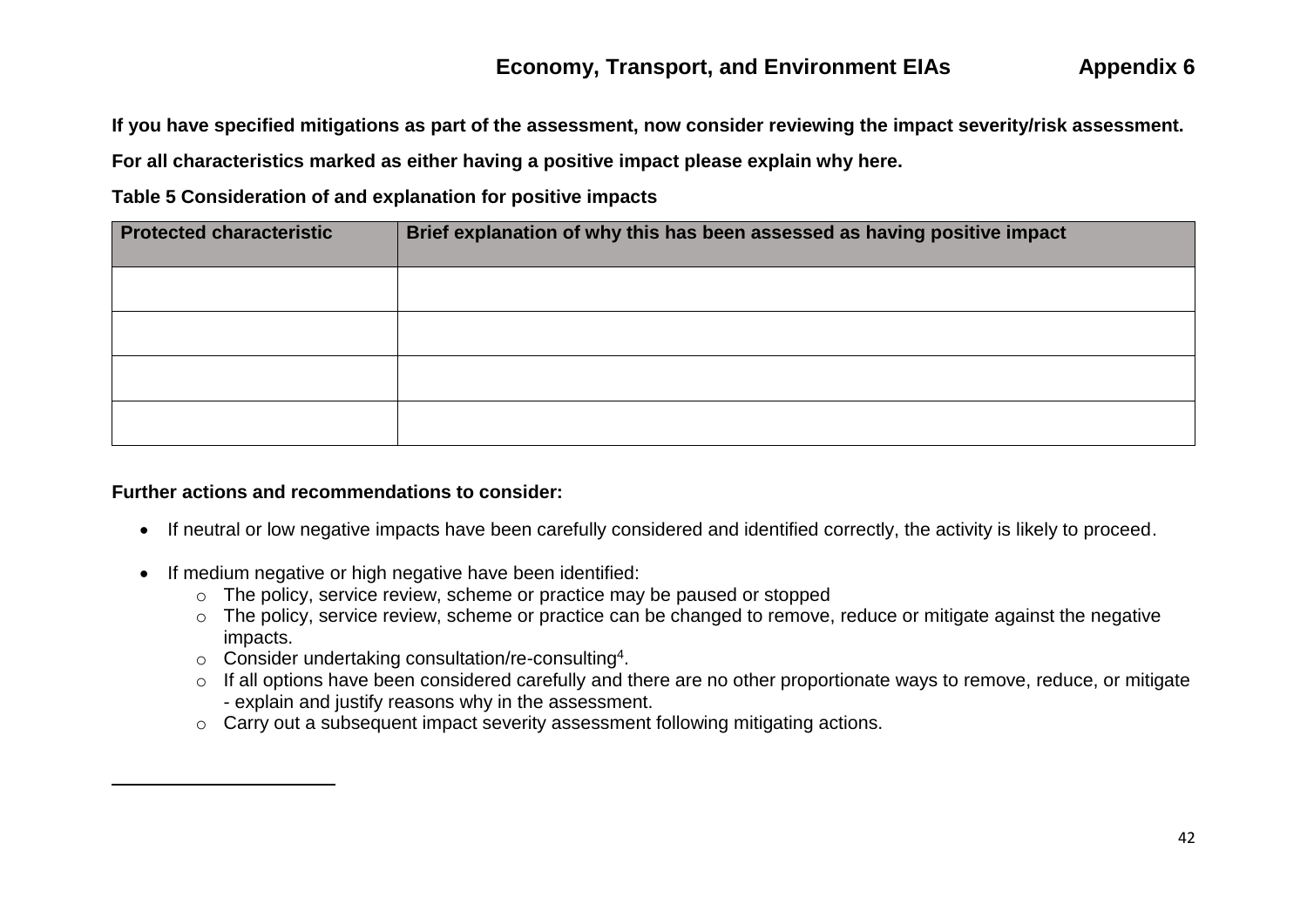### **Box 1 Please set out any additional information which you think is relevant to this impact assessment:**

It should be noted that the most recent available data suggests that only 11% of all bus services in Hampshire are subsidised by the County Council, which means that 89% of bus services will be unaffected.

Much of the information used in this assessment relates to use of public transport nationally and generally. This proposal relates to public transport in Hampshire, and in the case of bus services specifically those which are subsidised by the County Council, which may have a different profile and a more limited impact.

Further impact assessments will be carried out as and when more detailed proposals are finalised for consideration.

## **Box 2**

**If appropriate, (i.e., it is immediately evident that a full EIA is not necessary) please provide a short succinct assessment to show that due regard has been given and that there is no requirement for a full EIA:**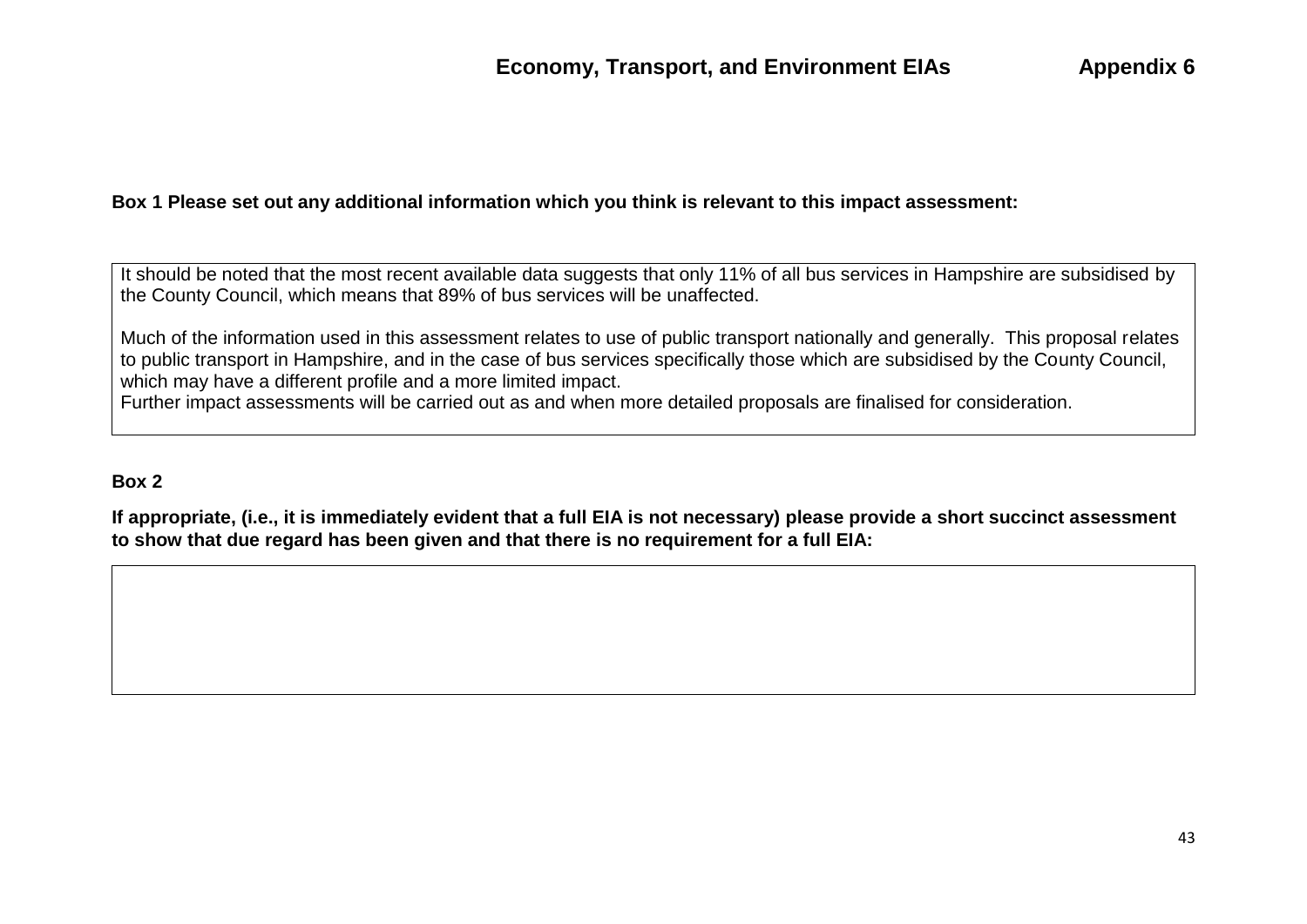| Name of SP23 proposal:             | <b>SP23 Opportunity Reference:</b><br>Please use this structure as a<br>reference for your EIA:<br>EIA-[Department]-[title]-<br>[year/month/day] |
|------------------------------------|--------------------------------------------------------------------------------------------------------------------------------------------------|
| <b>Enhanced Traffic Management</b> | <b>EIA-ETE-Enhanced Traffic</b><br>Management-2021/04/13                                                                                         |

# **EIA writer(s) and authoriser**

| No.            |                           | <b>Name</b>                  | <b>Department</b> | <b>Position</b>                                         | <b>Email address</b>                   | <b>Phone</b><br>number | <b>Date</b>                          |
|----------------|---------------------------|------------------------------|-------------------|---------------------------------------------------------|----------------------------------------|------------------------|--------------------------------------|
| $\mathbf{1}$   | Report<br>Writer(s)       | Tania<br><b>McCarthy</b>     | ETE               | Senior<br>Engineer                                      | Tania.mccarthy@hants.gov.uk            | 07557<br>562421        | 13 <sup>th</sup> April<br>2021       |
| $\overline{2}$ | <b>EIA</b><br>authoriser  | <b>Stuart</b><br>Jarvis      | <b>ETE</b>        | Director of<br>Economy<br>Transport, and<br>Environment | stuart.jarvis@hants.gov.uk             | ?????                  | 1 <sup>st</sup><br>September<br>2021 |
| 3 <sup>1</sup> | <b>EIA</b><br>Coordinator | Patrick<br>Poyntz-<br>Wright | ETE               | Transformation<br>and Change<br>Programme<br>Manager    | patrick.poyntz-<br>wright@hants.gov.uk | ?????                  | 1 <sup>st</sup><br>September<br>2021 |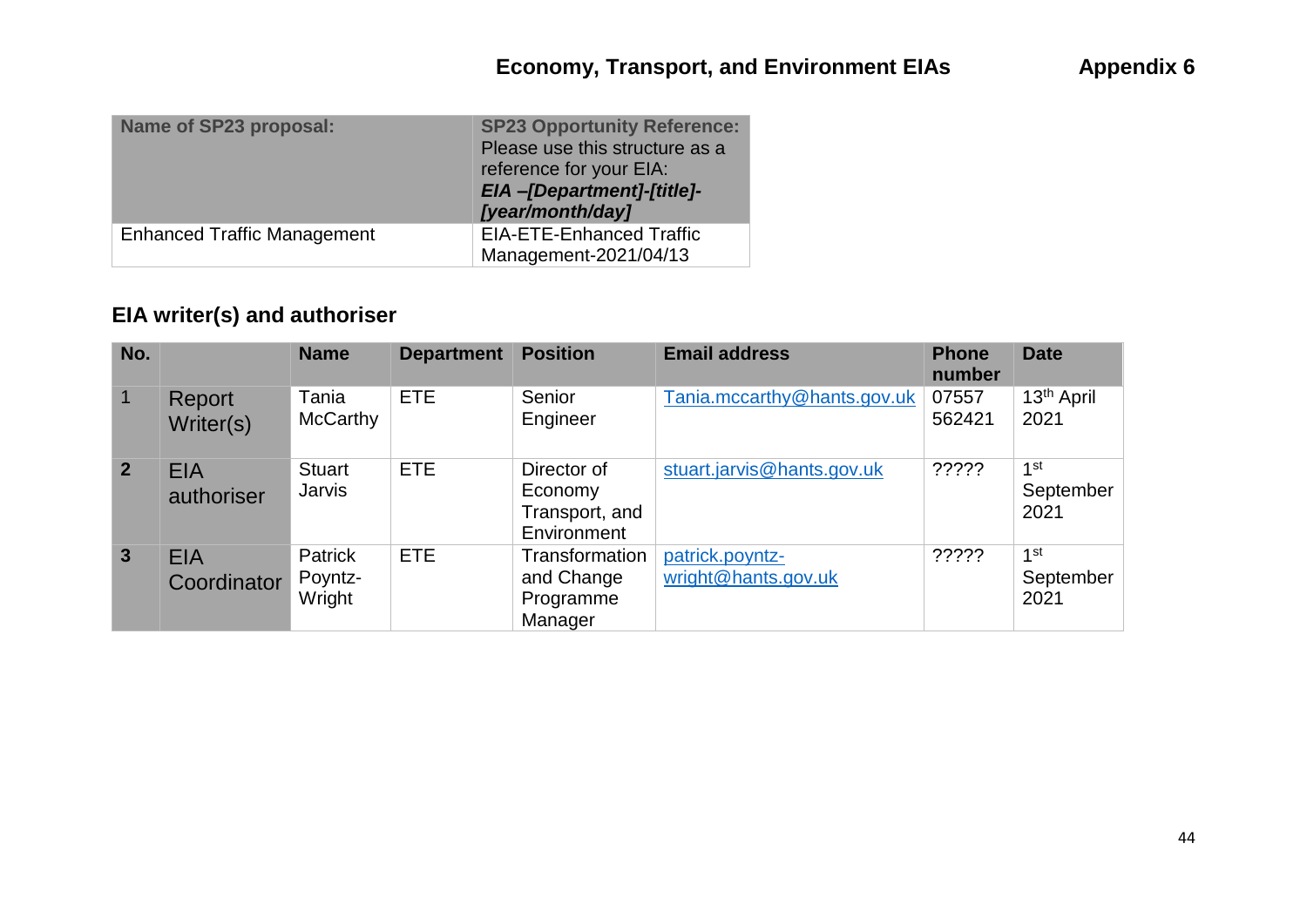## **Section one – information about the service and service change**

| <b>Service affected</b>                                                                | <b>Traffic Management</b>                                                                                                                                                                                                                                                                                                                                                                                                                                                                                               |
|----------------------------------------------------------------------------------------|-------------------------------------------------------------------------------------------------------------------------------------------------------------------------------------------------------------------------------------------------------------------------------------------------------------------------------------------------------------------------------------------------------------------------------------------------------------------------------------------------------------------------|
| Please provide a short description<br>of the service /<br>policy/project/project phase | As the Highway Authority for Hampshire, the County Council is responsible for traffic<br>management across the highway network (apart from on roads managed by Highways<br>England). This includes balancing the needs of different highway and transport users,<br>and responding to new societal trends and national initiatives to ensure safety, efficient<br>transportation, and the protection of the Environment through traffic management<br>initiatives.                                                      |
| Please explain the new/changed<br>service/policy/project                               | The proposal is to reduce overall transport costs, and promote active travel and public<br>transport, through greater enforcement of a range of enhanced traffic management<br>measures, in particular responding to societal trends and national initiatives, such as the<br>Government's Air Quality agenda and the recent National Bus Strategy, for example<br>through bus lane enforcement to increase bus reliability, patronage, and commercial<br>viability, thereby reducing the call on bus subsidy payments. |

# **Engagement and consultation**

The County Council's *Serving Hampshire Balancing the Budget* consultation (2021-2023) will seek residents' and stakeholders' views on strategic options for funding the Authority's budget gap. Where applicable, detailed proposals for making savings will be subject to further, more detailed 'stage two' consultation before any decisions on service specific changes are made.

**Has any pre-consultation engagement been carried out?** (Delete as appropriate)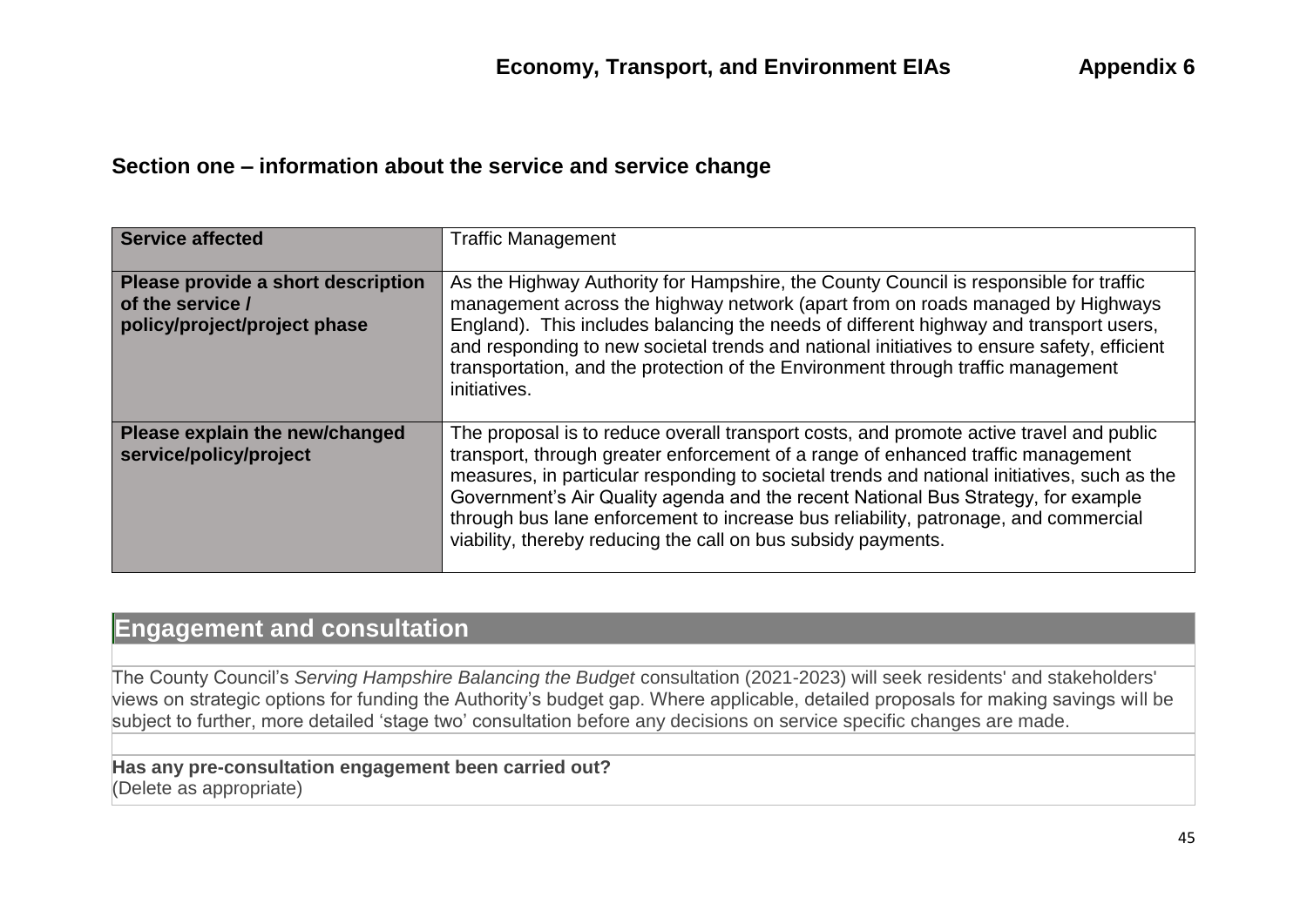**Describe the consultation or engagement you have performed or are intending to perform.** Describe who was engaged or consulted. What was the outcome of the activity and how have the results influenced what you are doing? If no consultation or engagement is planned, please explain why.

The overall policy framework within which this proposal will operate is set within the Local Transport Plan, which is currently being reviewed and updated, and will be subject to extensive consultation as part of this process.

This proposal relates to enforcement of existing measures, and any new or enhanced measures will be subject to separate consultation on a scheme by scheme basis.

#### **Section two: Assessment**

Carefully and consciously consider the impacts of the proposed change.

Consider at this point whether the assessment is of impacts on staff or service users. If it is both the impacts may be contradictory for each group (negative for staff but positive for customers, or vice versa). Consider completing two assessment tables (one for staff and one for customers) and providing one equality statement for both groups.

If the proposed change is expected to have a positive, neutral (no impact) or negative (low, medium or high) impact on people in the protected characteristics groups. Indicate the impact by entering the risk score in the relevant column in the table below, as shown in the example.

If an overview assessment of due regard is appropriate, please go to box 2.

#### T**able 1 Impact Assessment**

| <b>Protected</b>    | <b>Positive</b> | <b>Neutral</b> | <b>Negative - low</b> | <b>Negative -</b> | <b>Negative -</b> | Affects staff, |
|---------------------|-----------------|----------------|-----------------------|-------------------|-------------------|----------------|
| characteristic      |                 |                |                       | <b>Medium</b>     | <b>High</b>       | public or      |
| (see EIA            |                 |                |                       |                   |                   | both?          |
| <b>Guidance for</b> |                 |                |                       |                   |                   |                |
| considerations)     |                 |                |                       |                   |                   |                |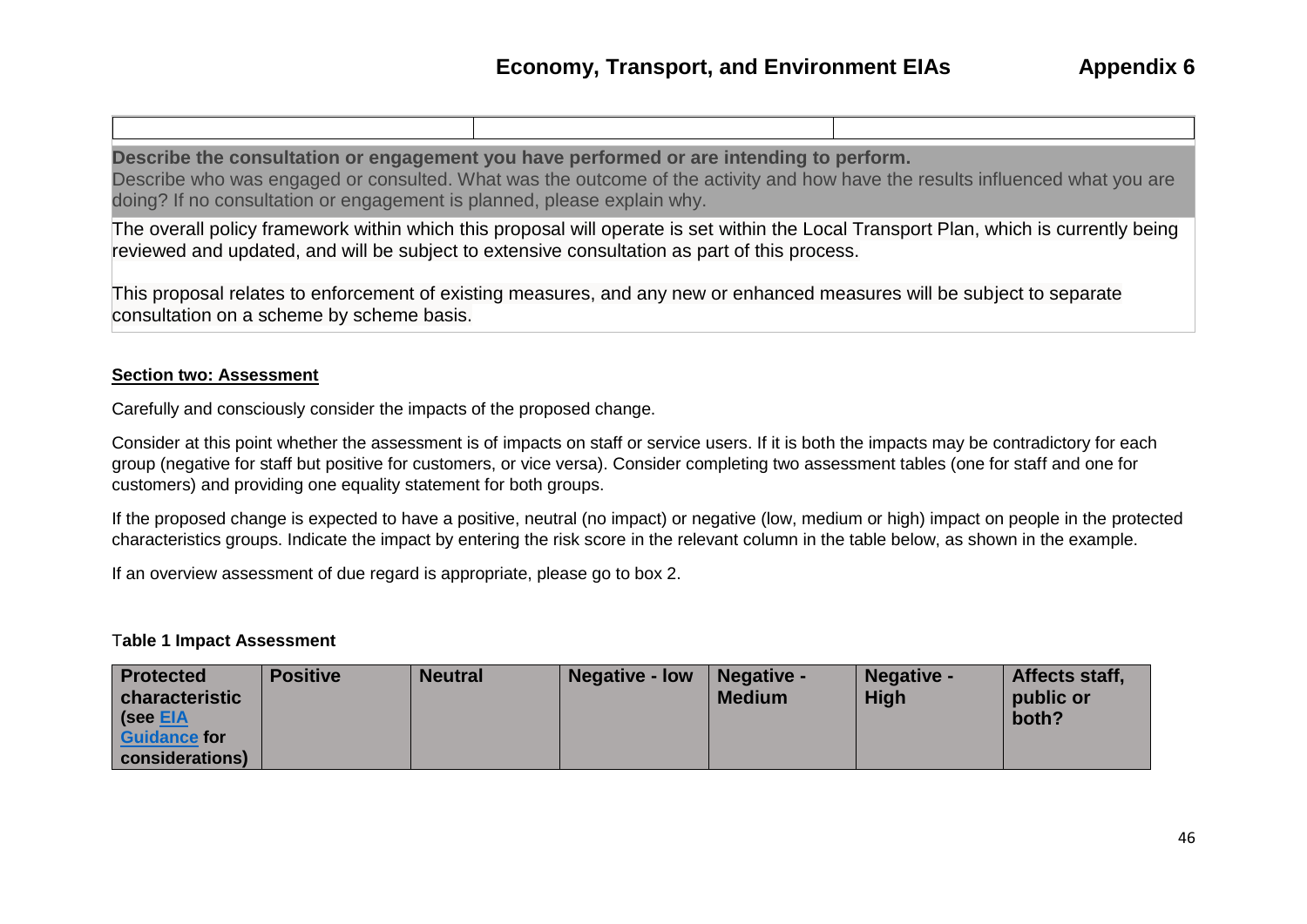| Age                                           | $\checkmark$ |              |  |  |
|-----------------------------------------------|--------------|--------------|--|--|
| <b>Disability</b>                             | $\checkmark$ |              |  |  |
| Gender<br>reassignment                        |              | $\checkmark$ |  |  |
| Pregnancy<br>and maternity                    | $\checkmark$ |              |  |  |
| Race                                          | $\checkmark$ |              |  |  |
| <b>Religion or</b><br>belief                  |              | $\checkmark$ |  |  |
| <b>Sex</b>                                    | $\checkmark$ |              |  |  |
| <b>Sexual</b><br>orientation                  |              | $\checkmark$ |  |  |
| <b>Marriage &amp;</b><br>civil<br>partnership |              | $\checkmark$ |  |  |
| <b>Poverty</b>                                | $\checkmark$ |              |  |  |
| <b>Rurality</b>                               |              | $\checkmark$ |  |  |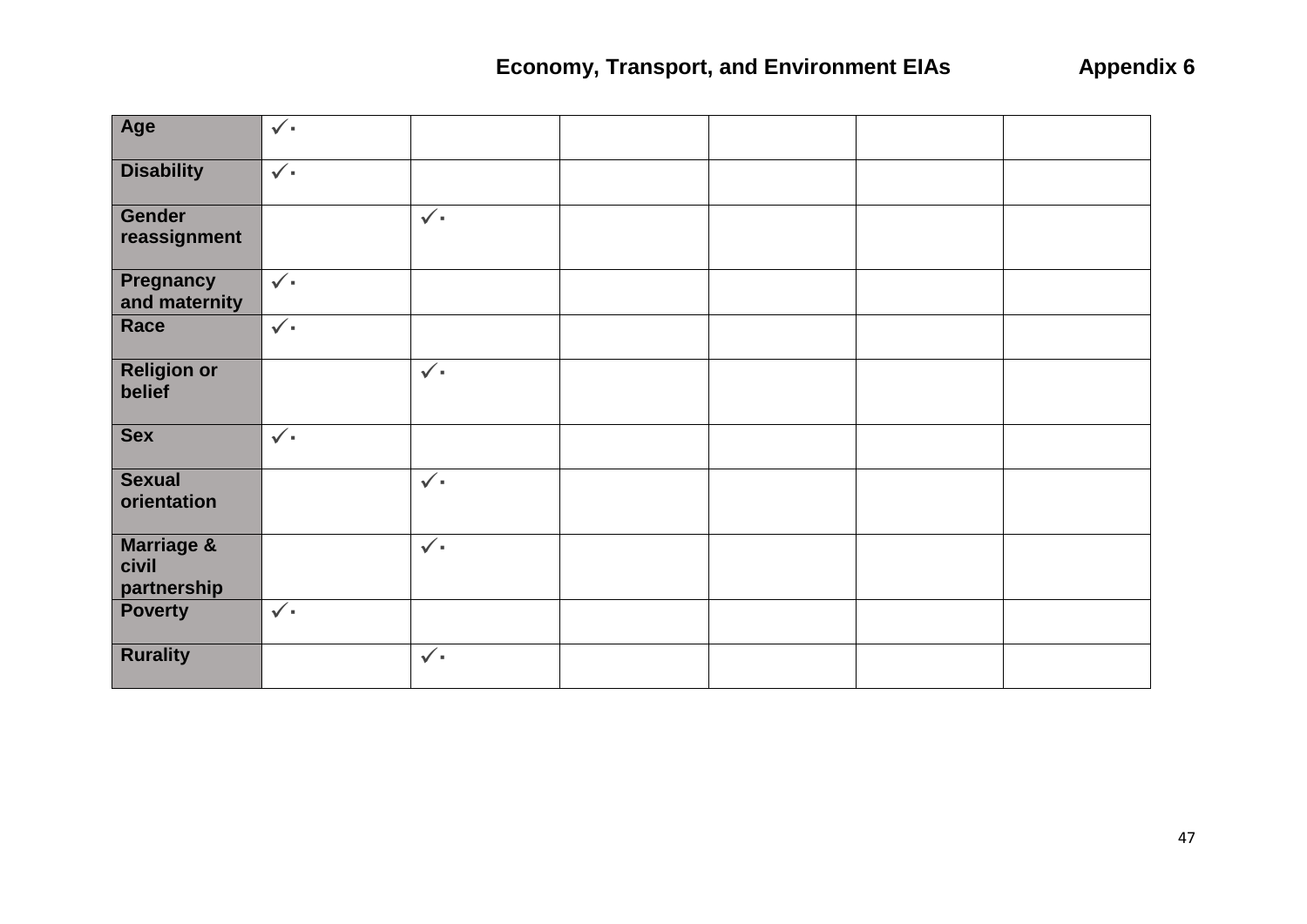# **Table 2 Geographical impact**

Does the proposal impact on a specific area? Consider the **demographic data** of the locations.

| Area                         | Yes / no |
|------------------------------|----------|
| All Hampshire                | Yes      |
| <b>Basingstoke and Deane</b> |          |
| <b>East Hampshire</b>        |          |
| Eastleigh                    |          |
| Fareham                      |          |
| Gosport                      |          |
| Hart                         |          |
| Havant                       |          |
| <b>New Forest</b>            |          |
| Rushmoor                     |          |
| <b>Test Valley</b>           |          |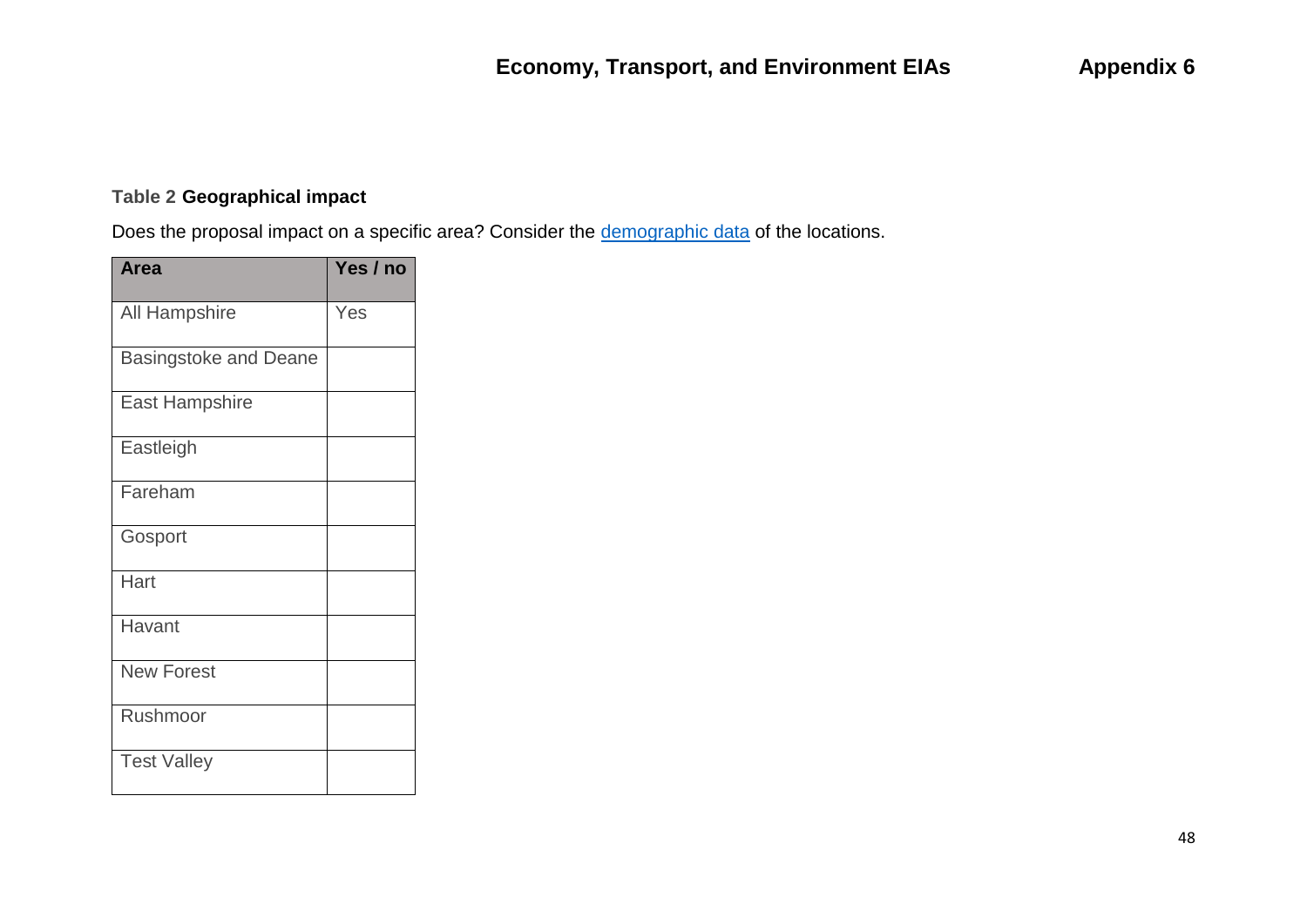| Winchester |  |
|------------|--|
|            |  |

#### **Section three: Equality Statement**

**For all characteristics marked as either having a neutral or low negative impact, challenge your assessment - carefully consider the protected characteristics, if necessary, review the Inclusion and Diversity eLearning, discuss with an EIA co-ordinator.** 

**Table 3 Consideration of and explanation for neutral or low negative impacts**

| <b>Protected characteristic</b>                                                                                             | Brief explanation of why this has been assessed as having neutral or low negative<br>impact                                                                                                                                                                                                                                                                  |
|-----------------------------------------------------------------------------------------------------------------------------|--------------------------------------------------------------------------------------------------------------------------------------------------------------------------------------------------------------------------------------------------------------------------------------------------------------------------------------------------------------|
| <b>Gender Reassignment</b><br>Religion or Belief<br>Sexual Orientation<br><b>Marriage and Civil Partnership</b><br>Rurality | This proposal relates to enhanced enforcement of existing measures to support active travel<br>and public transport, together with some potential new measures, which will be assessed in<br>more detail at later stages of development. However, current plans are not expected to have a<br>greater impact on these groups than on the general population. |

**For all characteristics marked as either having a 'medium negative' or 'high negative', please complete the following table:**

**Table 4 Explanation and mitigation for medium and high impacts**

| <b>Protected characteristic</b> | Brief explanation of why this<br>has been assessed as having<br>medium or high negative<br>impact | Is there a Geographical<br>impact? If so, please<br>explain -use list below to<br>identify geographical<br>area(s) | <b>Short explanation of</b><br>mitigating actions |
|---------------------------------|---------------------------------------------------------------------------------------------------|--------------------------------------------------------------------------------------------------------------------|---------------------------------------------------|
| n/a                             |                                                                                                   |                                                                                                                    |                                                   |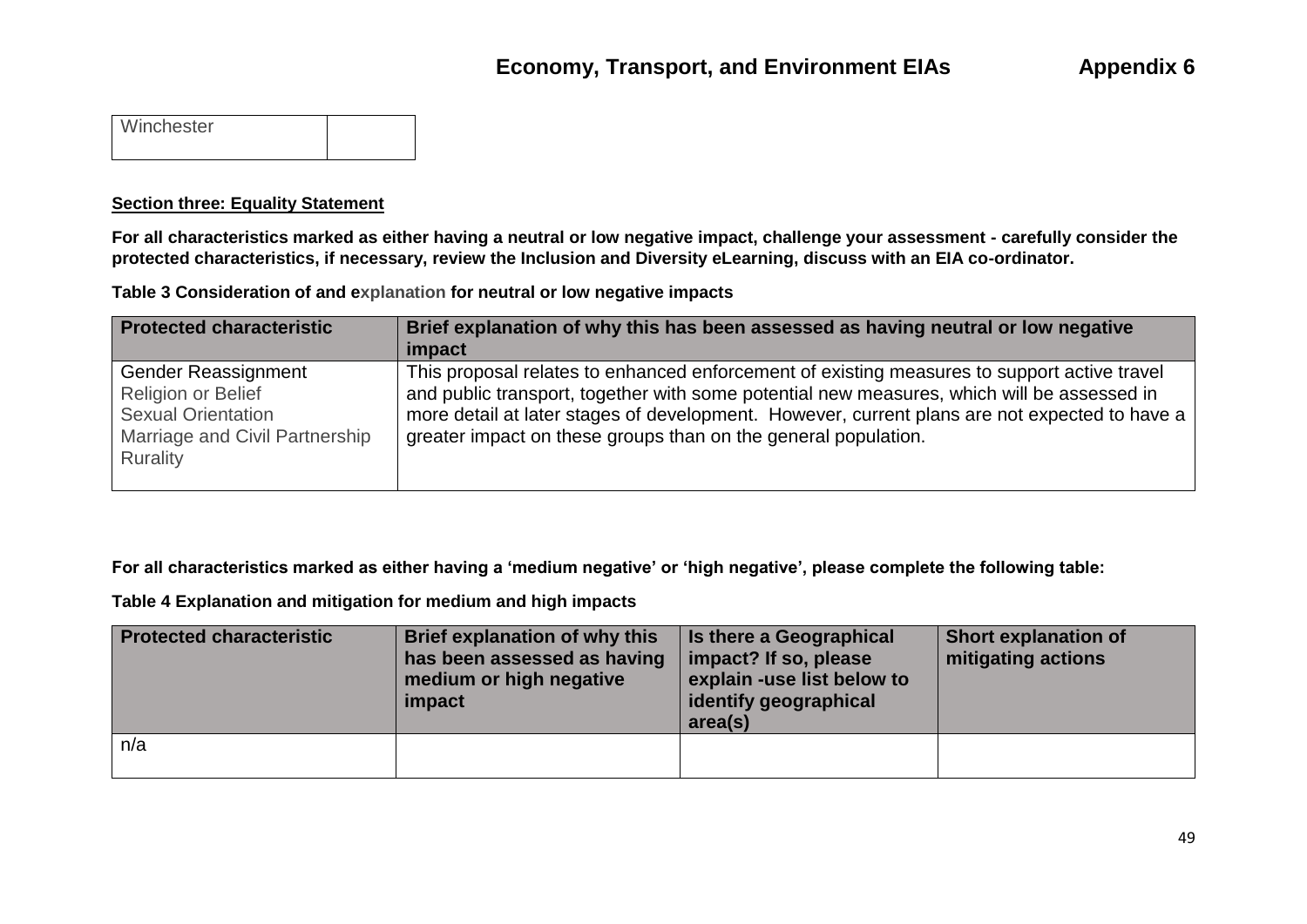**If you have specified mitigations as part of the assessment, now consider reviewing the impact severity/risk assessment.** 

**For all characteristics marked as either having a positive impact please explain why here.** 

**Table 5 Consideration of and explanation for positive impacts**

| <b>Protected characteristic</b>                                           | Brief explanation of why this has been assessed as having positive impact                                                                                                                                                                                                                                                                                                                                                                                                                                                                                                                                                                            |
|---------------------------------------------------------------------------|------------------------------------------------------------------------------------------------------------------------------------------------------------------------------------------------------------------------------------------------------------------------------------------------------------------------------------------------------------------------------------------------------------------------------------------------------------------------------------------------------------------------------------------------------------------------------------------------------------------------------------------------------|
| Age<br><b>Disability</b><br><b>Pregnancy and Maternity</b><br>Race<br>Sex | The proposal is to enhance enforcement of existing traffic management measures to promote<br>active travel and public transport. This should have a positive outcome for the characteristics<br>listed here, as these groups are statistically more likely to be dependant on public transport (as<br>set out below) as well as on non-motorised forms of travel.                                                                                                                                                                                                                                                                                    |
| Poverty                                                                   | The proposal should also aid the County Council's aspirations to improve air quality, which<br>could be particularly beneficial to some members of these groups, especially those with<br>disabilities affecting respiration and other characteristics vulnerable to the effects of poor air<br>quality.                                                                                                                                                                                                                                                                                                                                             |
|                                                                           | One potential new measure under consideration is bus lane enforcement, which should help to<br>improve bus efficiency and reliability. An evidence review for the DfT titled 'Transport and<br>Inequalities" (July 2019) highlights that people from protected groups including the young (post 17<br>to 29), females, ethnic minorities, the elderly, and those with a disability were all reported to be<br>particularly at risk of transport poverty. The investment in bus priority enforcement will provide<br>more reliable journey times and reduce wait times, improving access to employment, shops<br>and local services or opportunities. |
|                                                                           | Extracts from that evidence base include the graphs below which show age and gender (top)<br>and income quartile against propensity to use a bus (bottom):                                                                                                                                                                                                                                                                                                                                                                                                                                                                                           |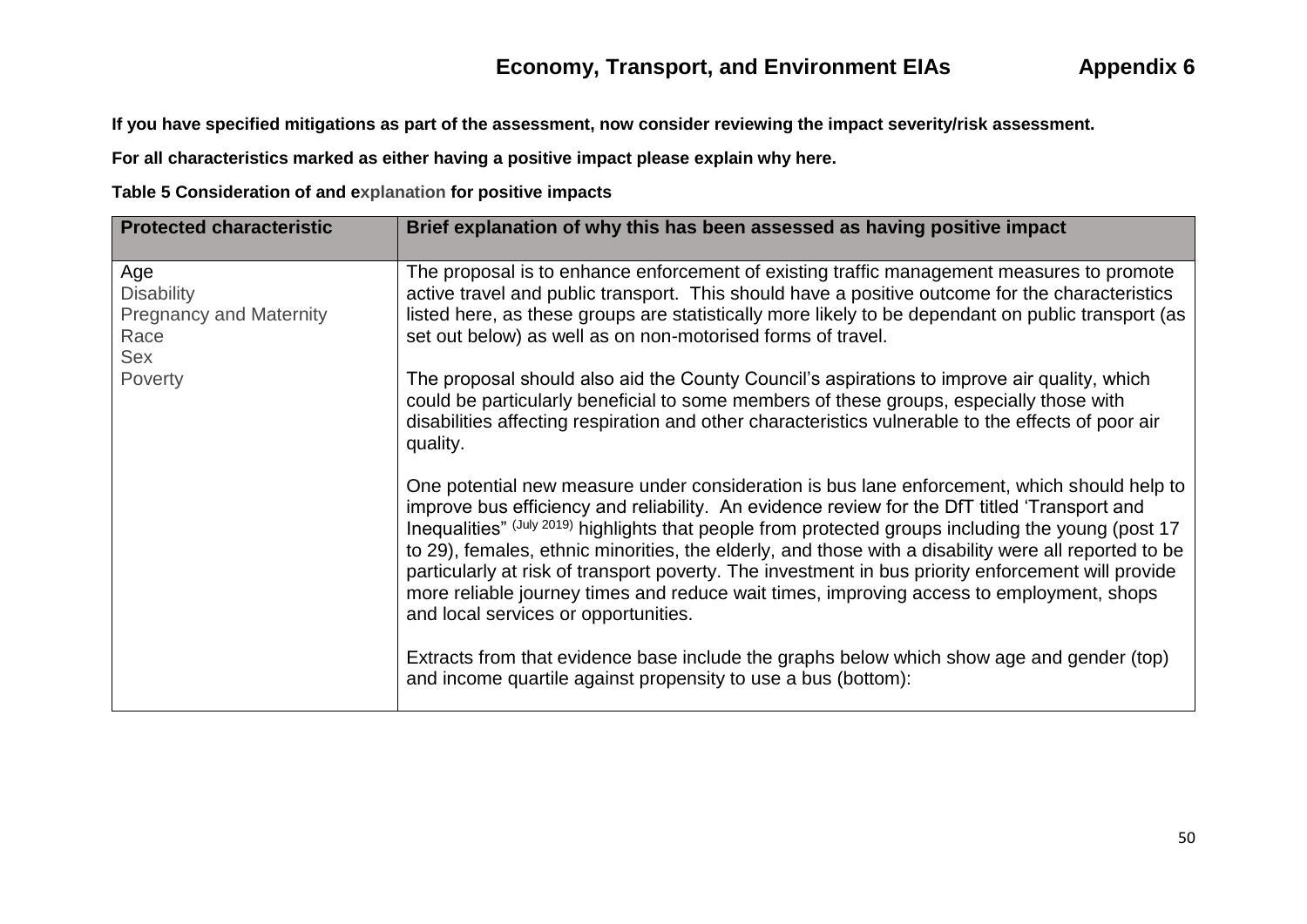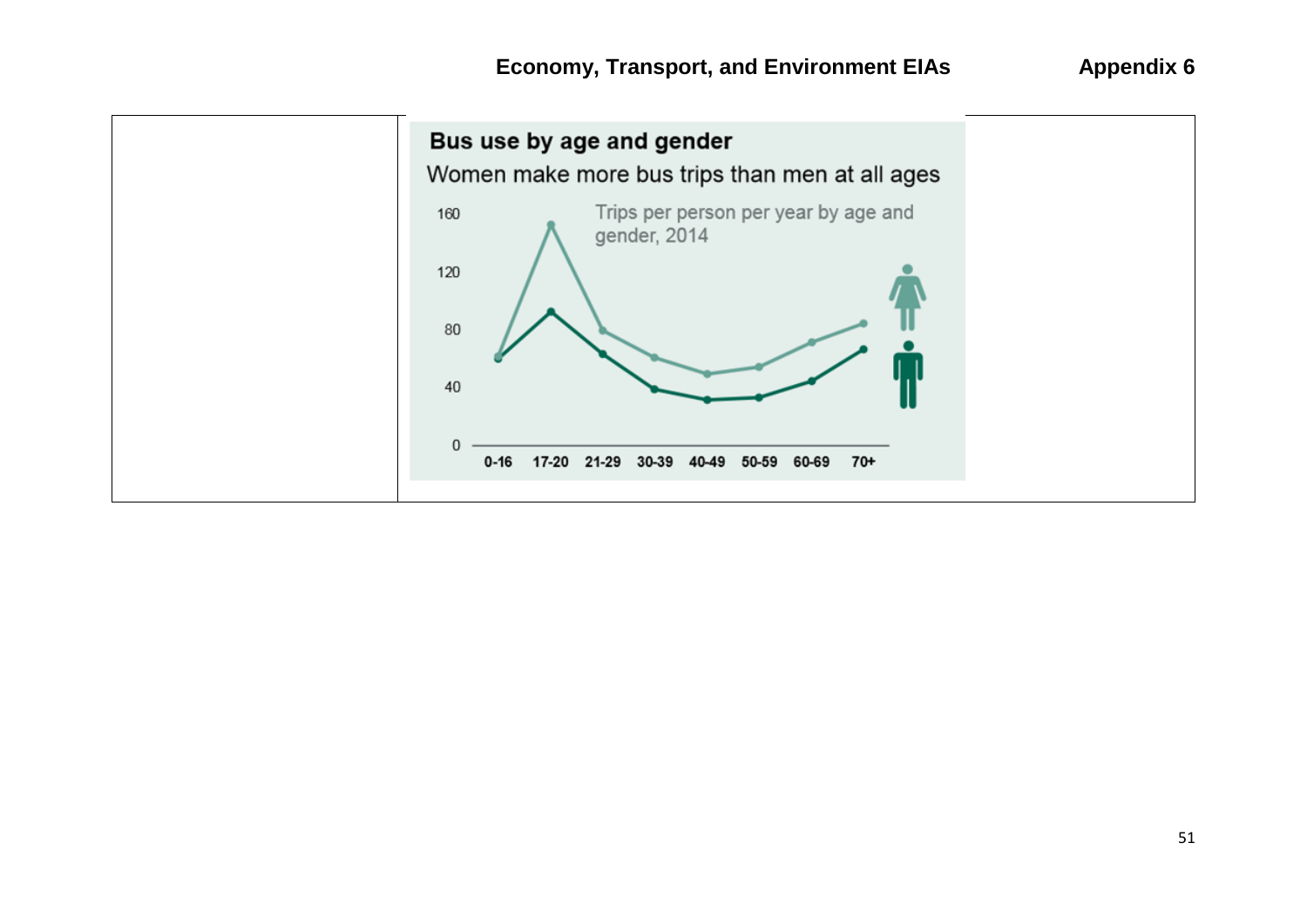# **Economy, Transport, and Environment EIAs Appendix 6**



#### **Further actions and recommendations to consider:**

 $\overline{\phantom{a}}$ 

- If neutral or low negative impacts have been carefully considered and identified correctly, the activity is likely to proceed.
- If medium negative or high negative have been identified:
	- o The policy, service review, scheme or practice may be paused or stopped
	- o The policy, service review, scheme or practice can be changed to remove, reduce or mitigate against the negative impacts.
	- $\circ$  Consider undertaking consultation/re-consulting<sup>5</sup>.
	- o If all options have been considered carefully and there are no other proportionate ways to remove, reduce, or mitigate explain and justify reasons why in the assessment.
	- o Carry out a subsequent impact severity assessment following mitigating actions.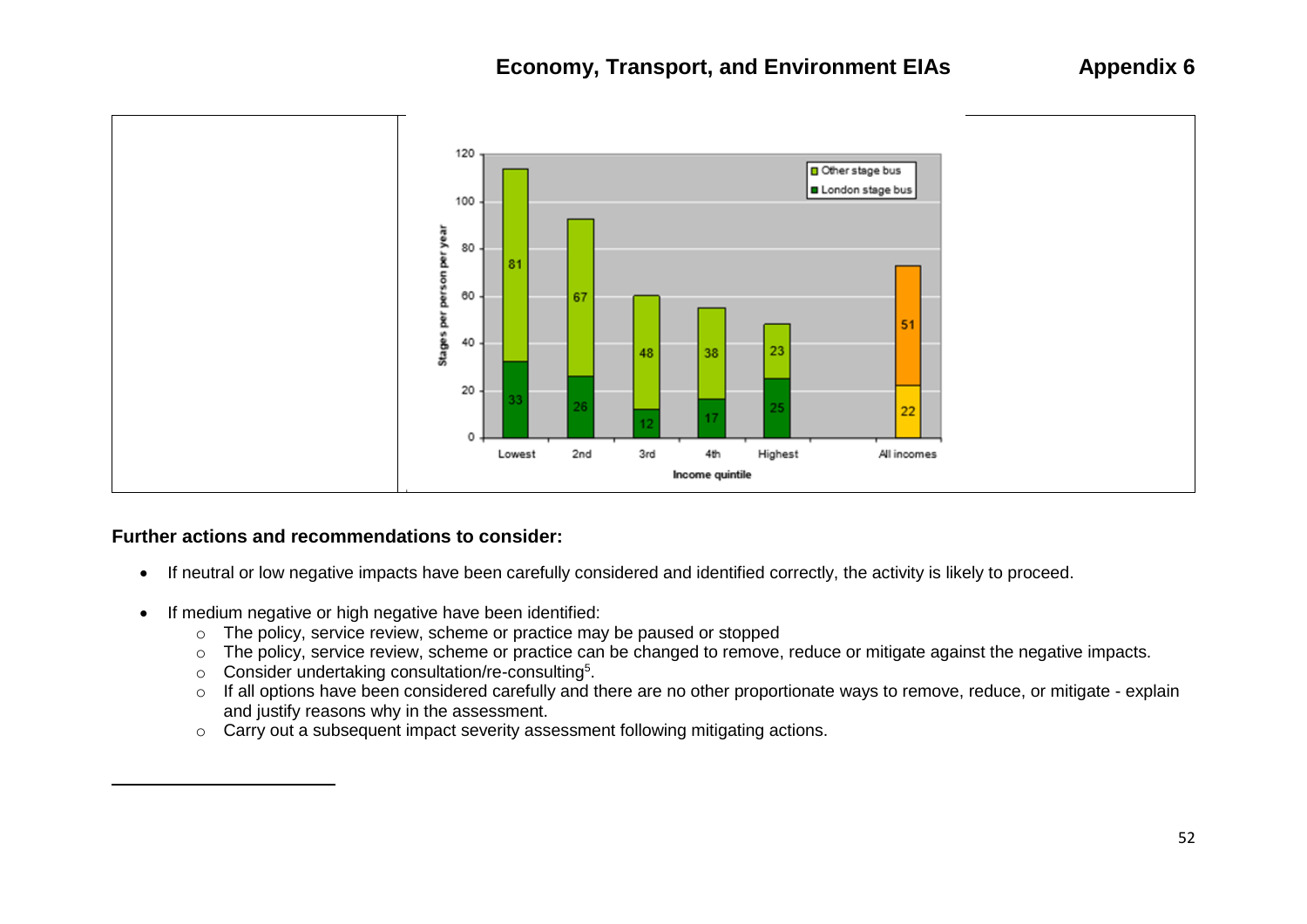**Box 1 Please set out any additional information which you think is relevant to this impact assessment:**

## **Box 2**

**If appropriate, (i.e., it is immediately evident that a full EIA is not necessary) please provide a short succinct assessment to show that due regard has been given and that there is no requirement for a full EIA:**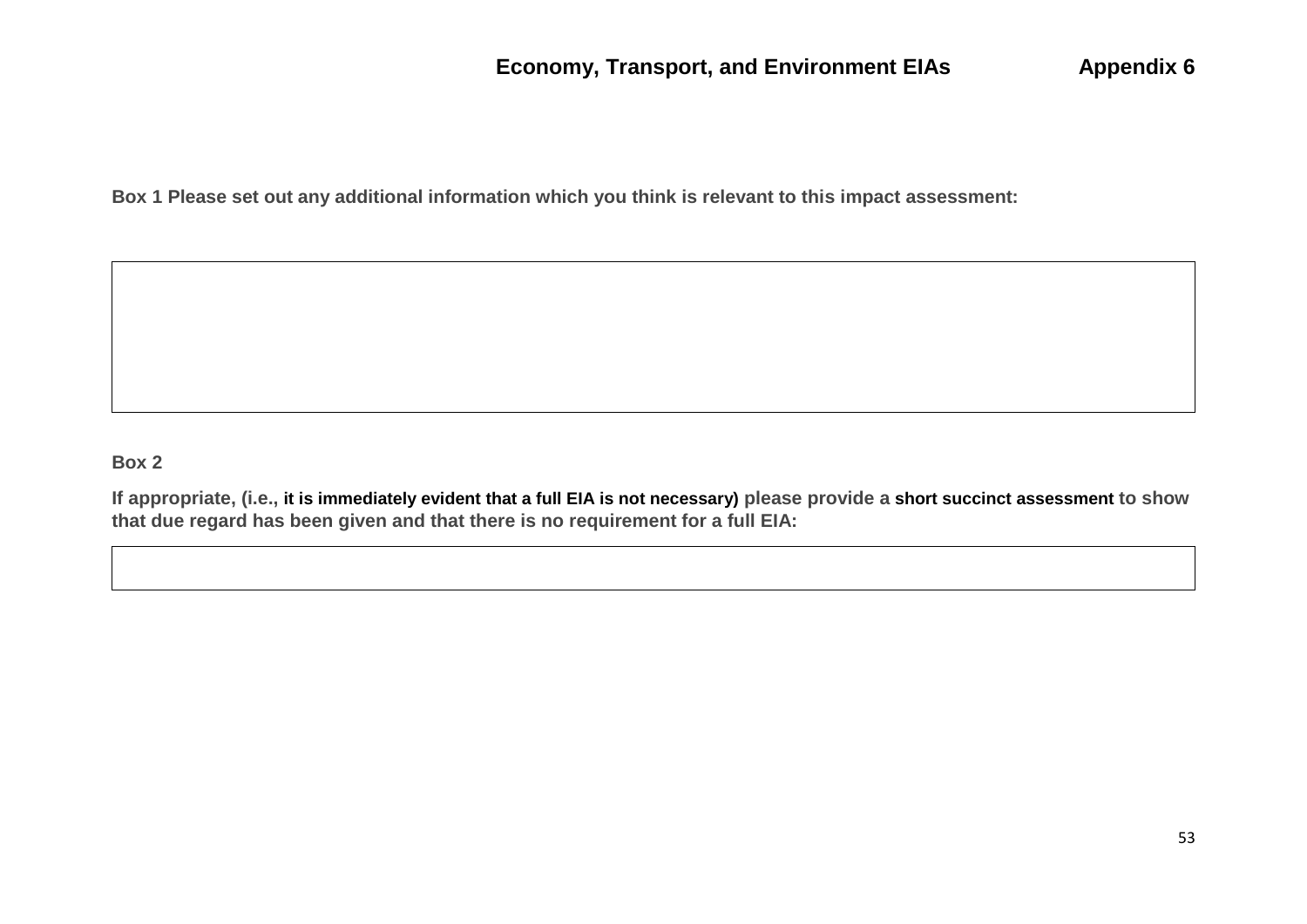| <b>Name of SP23 proposal:</b> | <b>SP23 Opportunity Reference:</b><br>Please use this structure as a<br>reference for your EIA:<br>EIA-[Department]-[title]-<br>[year/month/day] |
|-------------------------------|--------------------------------------------------------------------------------------------------------------------------------------------------|
| <b>HCC Brussels Office</b>    | <b>EIA-ETE-Brussels Office-</b><br>2021/04/21                                                                                                    |

# **EIA writer(s) and authoriser**

| No.            |                           | <b>Name</b>                         | <b>Department</b> | <b>Position</b>                                          | <b>Email address</b>                   | <b>Phone</b><br>number | <b>Date</b>                          |
|----------------|---------------------------|-------------------------------------|-------------------|----------------------------------------------------------|----------------------------------------|------------------------|--------------------------------------|
|                | Report<br>Writer(s)       | <b>Richard</b><br>Kenny             | <b>ETE</b>        | Assistant<br>Director for<br>Economic<br>Development     | richard.kenny@hants.gov.uk             | ????                   | 21 <sup>st</sup> April<br>2021       |
| 2 <sup>1</sup> | <b>EIA</b><br>authoriser  | <b>Stuart</b><br>Jarvis             | <b>ETE</b>        | Director of<br>Economy,<br>Transport, and<br>Environment | stuart.jarvis@hants.gov.uk             | ????                   | 1 <sup>st</sup><br>September<br>2021 |
| 3 <sup>1</sup> | <b>EIA</b><br>Coordinator | <b>Patrick</b><br>Poyntz-<br>Wright | <b>ETE</b>        | Transformation<br>and Change<br>Programme<br>Manager     | patrick.poyntz-<br>wright@hants.gov.uk | ????                   | 1 <sup>st</sup><br>September<br>2021 |

**Section one – information about the service and service change**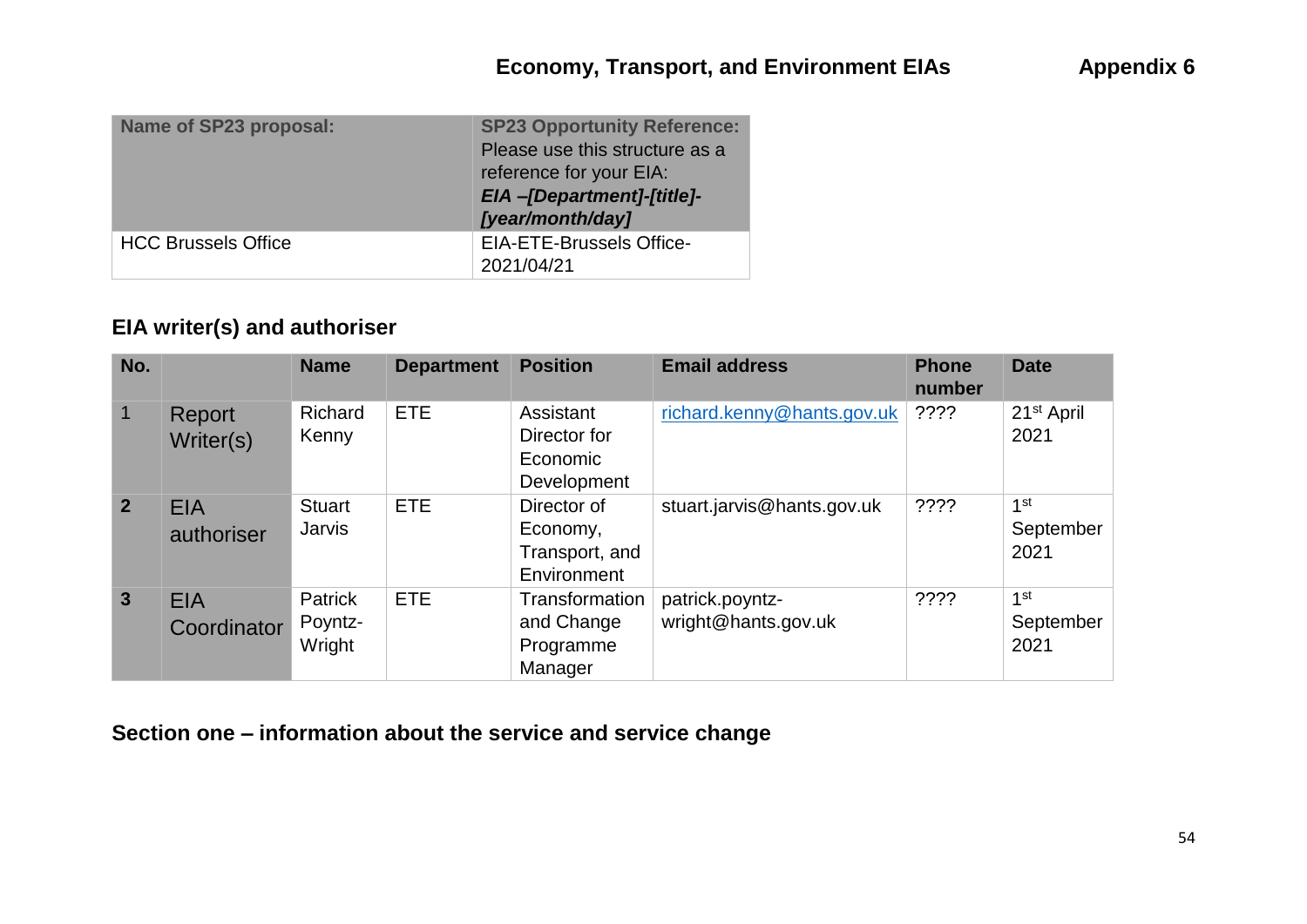| <b>Service affected</b>                                                                | <b>Economic Development</b>                                                                         |
|----------------------------------------------------------------------------------------|-----------------------------------------------------------------------------------------------------|
| Please provide a short description<br>of the service /<br>policy/project/project phase | The Brussels Office was established to influence and lobby on EU policy, programmes<br>and funding. |
| Please explain the new/changed<br>service/policy/project                               | The UK has now left the EU so the primary purpose of the Office has been removed.                   |

# **Engagement and consultation**

The County Council's *Serving Hampshire Balancing the Budget* consultation (2021-2023) will seek residents' and stakeholders' views on strategic options for funding the Authority's budget gap. Where applicable, detailed proposals for making savings will be subject to further, more detailed 'stage two' consultation before any decisions on service specific changes are made.

# **Has any pre-consultation engagement been carried out?**

(Delete as appropriate)

No, but is planned to be undertaken

### **Describe the consultation or engagement you have performed or are intending to perform.**

Describe who was engaged or consulted. What was the outcome of the activity and how have the results influenced what you are doing? If no consultation or engagement is planned, please explain why.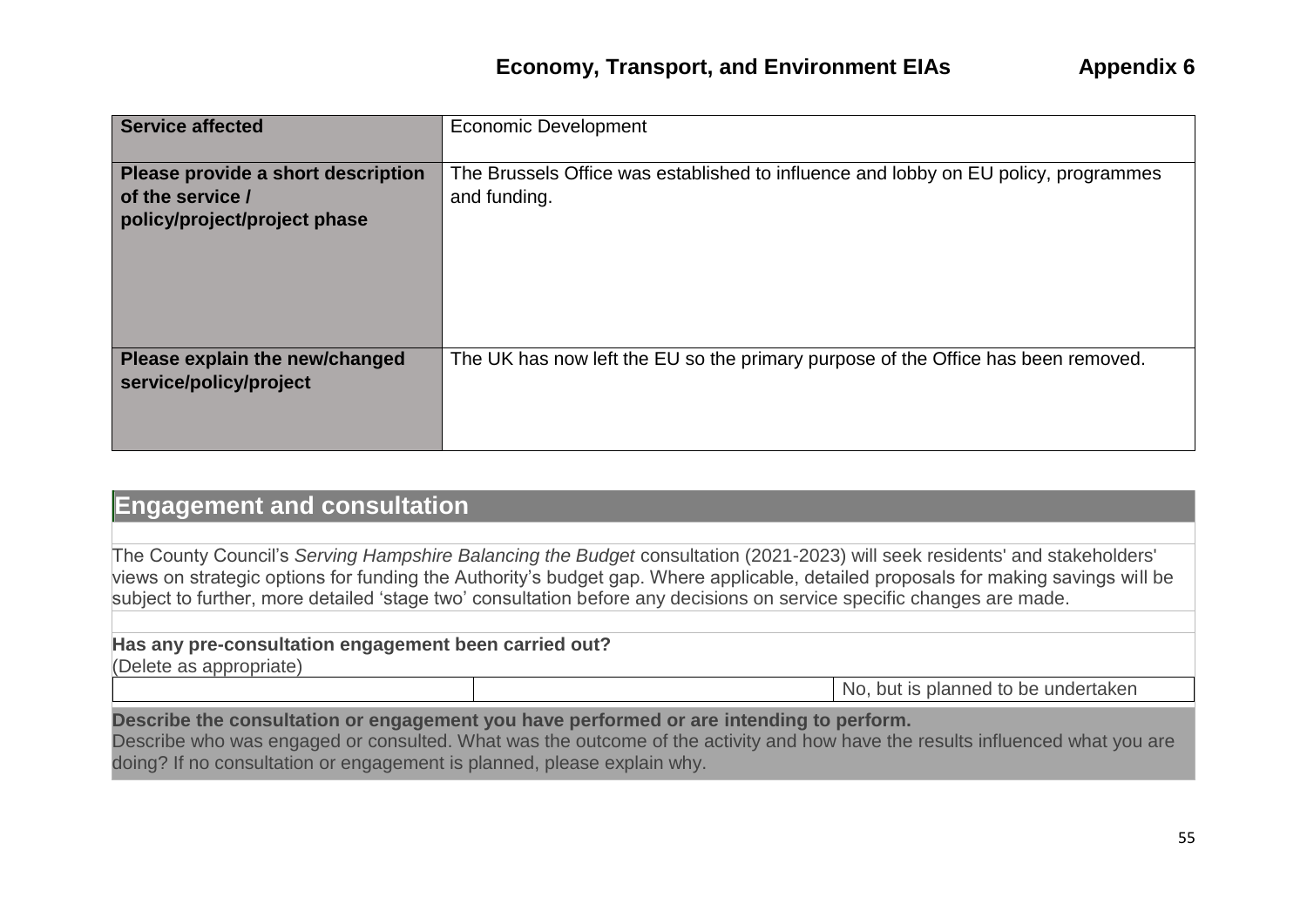Consultation will take place with the lead officer for the Brussels Office. This is the only member of staff affected.

#### **Section two: Assessment**

Carefully and consciously consider the impacts of the proposed change.

Consider at this point whether the assessment is of impacts on staff or service users. If it is both the impacts may be contradictory for each group (negative for staff but positive for customers, or vice versa). Consider completing two assessment tables (one for staff and one for customers) and providing one equality statement for both groups.

If the proposed change is expected to have a positive, neutral (no impact) or negative (low, medium or high) impact on people in the protected characteristics groups. Indicate the impact by entering the risk score in the relevant column in the table below, as shown in the example.

If an overview assessment of due regard is appropriate, please go to box 2.

| <b>Protected</b><br>characteristic<br>(see EIA<br><b>Guidance for</b><br>considerations) | <b>Positive</b> | <b>Neutral</b> | <b>Negative - low</b> | Negative -<br><b>Medium</b> | Negative -<br><b>High</b> | Affects staff,<br>public or<br>both? |
|------------------------------------------------------------------------------------------|-----------------|----------------|-----------------------|-----------------------------|---------------------------|--------------------------------------|
| Age                                                                                      |                 | $\checkmark$   |                       |                             |                           | <b>Staff</b>                         |
| <b>Disability</b>                                                                        |                 | $\checkmark$   |                       |                             |                           | <b>Staff</b>                         |
| <b>Gender</b><br>reassignment                                                            |                 | $\checkmark$   |                       |                             |                           | <b>Staff</b>                         |

#### T**able 1 Impact Assessment**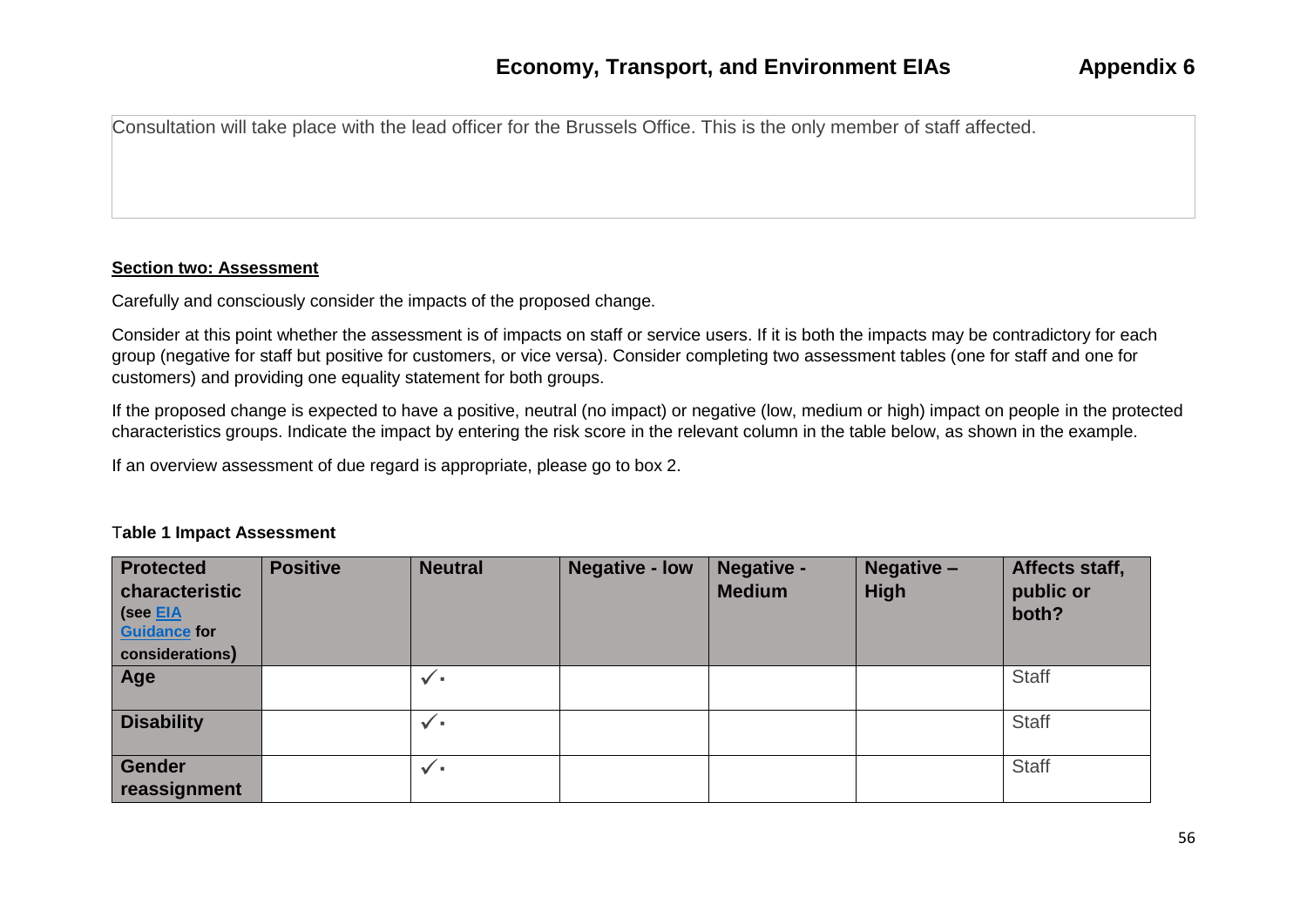| Pregnancy<br>and maternity                    | $\checkmark$ |  | <b>Staff</b> |
|-----------------------------------------------|--------------|--|--------------|
| Race                                          | $\checkmark$ |  | <b>Staff</b> |
| <b>Religion or</b><br>belief                  | $\checkmark$ |  | <b>Staff</b> |
| <b>Sex</b>                                    | $\checkmark$ |  | Staff        |
| <b>Sexual</b><br>orientation                  | $\checkmark$ |  | <b>Staff</b> |
| <b>Marriage &amp;</b><br>civil<br>partnership | $\checkmark$ |  | <b>Staff</b> |
| <b>Poverty</b>                                | $\checkmark$ |  | <b>Staff</b> |
| <b>Rurality</b>                               | $\checkmark$ |  | <b>Staff</b> |

# **Table 2 Geographical impact**

Does the proposal impact on a specific area? Consider the **demographic data** of the locations.

| l Area        | Yes / no         |
|---------------|------------------|
| All Hampshire | Yes, marginally. |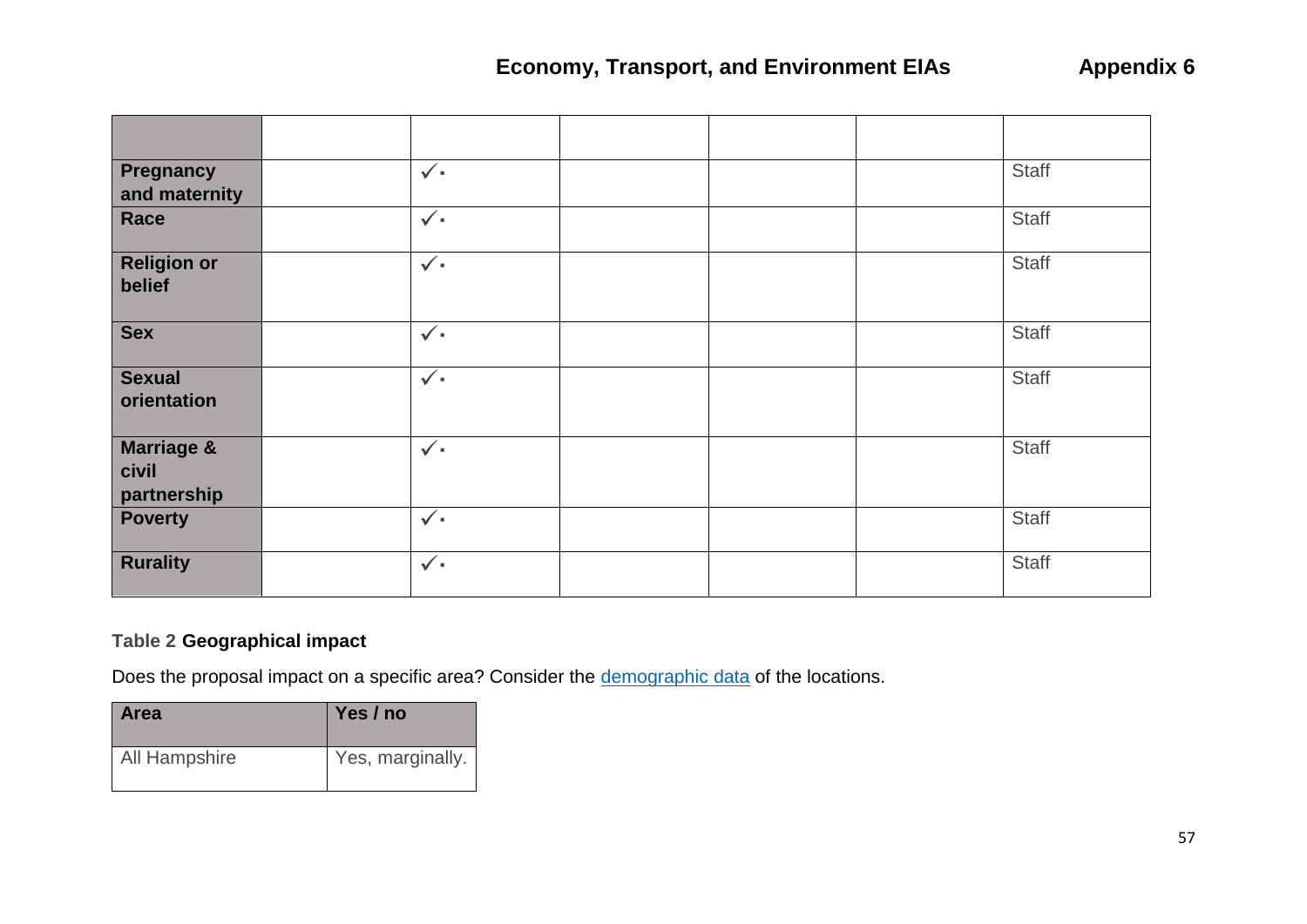| <b>Basingstoke and Deane</b> |  |
|------------------------------|--|
| <b>East Hampshire</b>        |  |
| Eastleigh                    |  |
| Fareham                      |  |
| Gosport                      |  |
| Hart                         |  |
| Havant                       |  |
| New Forest                   |  |
| Rushmoor                     |  |
| <b>Test Valley</b>           |  |
| Winchester                   |  |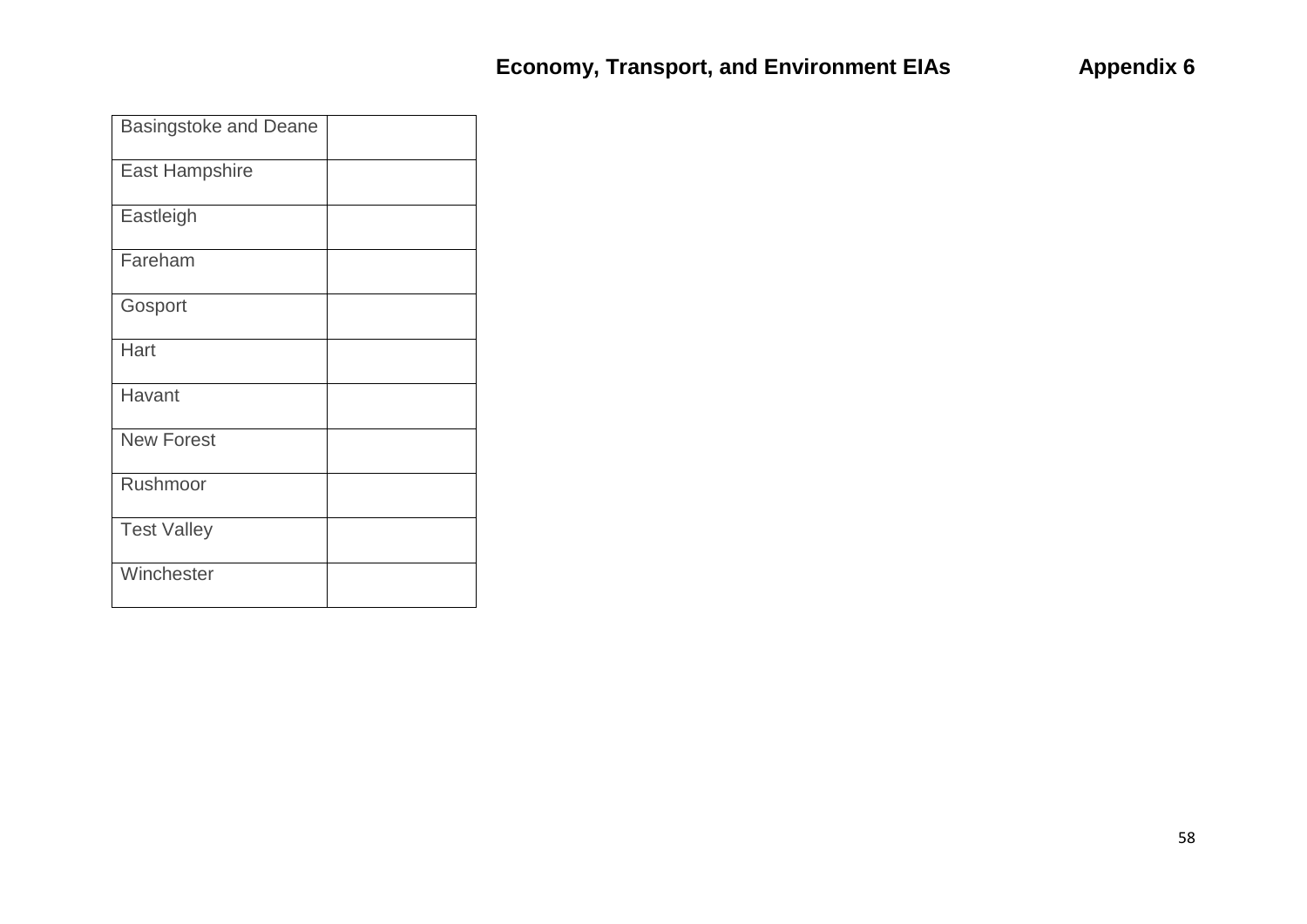#### **Section three: Equality Statement**

**For all characteristics marked as either having a neutral or low negative impact, challenge your assessment - carefully consider the protected characteristics, if necessary, review the Inclusion and Diversity eLearning, discuss with an EIA co-ordinator.** 

**Table 3 Consideration of and explanation for neutral or low negative impacts**

| <b>Protected characteristic</b> | Brief explanation of why this has been assessed as having neutral or low negative<br>impact                                                                                                                                                                                      |
|---------------------------------|----------------------------------------------------------------------------------------------------------------------------------------------------------------------------------------------------------------------------------------------------------------------------------|
| All                             | There should be no impact on Hampshire residents. One member of staff will be affected, but<br>it is not considered that this will have a disproportionate impact on any protected<br>characteristics. Due process will be followed with regards HR and engagement requirements. |
|                                 |                                                                                                                                                                                                                                                                                  |
|                                 |                                                                                                                                                                                                                                                                                  |
|                                 |                                                                                                                                                                                                                                                                                  |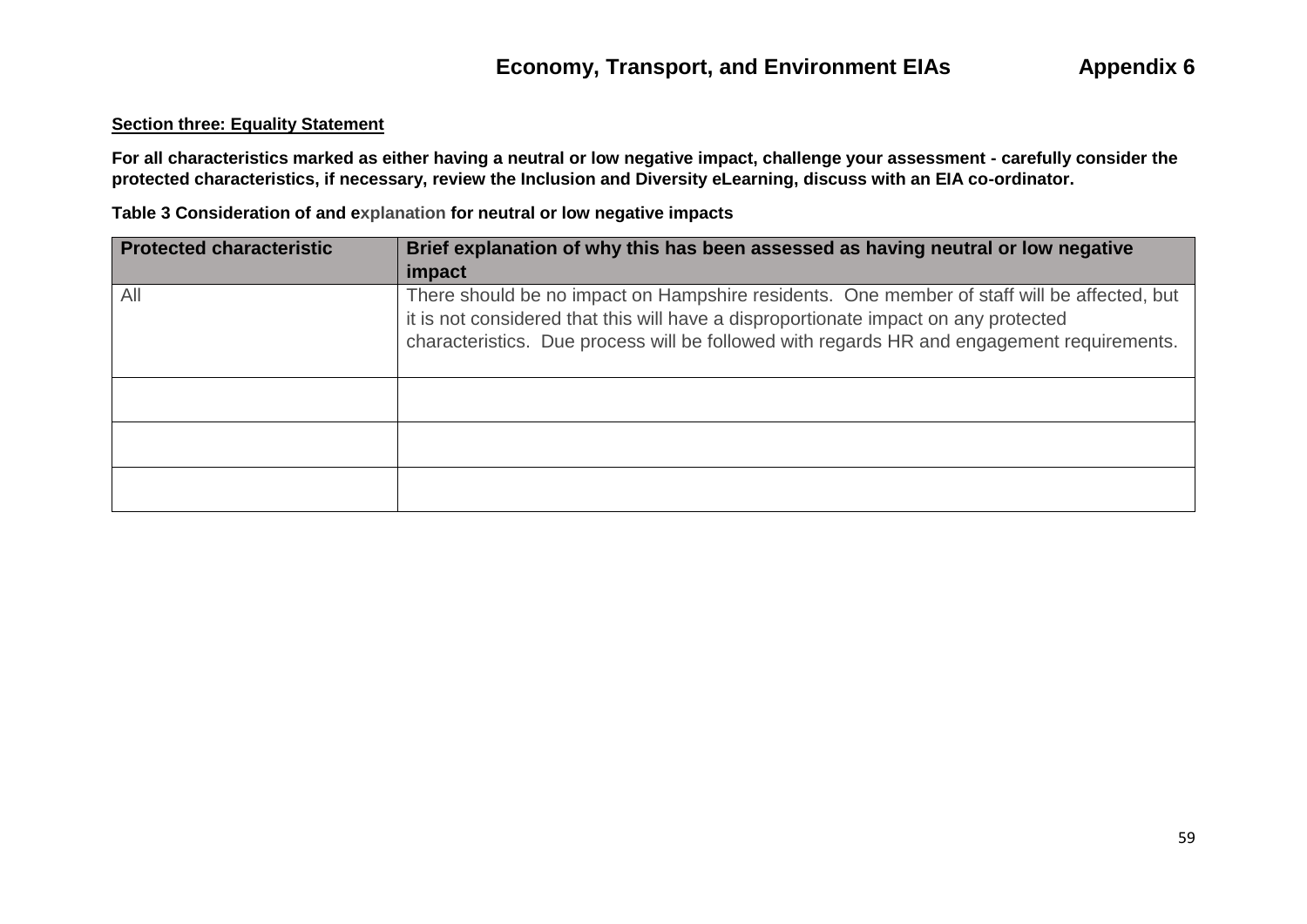**For all characteristics marked as either having a 'medium negative' or 'high negative', please complete the following table:**

**Table 4 Explanation and mitigation for medium and high impacts**

| <b>Protected characteristic</b> | Brief explanation of why this<br>has been assessed as having<br>medium or high negative<br>impact | Is there a Geographical<br>impact? If so, please<br>explain -use list below to<br>identify geographical<br>area(s) | <b>Short explanation of</b><br>mitigating actions |
|---------------------------------|---------------------------------------------------------------------------------------------------|--------------------------------------------------------------------------------------------------------------------|---------------------------------------------------|
| <b>None</b>                     |                                                                                                   |                                                                                                                    |                                                   |
|                                 |                                                                                                   |                                                                                                                    |                                                   |
|                                 |                                                                                                   |                                                                                                                    |                                                   |
|                                 |                                                                                                   |                                                                                                                    |                                                   |

**If you have specified mitigations as part of the assessment, now consider reviewing the impact severity/risk assessment.** 

**For all characteristics marked as either having a positive impact please explain why here.** 

**Table 5 Consideration of and explanation for positive impacts**

| <b>Protected characteristic</b> | Brief explanation of why this has been assessed as having positive impact |  |  |  |
|---------------------------------|---------------------------------------------------------------------------|--|--|--|
| None                            |                                                                           |  |  |  |
|                                 |                                                                           |  |  |  |
|                                 |                                                                           |  |  |  |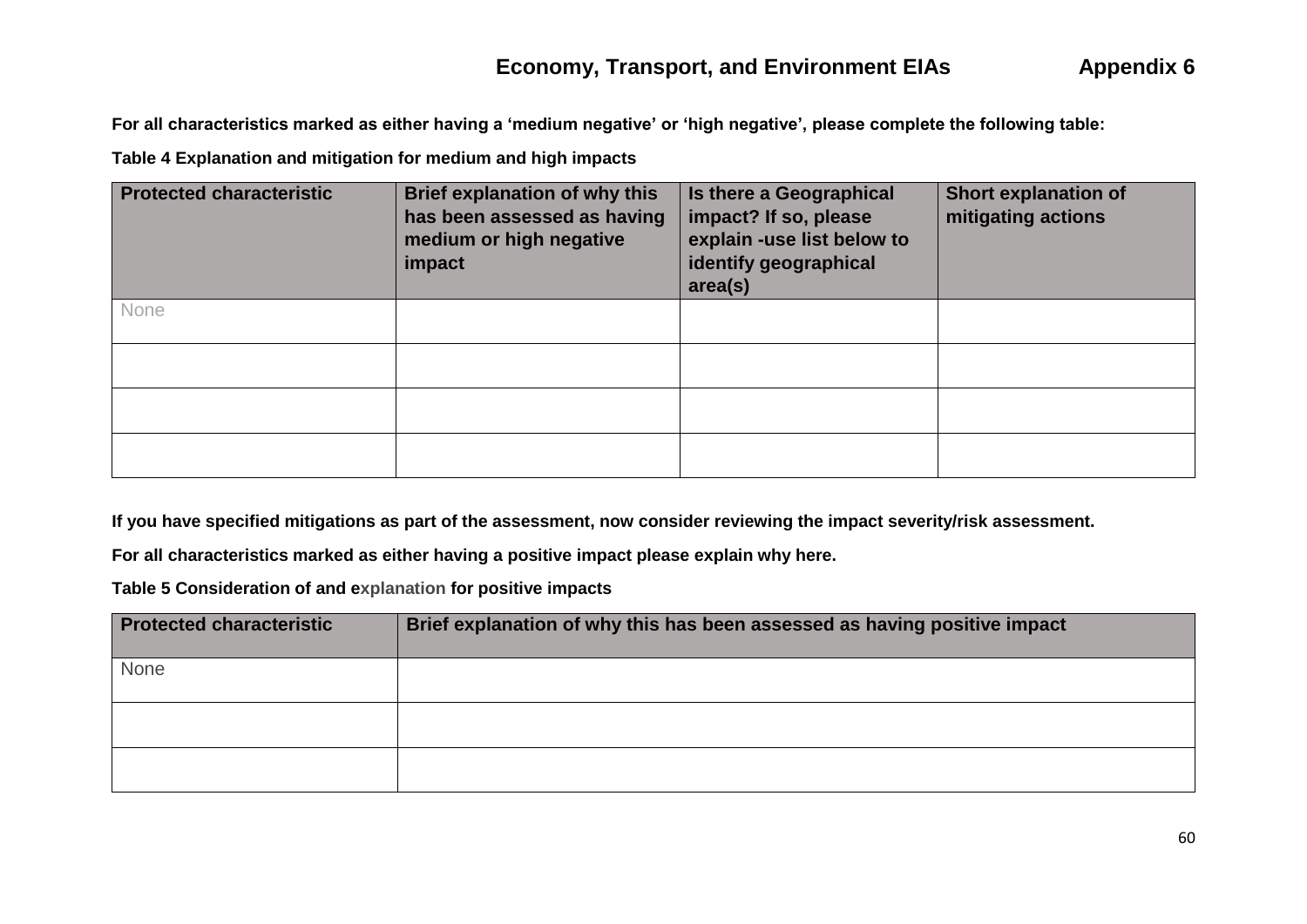#### **Further actions and recommendations to consider:**

- If neutral or low negative impacts have been carefully considered and identified correctly, the activity is likely to proceed.
- If medium negative or high negative have been identified:
	- o The policy, service review, scheme or practice may be paused or stopped
	- o The policy, service review, scheme or practice can be changed to remove, reduce or mitigate against the negative impacts.
	- o Consider undertaking consultation/re-consulting<sup>6</sup>.
	- o If all options have been considered carefully and there are no other proportionate ways to remove, reduce, or mitigate explain and justify reasons why in the assessment.
	- o Carry out a subsequent impact severity assessment following mitigating actions.

**Box 1 Please set out any additional information which you think is relevant to this impact assessment:**

The impact is such that one member of staff would be made redundant.

 $\overline{\phantom{a}}$ 

Whilst Europe remains an important destination for export, the post-Brexit reorientation of the national and local economy will continue to include Europe as a key trading partner, so no impact is expected on Hampshire's Economic Development, and in turn on protected characteristics, from withdrawing this service.

Similarly, there should be no impact on protected characteristics from any loss of potential project funding from Europe, which is in any case severely constrained by UK withdrawal from the EU.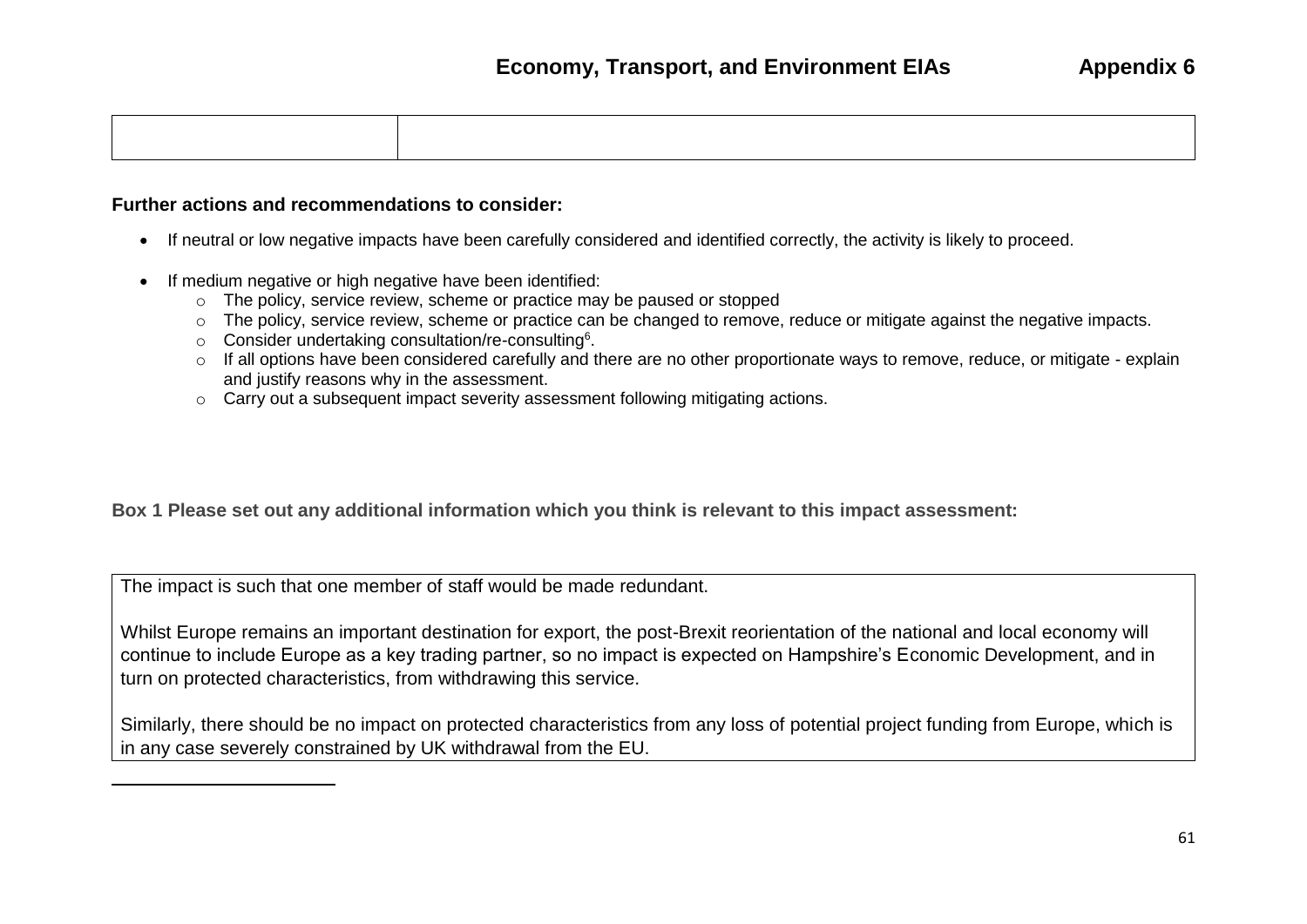## **Box 2**

**If appropriate, (i.e., it is immediately evident that a full EIA is not necessary) please provide a short succinct assessment to show that due regard has been given and that there is no requirement for a full EIA:**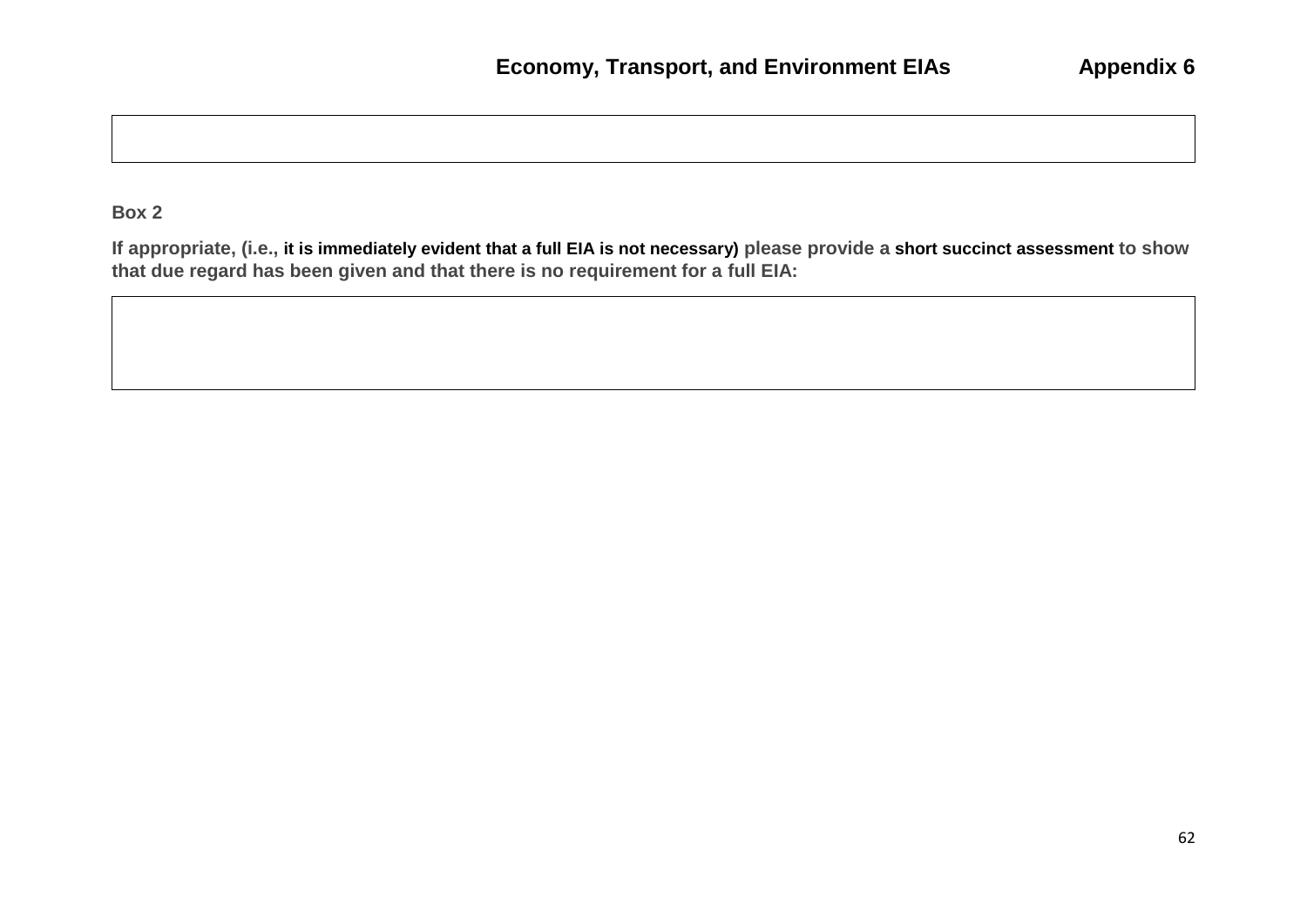| Name of SP23 proposal:     | <b>SP23 Opportunity Reference:</b><br>Please use this structure as a<br>reference for your EIA:<br>EIA-[Department]-[title]-<br>[year/month/day] |
|----------------------------|--------------------------------------------------------------------------------------------------------------------------------------------------|
| <b>ETE Operating Model</b> | <b>EIA-ETE-Operating Model-</b><br>2021/04/28                                                                                                    |

# **EIA writer(s) and authoriser**

| No.            |                           | <b>Name</b>                     | <b>Department Position</b> |                                                                | <b>Email address</b>                   | <b>Phone</b><br>number | <b>Date</b>                          |
|----------------|---------------------------|---------------------------------|----------------------------|----------------------------------------------------------------|----------------------------------------|------------------------|--------------------------------------|
| $\mathbf{1}$   | Report<br>Writer(s)       | <b>Mike</b><br><b>Bridgeman</b> | <b>ETE</b>                 | Head of<br>Transformation                                      | mike.bridgeman@hants.gov.uk            |                        | 28 <sup>th</sup> April<br>2021       |
| $\overline{2}$ | <b>EIA</b><br>authoriser  | <b>Stuart</b><br>Jarvis         | <b>ETE</b>                 | Director of<br>Economy,<br><b>Transport and</b><br>Environment | stuart.jarvis@hants.gov.uk             | ???                    | 1st<br>September<br>2021             |
| 3 <sup>1</sup> | <b>EIA</b><br>Coordinator | Patrick<br>Poyntz-<br>Wright    | <b>ETE</b>                 | Transformation<br>and Change<br>Programme<br>Manager           | patrick.poyntz-<br>wright@hants.gov.uk | ????                   | 1 <sup>st</sup><br>September<br>2021 |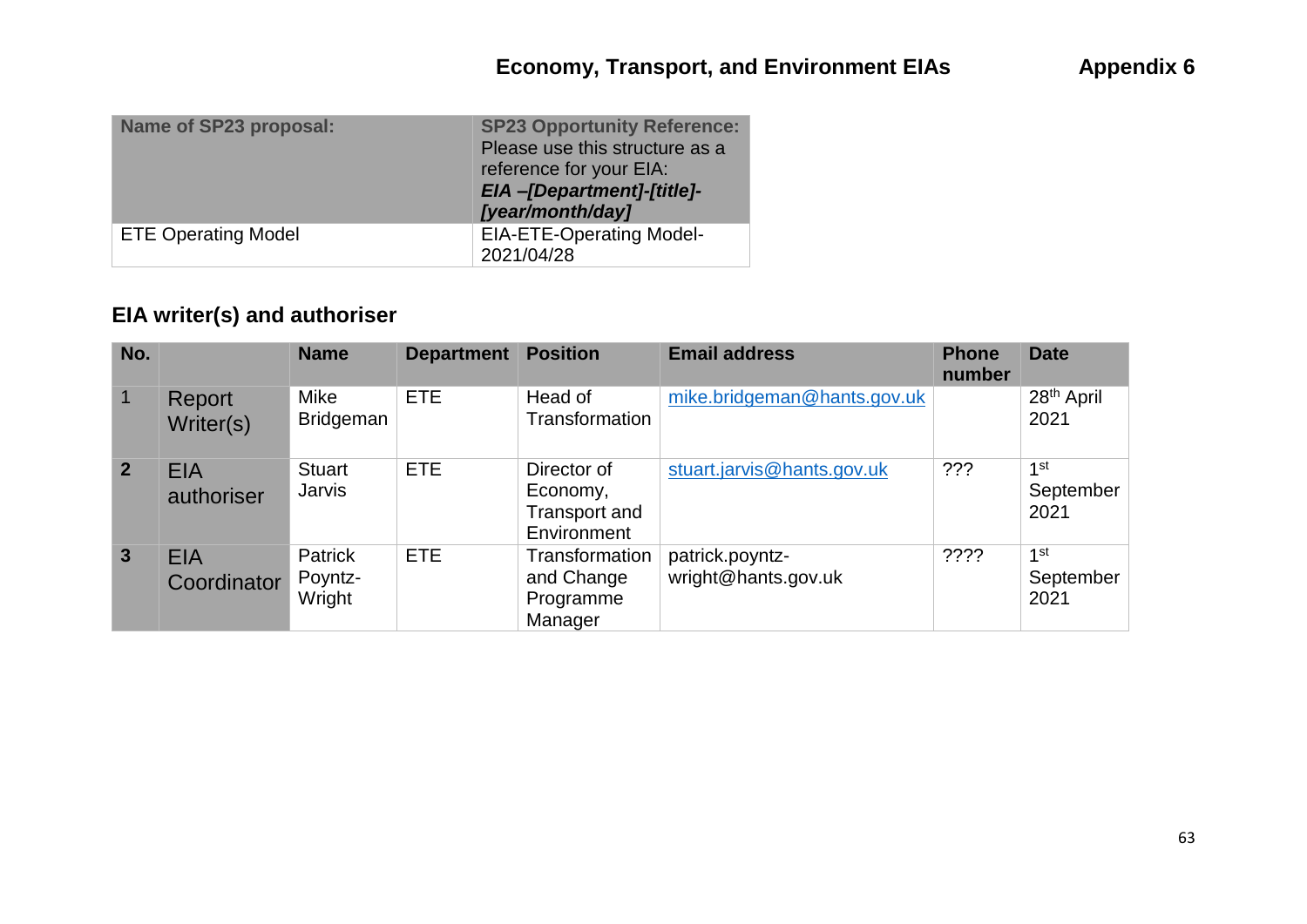## **Section one – information about the service and service change**

| <b>Service affected</b>                                                                | All services will potentially be affected by a range of process review, charging, trading,<br>and workforce changes, e.g. vacancy management.                                                                                                                                                              |
|----------------------------------------------------------------------------------------|------------------------------------------------------------------------------------------------------------------------------------------------------------------------------------------------------------------------------------------------------------------------------------------------------------|
| Please provide a short description<br>of the service /<br>policy/project/project phase | The proposal encompasses all ETE services, which ranges from Highways Maintenance<br>and Traffic Management to Transport planning and implementation services, Waste<br>Disposal, including the management of HWRCs, and County Planning and Specialist<br>Environment Services, and Economic Development. |
| Please explain the new/changed<br>service/policy/project                               | The proposal is to realise savings and generate income from a range of interventions,<br>including process review to increase efficiency and productivity, reviewing charges for<br>services, expanding trading opportunities to generate revenue, and workforce changes,<br>e.g. vacancy management.      |

# **Engagement and consultation**

The County Council's *Serving Hampshire Balancing the Budget* consultation (2021-2023) will seek residents' and stakeholders' views on strategic options for funding the Authority's budget gap. Where applicable, detailed proposals for making savings will be subject to further, more detailed 'stage two' consultation before any decisions on service specific changes are made.

## **Has any pre-consultation engagement been carried out?**

(Delete as appropriate)

No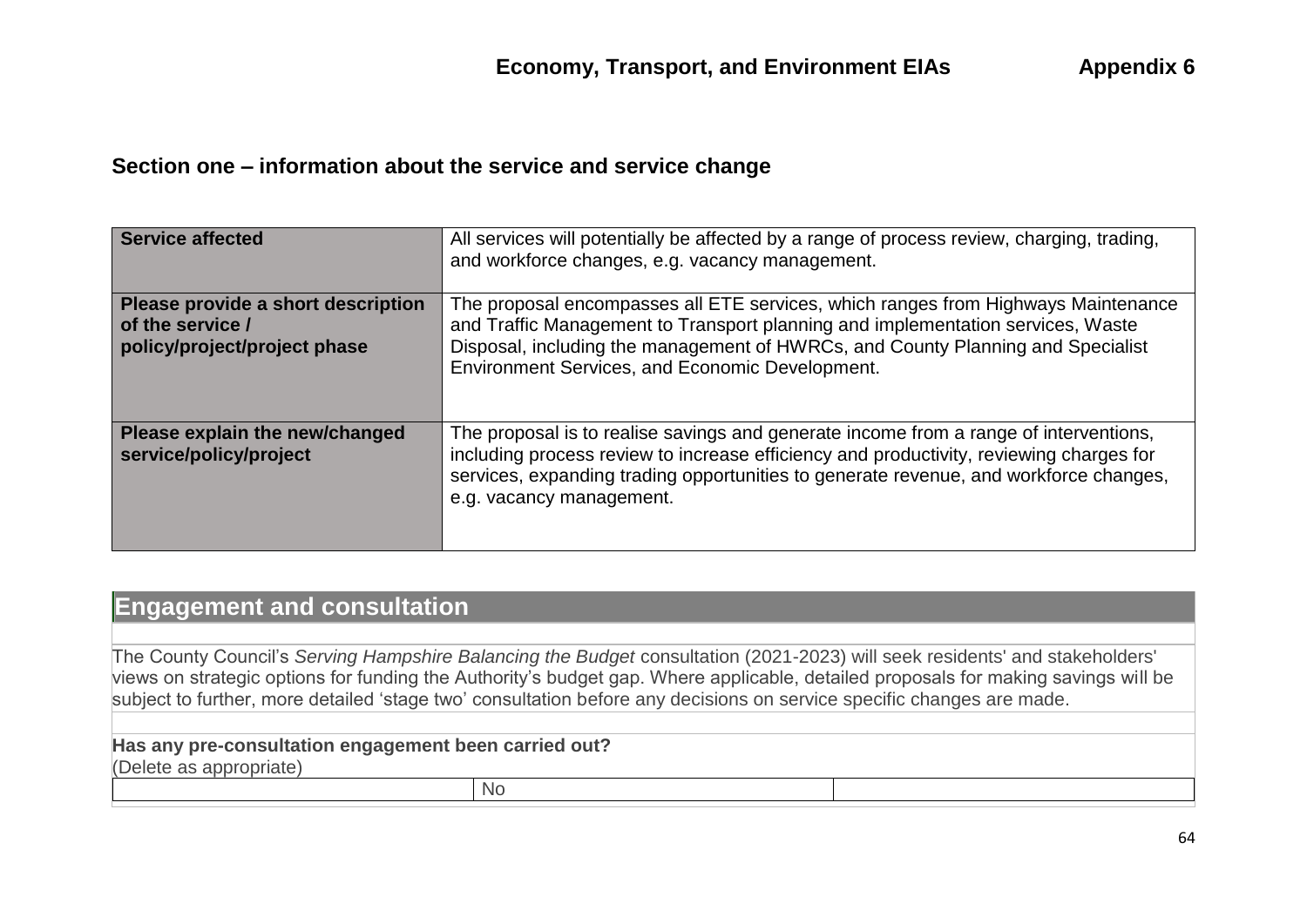**Describe the consultation or engagement you have performed or are intending to perform.** Describe who was engaged or consulted. What was the outcome of the activity and how have the results influenced what you are doing? If no consultation or engagement is planned, please explain why.

No pre-consultation or engagement is planned prior to the Serving Hampshire Balancing the Budget consultation. When specific proposals have been clarified, appropriate secondary consultation may follow with respect to affected staff and service users, with further equalities impact assessments to follow when more detailed proposals are available.

#### **Section two: Assessment**

Carefully and consciously consider the impacts of the proposed change.

Consider at this point whether the assessment is of impacts on staff or service users. If it is both the impacts may be contradictory for each group (negative for staff but positive for customers, or vice versa). Consider completing two assessment tables (one for staff and one for customers) and providing one equality statement for both groups.

If the proposed change is expected to have a positive, neutral (no impact) or negative (low, medium or high) impact on people in the protected characteristics groups. Indicate the impact by entering the risk score in the relevant column in the table below, as shown in the example.

If an overview assessment of due regard is appropriate, please go to box 2.

#### T**able 1 Impact Assessment**

| <b>Protected</b><br>characteristic<br>(see EIA<br><b>Guidance for</b><br>considerations) | <b>Positive</b> | <b>Neutral</b> | <b>Negative - low</b> | Negative -<br><b>Medium</b> | Negative -<br><b>High</b> | Affects staff,<br>public or<br>both? |
|------------------------------------------------------------------------------------------|-----------------|----------------|-----------------------|-----------------------------|---------------------------|--------------------------------------|
| Age                                                                                      |                 | $\sqrt{ }$     |                       |                             |                           | <b>Both</b>                          |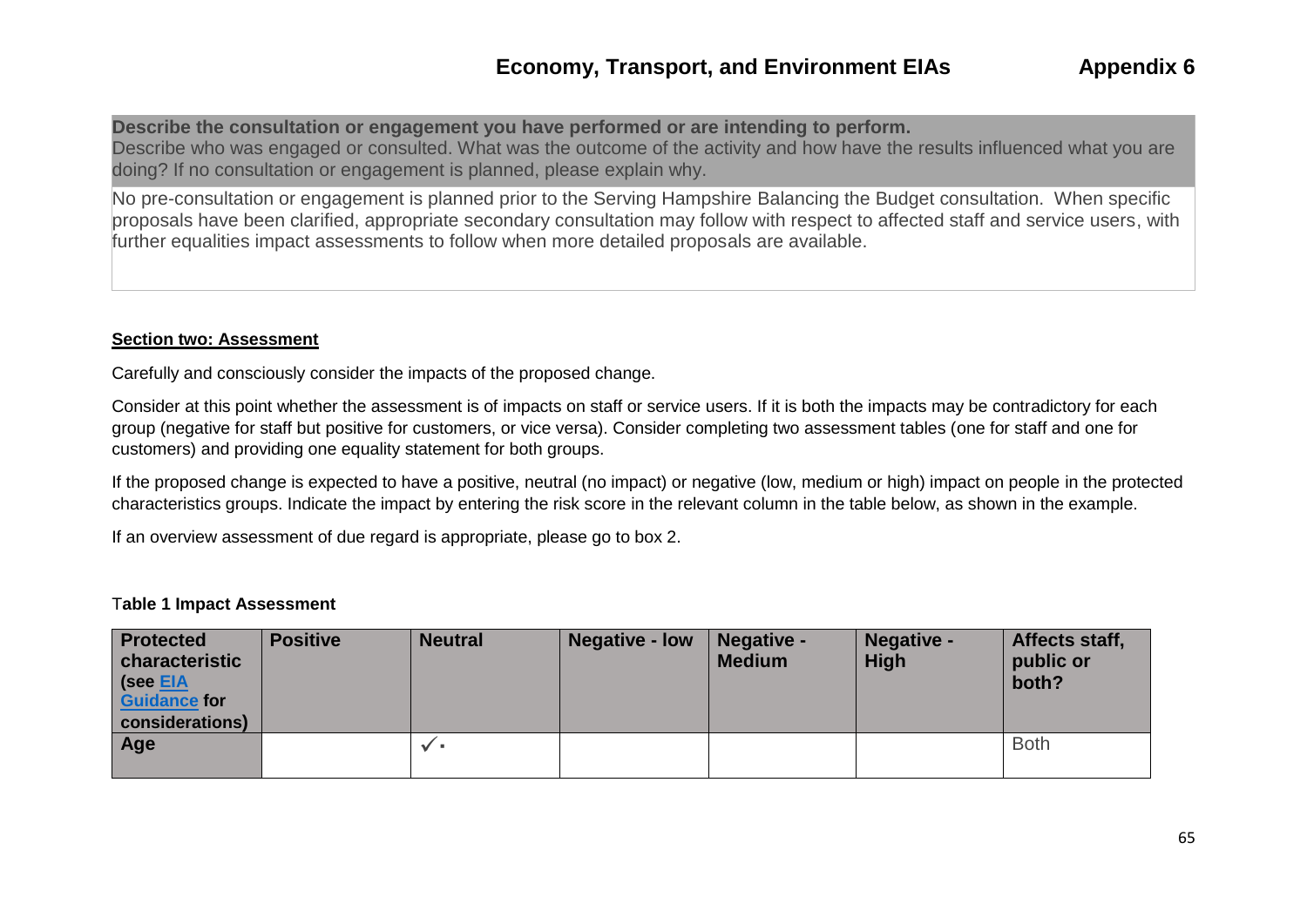# **Economy, Transport, and Environment EIAs Appendix 6**

| <b>Disability</b>                             | $\checkmark$ | <b>Both</b> |
|-----------------------------------------------|--------------|-------------|
| <b>Gender</b><br>reassignment                 | $\checkmark$ | <b>Both</b> |
| Pregnancy<br>and maternity                    | $\checkmark$ | <b>Both</b> |
| Race                                          | $\checkmark$ | <b>Both</b> |
| <b>Religion or</b><br>belief                  | $\checkmark$ | <b>Both</b> |
| <b>Sex</b>                                    | $\checkmark$ | <b>Both</b> |
| <b>Sexual</b><br>orientation                  | $\checkmark$ | <b>Both</b> |
| <b>Marriage &amp;</b><br>civil<br>partnership | $\checkmark$ | <b>Both</b> |
| <b>Poverty</b>                                | $\checkmark$ | <b>Both</b> |
| <b>Rurality</b>                               | $\checkmark$ | <b>Both</b> |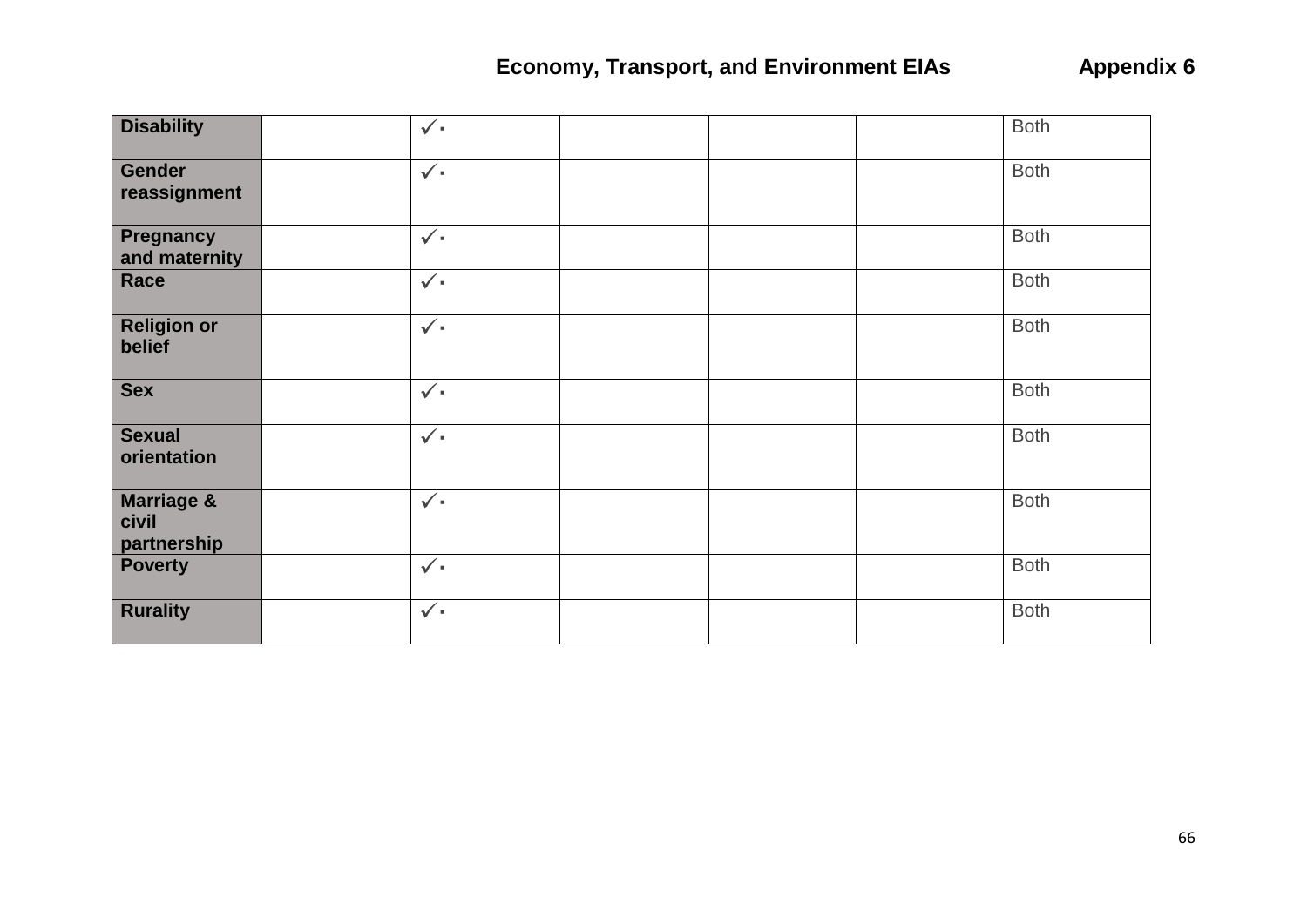## **Table 2 Geographical impact**

Does the proposal impact on a specific area? Consider the **demographic data** of the locations.

| <b>Area</b>                  | Yes / no |
|------------------------------|----------|
| All Hampshire                | Yes      |
| <b>Basingstoke and Deane</b> |          |
| <b>East Hampshire</b>        |          |
| Eastleigh                    |          |
| Fareham                      |          |
| Gosport                      |          |
| Hart                         |          |
| Havant                       |          |
| <b>New Forest</b>            |          |
| Rushmoor                     |          |
| <b>Test Valley</b>           |          |
| Winchester                   |          |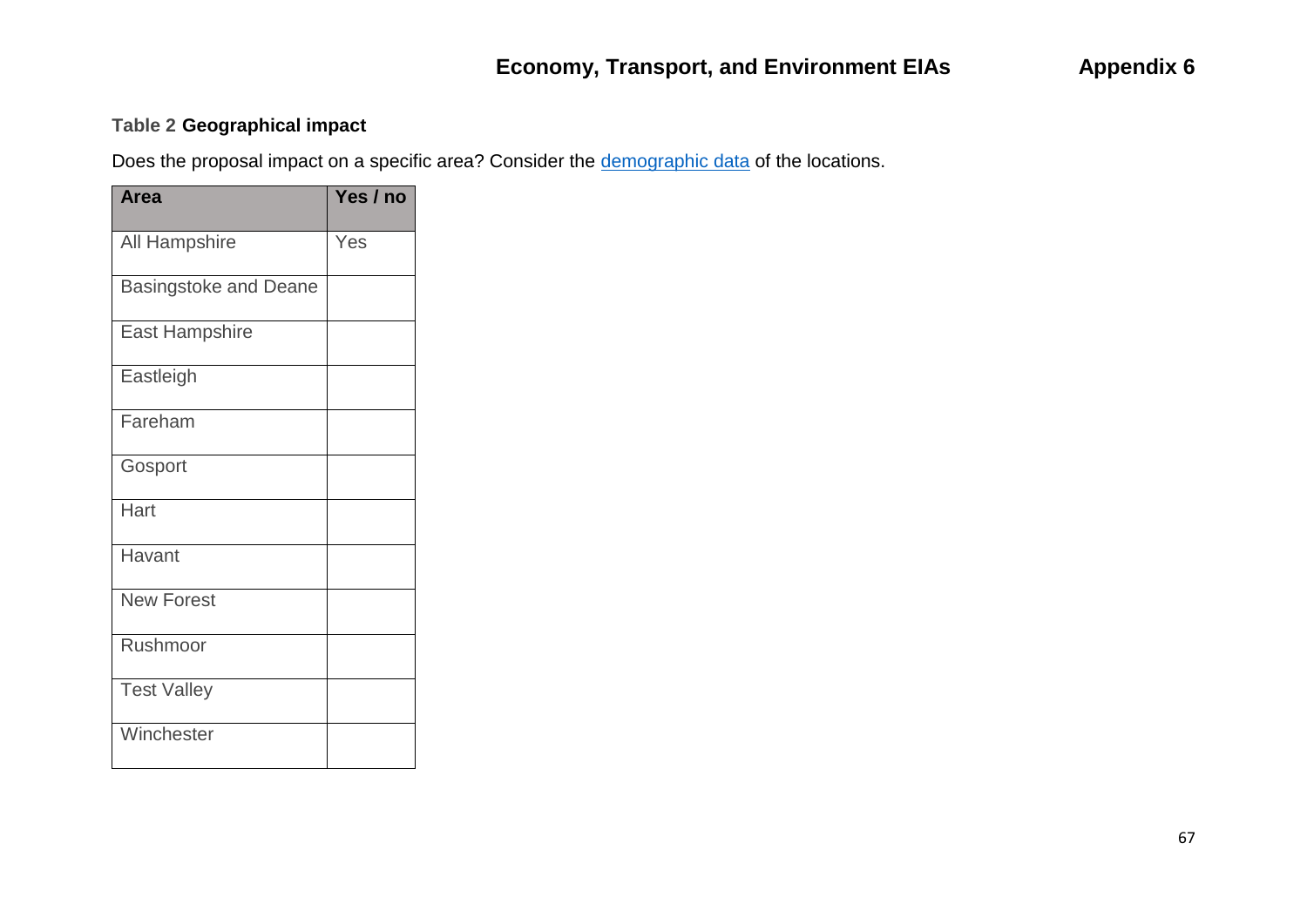#### **Section three: Equality Statement**

**For all characteristics marked as either having a neutral or low negative impact, challenge your assessment - carefully consider the protected characteristics, if necessary, review the Inclusion and Diversity eLearning, discuss with an EIA co-ordinator.** 

|                                               | Table 3 Consideration of and explanation for neutral or low negative impacts                                                                                                                                                         |
|-----------------------------------------------|--------------------------------------------------------------------------------------------------------------------------------------------------------------------------------------------------------------------------------------|
| <b>I Britain Line I all and a start and a</b> | $\blacksquare$ . The contraction of the contract the contract of the contract of the contract of the contract of the contract of the contract of the contract of the contract of the contract of the contract of the contract of the |

| <b>Protected characteristic</b> | Brief explanation of why this has been assessed as having neutral or low negative                                                                                                                                                                                                                                                                                                                                                                                                                                                                                                                                                                                                                                                                                                                                                                                                                                                                     |  |  |
|---------------------------------|-------------------------------------------------------------------------------------------------------------------------------------------------------------------------------------------------------------------------------------------------------------------------------------------------------------------------------------------------------------------------------------------------------------------------------------------------------------------------------------------------------------------------------------------------------------------------------------------------------------------------------------------------------------------------------------------------------------------------------------------------------------------------------------------------------------------------------------------------------------------------------------------------------------------------------------------------------|--|--|
|                                 | impact                                                                                                                                                                                                                                                                                                                                                                                                                                                                                                                                                                                                                                                                                                                                                                                                                                                                                                                                                |  |  |
| All                             | At present, there is no reason to think that emerging proposals will result in disproportionate<br>impacts upon people with protected characteristics. However, as proposals develop, further<br>impact assessments will be undertaken as appropriate to inform decision making. Impacts on<br>service users are possible, but cannot be quantified at this stage, and will in any case be<br>assessed separately, possibly in association with service specific projects and decisions. In<br>terms of staff reductions, this is estimated to be in the region of 20-30 FTE, and it is expected<br>that this relatively small percentage of the total number of staff employed will largely be<br>achievable through current and future vacancy management. Potential new charges for<br>services are a possibility, but it is expected that if these prove necessary they will<br>predominantly affect businesses such as utilities and developers. |  |  |
|                                 | There could potentially be a positive impact on some staff arising from more flexible working<br>patterns which could result from process reviews and increased productivity. Such impacts<br>will be assessed as part of future recommendations produced by specific projects.                                                                                                                                                                                                                                                                                                                                                                                                                                                                                                                                                                                                                                                                       |  |  |
|                                 |                                                                                                                                                                                                                                                                                                                                                                                                                                                                                                                                                                                                                                                                                                                                                                                                                                                                                                                                                       |  |  |
|                                 |                                                                                                                                                                                                                                                                                                                                                                                                                                                                                                                                                                                                                                                                                                                                                                                                                                                                                                                                                       |  |  |
|                                 |                                                                                                                                                                                                                                                                                                                                                                                                                                                                                                                                                                                                                                                                                                                                                                                                                                                                                                                                                       |  |  |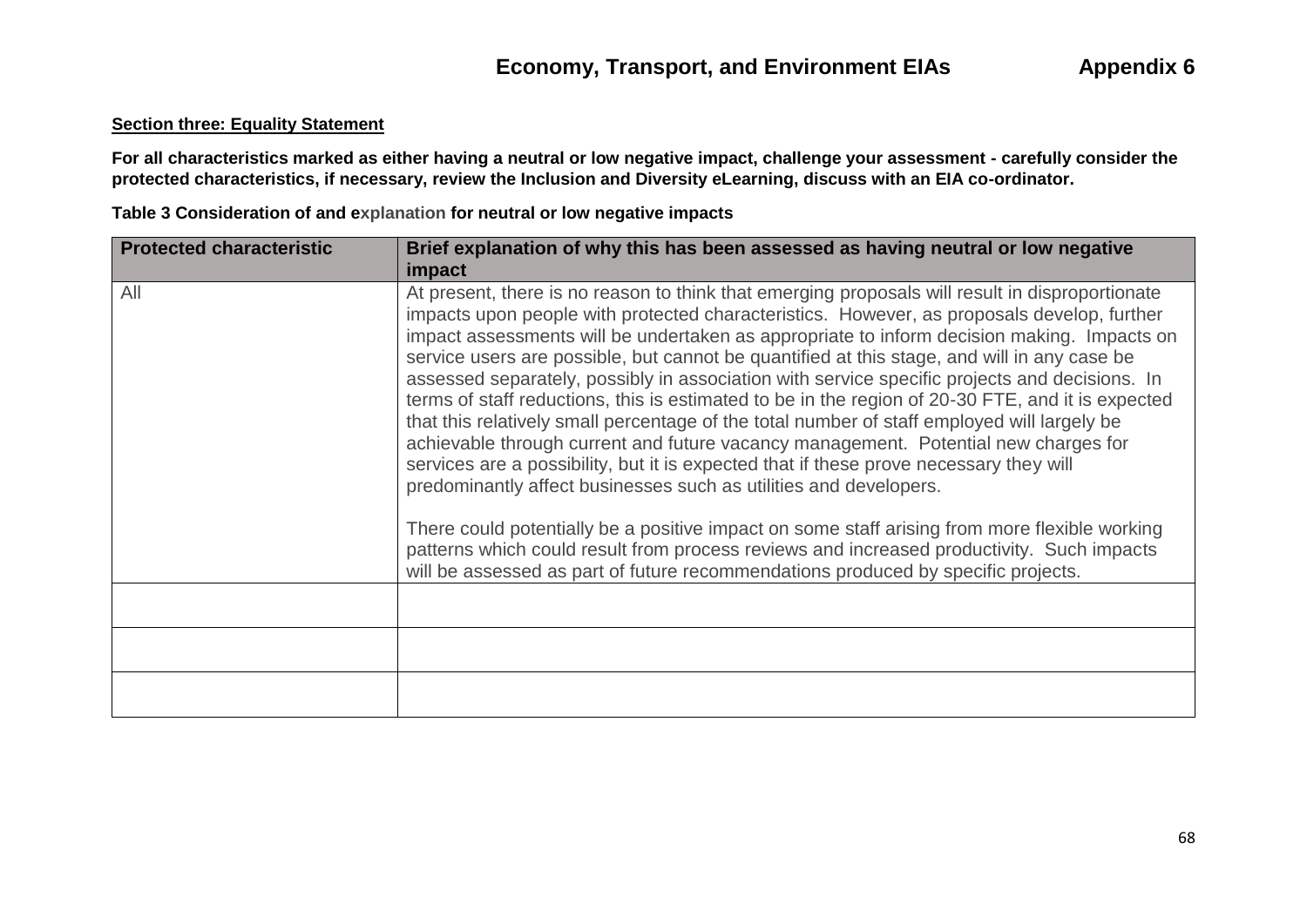**For all characteristics marked as either having a 'medium negative' or 'high negative', please complete the following table:**

**Table 4 Explanation and mitigation for medium and high impacts**

| <b>Protected characteristic</b> | <b>Brief explanation of why this</b><br>has been assessed as having<br>medium or high negative<br>impact | Is there a Geographical<br>impact? If so, please<br>explain -use list below to<br>identify geographical<br>area(s) | <b>Short explanation of</b><br>mitigating actions |
|---------------------------------|----------------------------------------------------------------------------------------------------------|--------------------------------------------------------------------------------------------------------------------|---------------------------------------------------|
|                                 |                                                                                                          |                                                                                                                    |                                                   |
|                                 |                                                                                                          |                                                                                                                    |                                                   |
|                                 |                                                                                                          |                                                                                                                    |                                                   |
|                                 |                                                                                                          |                                                                                                                    |                                                   |

**If you have specified mitigations as part of the assessment, now consider reviewing the impact severity/risk assessment.** 

**For all characteristics marked as either having a positive impact please explain why here.** 

**Table 5 Consideration of and explanation for positive impacts**

| <b>Protected characteristic</b> | Brief explanation of why this has been assessed as having positive impact |
|---------------------------------|---------------------------------------------------------------------------|
|                                 |                                                                           |
|                                 |                                                                           |
|                                 |                                                                           |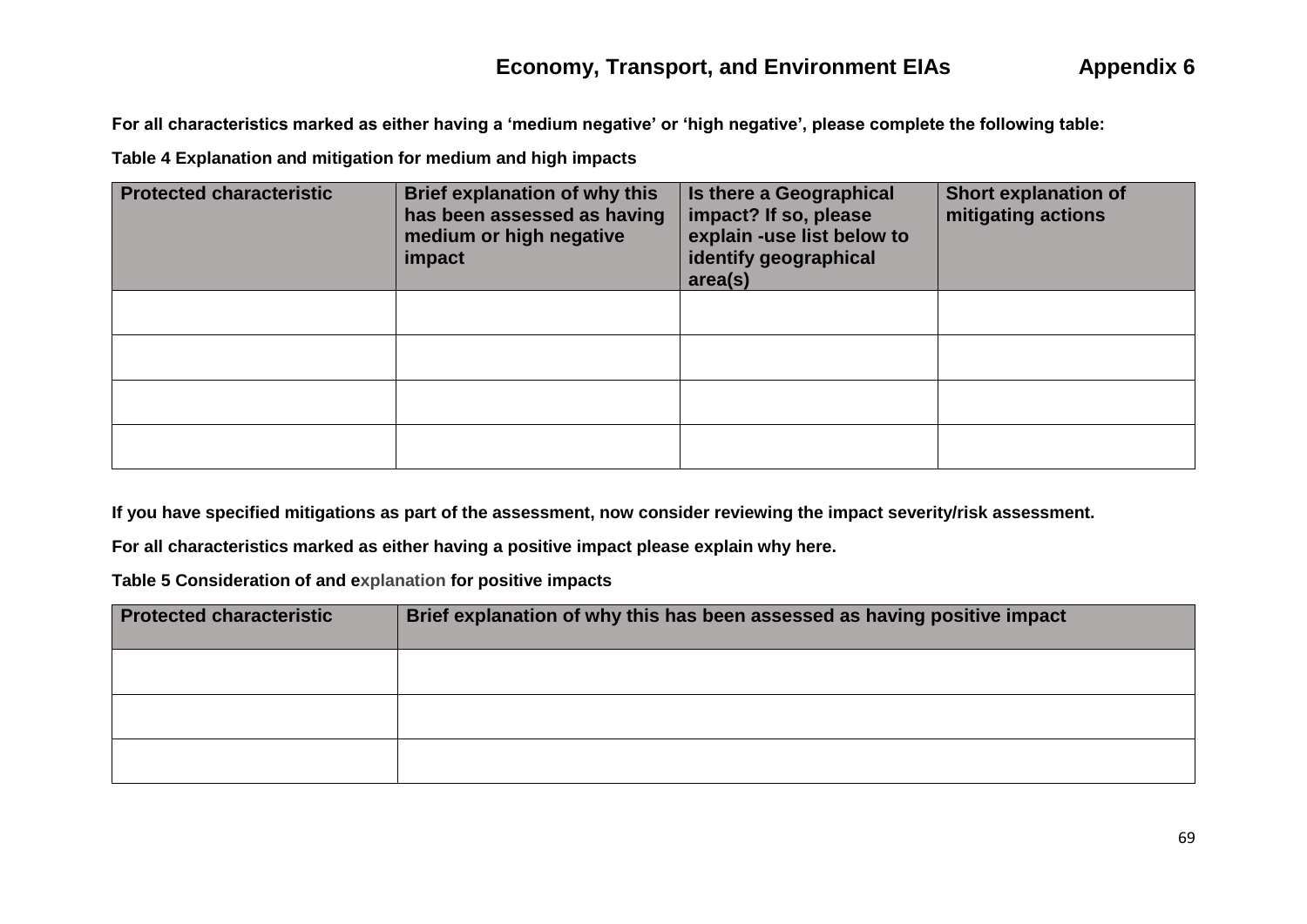#### **Further actions and recommendations to consider:**

 $\overline{\phantom{a}}$ 

- If neutral or low negative impacts have been carefully considered and identified correctly, the activity is likely to proceed.
- If medium negative or high negative have been identified:
	- o The policy, service review, scheme or practice may be paused or stopped
	- o The policy, service review, scheme or practice can be changed to remove, reduce or mitigate against the negative impacts.
	- $\circ$  Consider undertaking consultation/re-consulting<sup>7</sup>.
	- o If all options have been considered carefully and there are no other proportionate ways to remove, reduce, or mitigate explain and justify reasons why in the assessment.
	- o Carry out a subsequent impact severity assessment following mitigating actions.

**Box 1 Please set out any additional information which you think is relevant to this impact assessment:**